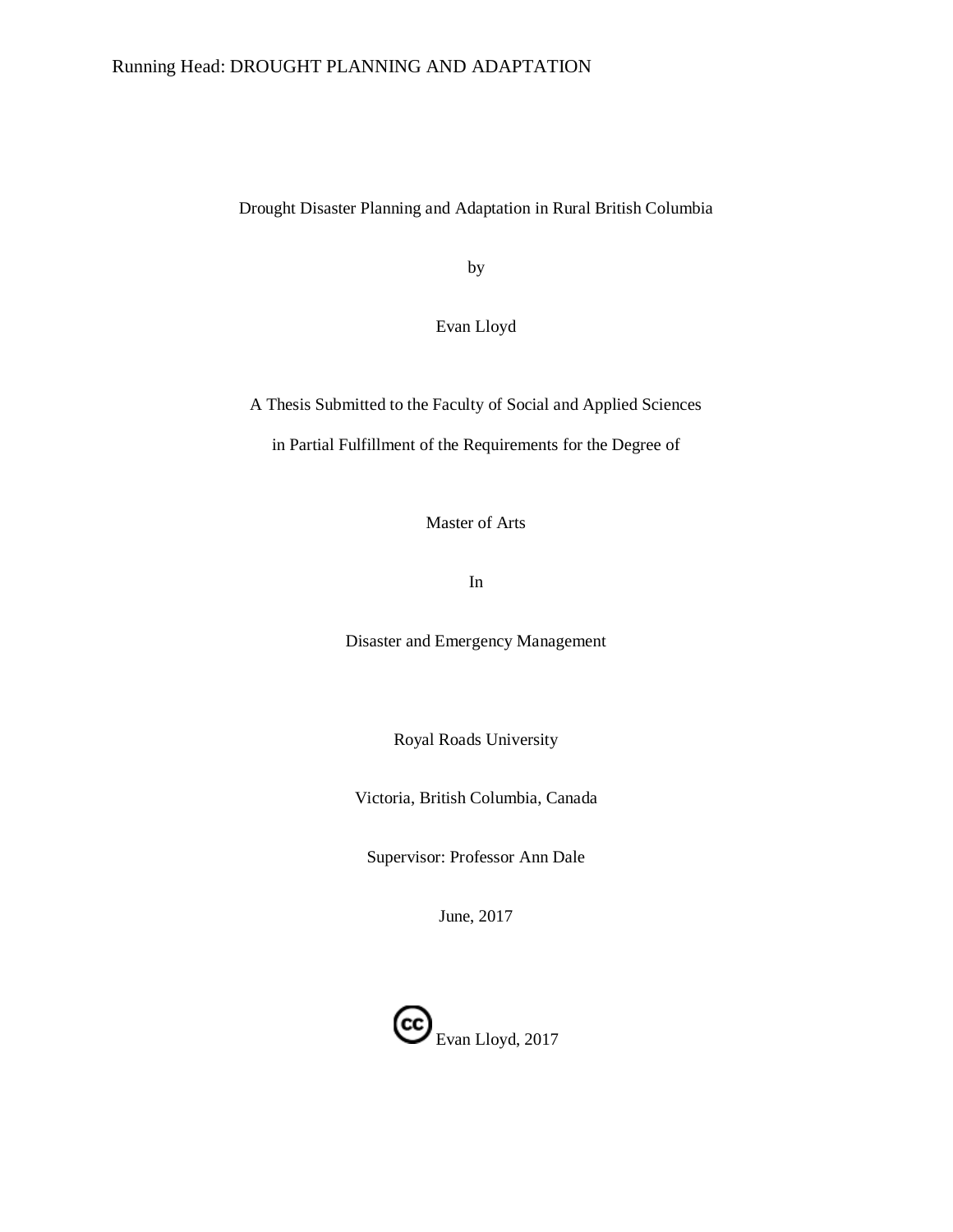## COMMITTEE APPROVAL

The members of Evan Lloyd's Thesis Committee certify that they have read the thesis titled Drought Disaster Planning and Adaptation in Rural British Columbia and recommend that it be accepted as fulfilling the thesis requirements for the Degree of Master of Arts in Disaster and Emergency Management:

Dr. Ross Pink [signature on file]

Dr. Julie Drolet [signature on file]

Final approval and acceptance of this thesis is contingent upon submission of the final copy of the thesis to Royal Roads University. The thesis supervisor confirms to have read this thesis and recommends that it be accepted as fulfilling the thesis requirements:

Dr. Ann Dale [signature on file]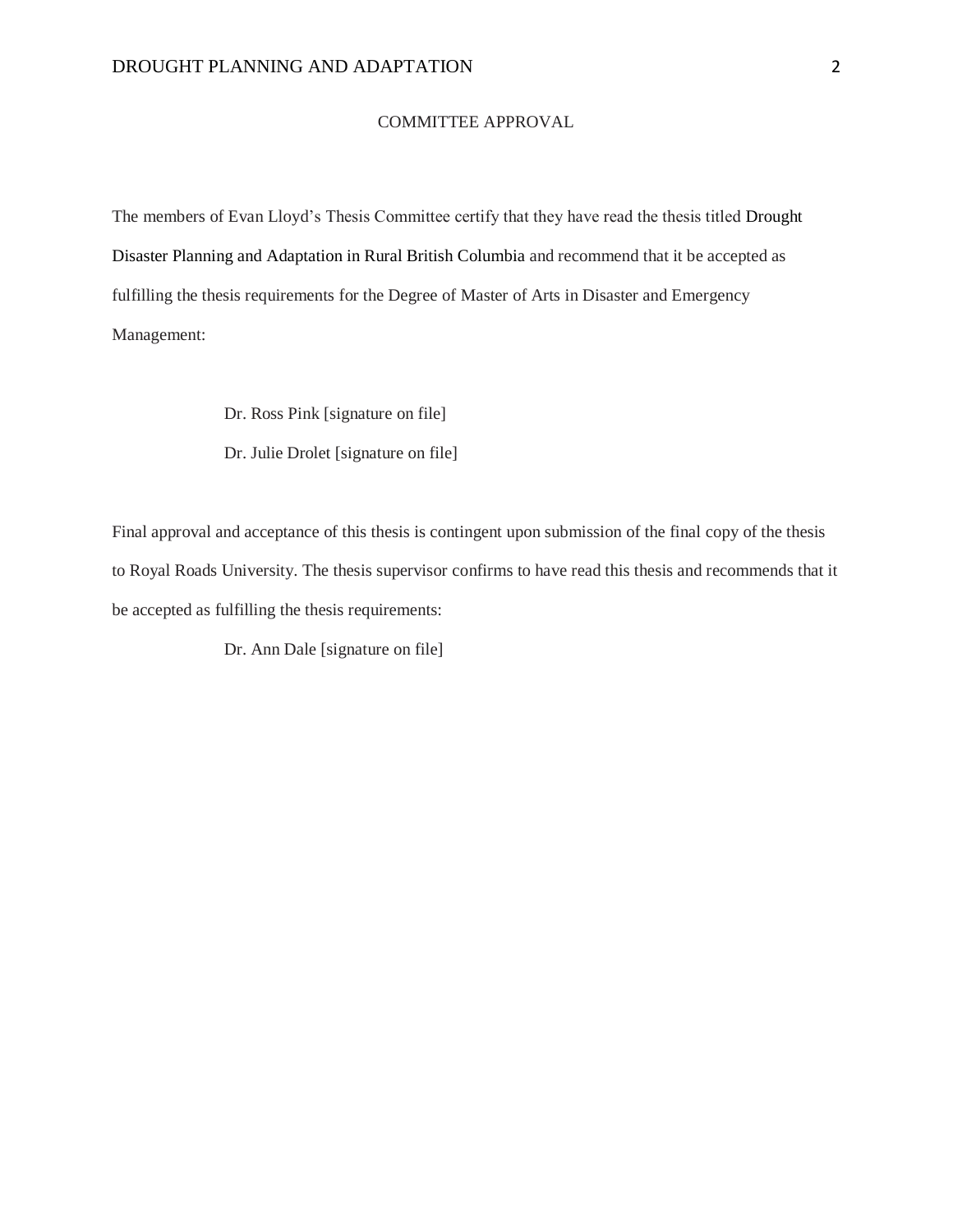## **Creative Commons Statement**



<span id="page-2-0"></span>This work is licensed under the Creative Commons Attribution-NonCommercial-

ShareAlike 2.5 Canada License. To view a copy of this license, visit

http://creativecommons.org/licenses/by-nc-sa/2.5/ca/.

Some material in this work is not being made available under the terms of this licence:

- Third-Party material that is being used under fair dealing or with permission.
- Any photographs where individuals are easily identifiable.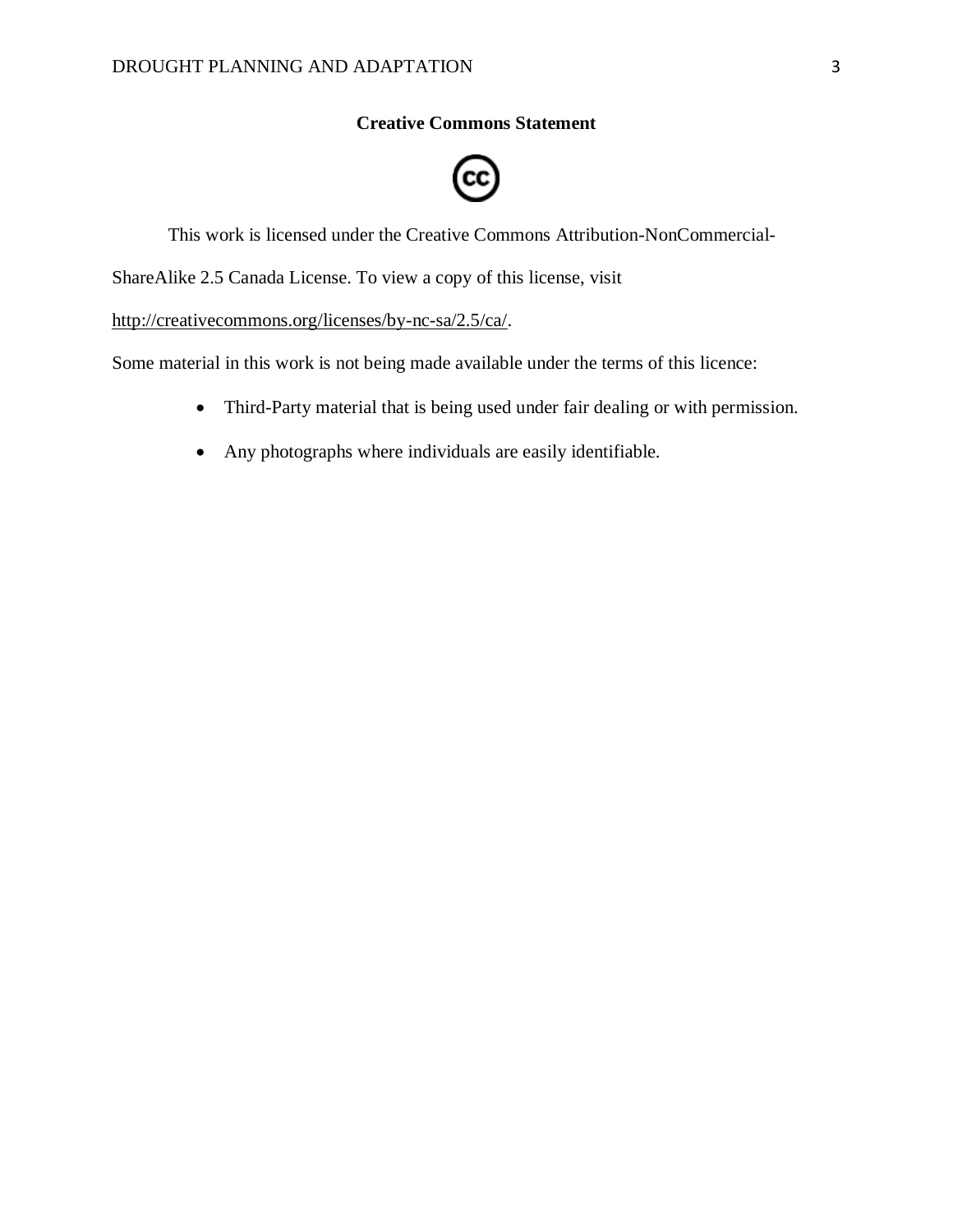## **Abstract**

<span id="page-3-0"></span>Drought is one of the more devastating climate-driven hazards across the world. Its impacts have long term impacts and can lead to degradation of access to sufficient water, food and other necessities for human life. British Columbia experiences drought on a regular basis and given the increasing impacts of global climate change on the province, it is crucial to understand how small municipalities are prepared for this hazard in the present, as well as how they intend to address the hazard in the future. This project is a multiple-case study applied methods examination of current drought preparedness and adaptation planning in the BC communities of Tofino, Merritt and Dawson Creek. Findings show that there are significant gaps in disaster and emergency plans to currently address this hazard at the municipal government level, with minimal adaptation plans for the future. Case study sites rely heavily on water restriction adherence by residents and commercial users to reduce demand in drought season. There is a universal expectation and reliance on the Provincial government to 'save the day' in the event of any major drought event, despite the Emergency Program Act which states that it is the responsibility of municipalities to identify and address their own hazards.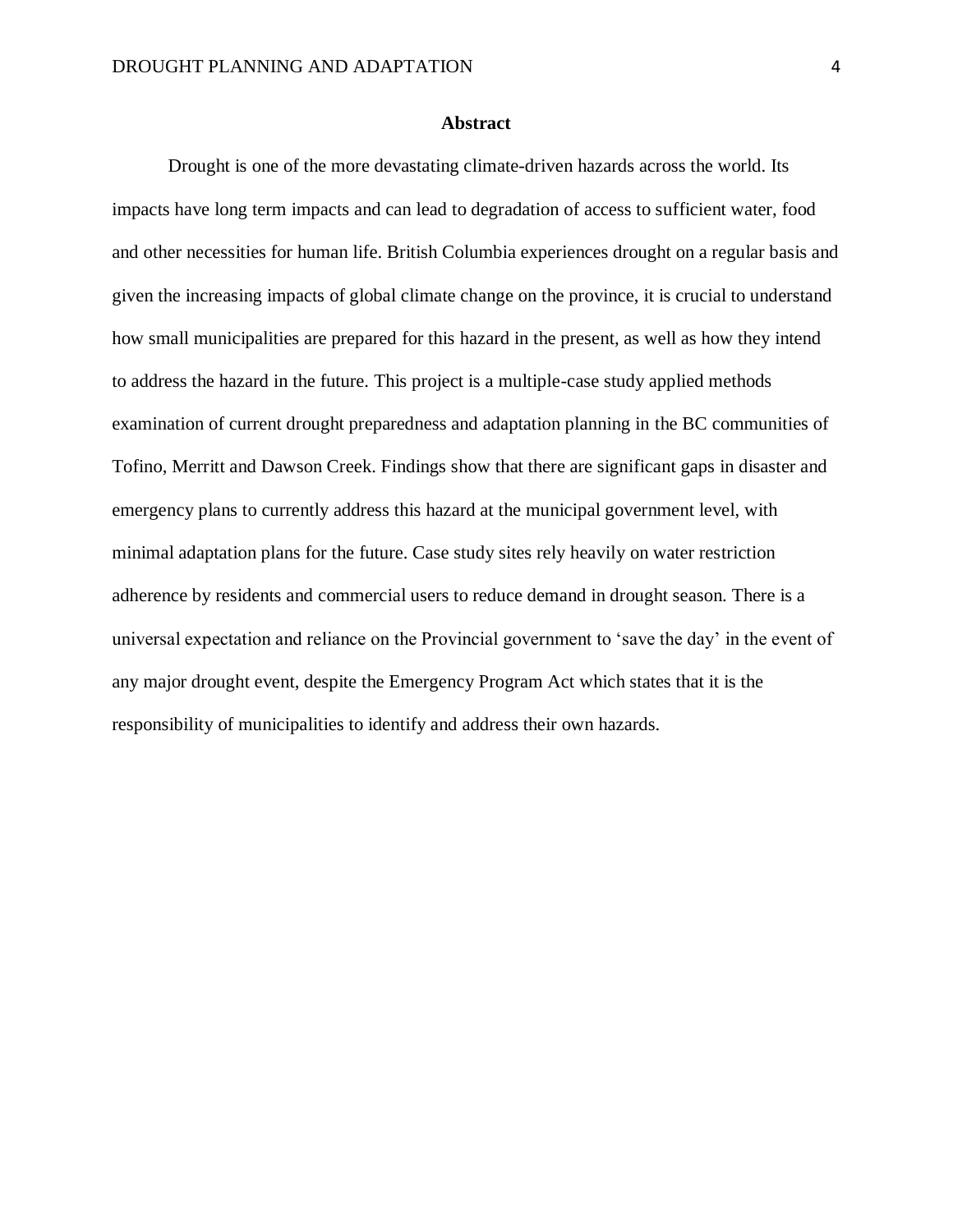# <span id="page-4-0"></span>**Table of Contents**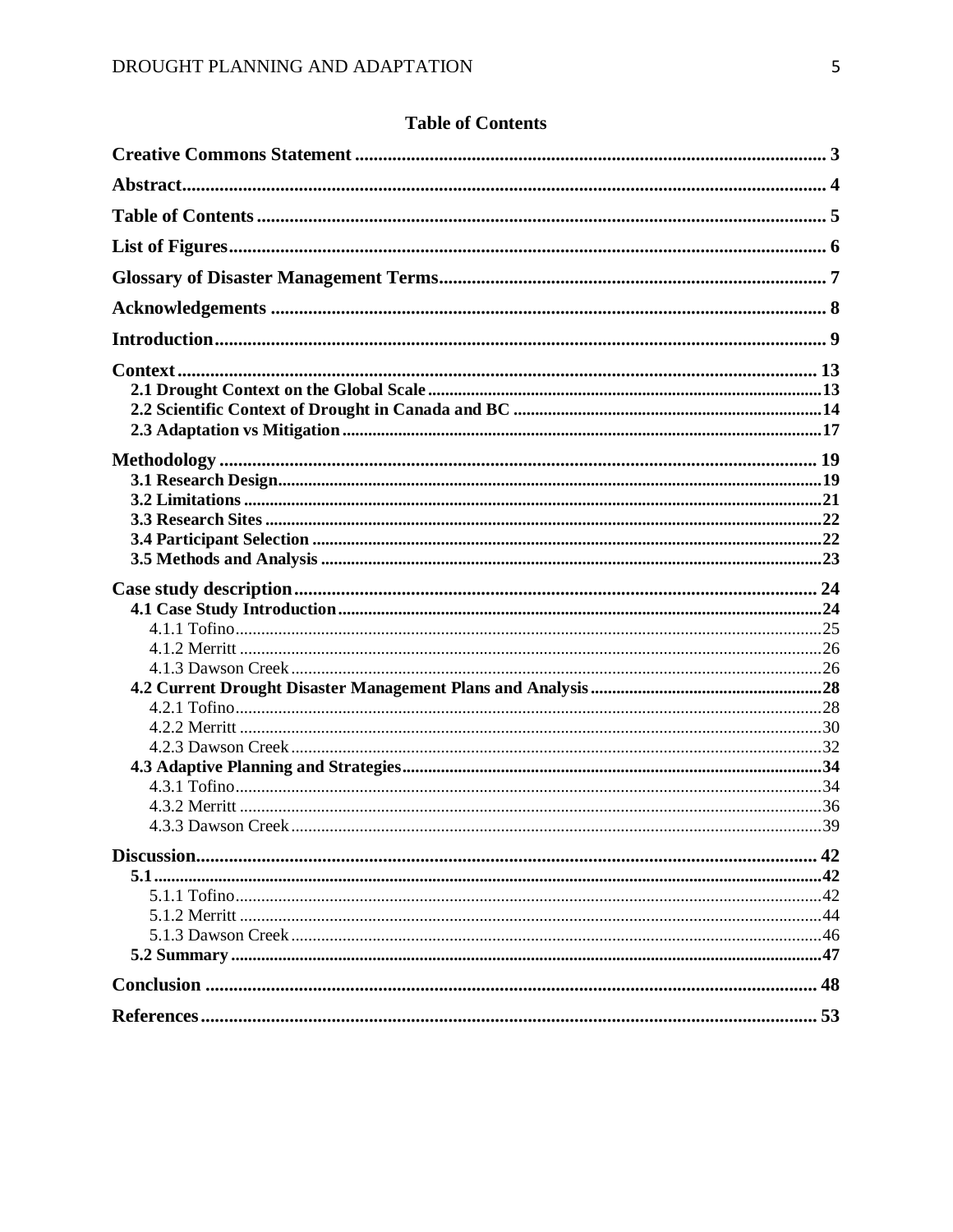# **List of Figures**

<span id="page-5-0"></span>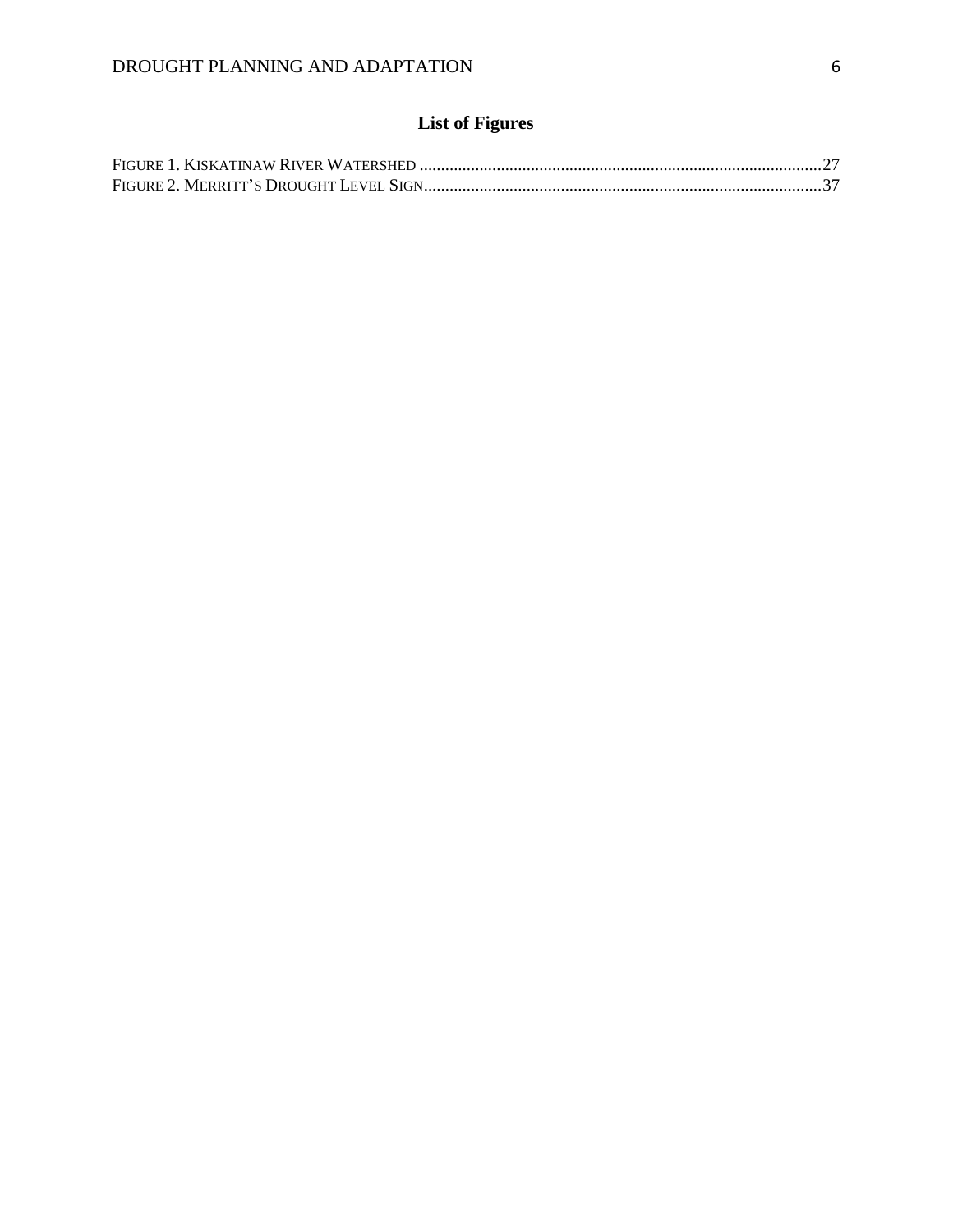## **Glossary of Disaster Management Terms**

<span id="page-6-0"></span>*Adaptation:* Efforts to reduce severity of climate change impacts (Burch, 2010). The adjustment of a system to changing climatic conditions and their effects, in order to alleviate adverse impacts (Papadaskalopoulou, et al., 2015, p.2; United Nations International Strategy for Disaster Reduction, 2009, pp.4).

*Disaster*: Any event (natural or human caused) that produces adverse impacts on a population that exceeds that populations ability to respond and recover without external aid. A disaster event may cause immediate physical harm, and/or may significantly reduce quality of life over a long period (Coppola, 2011).

*Drought Disaster*: Any drought driven event impacting on a population that exceeds local response capacity and requires said population to acquire external aid to sustain itself.

*Drought event*: Any sustained period where water levels are low but does not exceed the capacity of local response resources and thereby does not constitute a disaster. However, eventually may lead to a drought disaster.

*Exposure*: The vulnerability of a human population adjacent to or within the impact area of a Hazard, and the degree of severity an impact from this hazard would affect said population (Coppola, 2011).

*Hazard*: A natural or man-made threat whose impacts on a population may lead to a disaster (Coppola, 2011).

*Hazard Level*: Expressed as the function of Risk (how likely or often a hazard will occur), multiplied by Exposure (how vulnerable a population is or how severely a hazard would affect them) to determine hazard level (Coppola, 2011).

*Mitigation*: The lessening or limitation of the adverse impacts of hazards and related disasters. (UNISDR, 2009, pp.19)

*Risk*: The likelihood that a hazard will impact a population. This is often expressed in terms of percentage over a given time period, i.e. "a one in a hundred-year flood", or "there is a 35% chance that an 8.0 earthquake will happen in the next fifty years" (Coppola, 2011).

*Vulnerability*: The sensitivity of a system or community to a hazard and the degree of adaptive capacity it contains to cope with adverse impacts (Adager, 2006).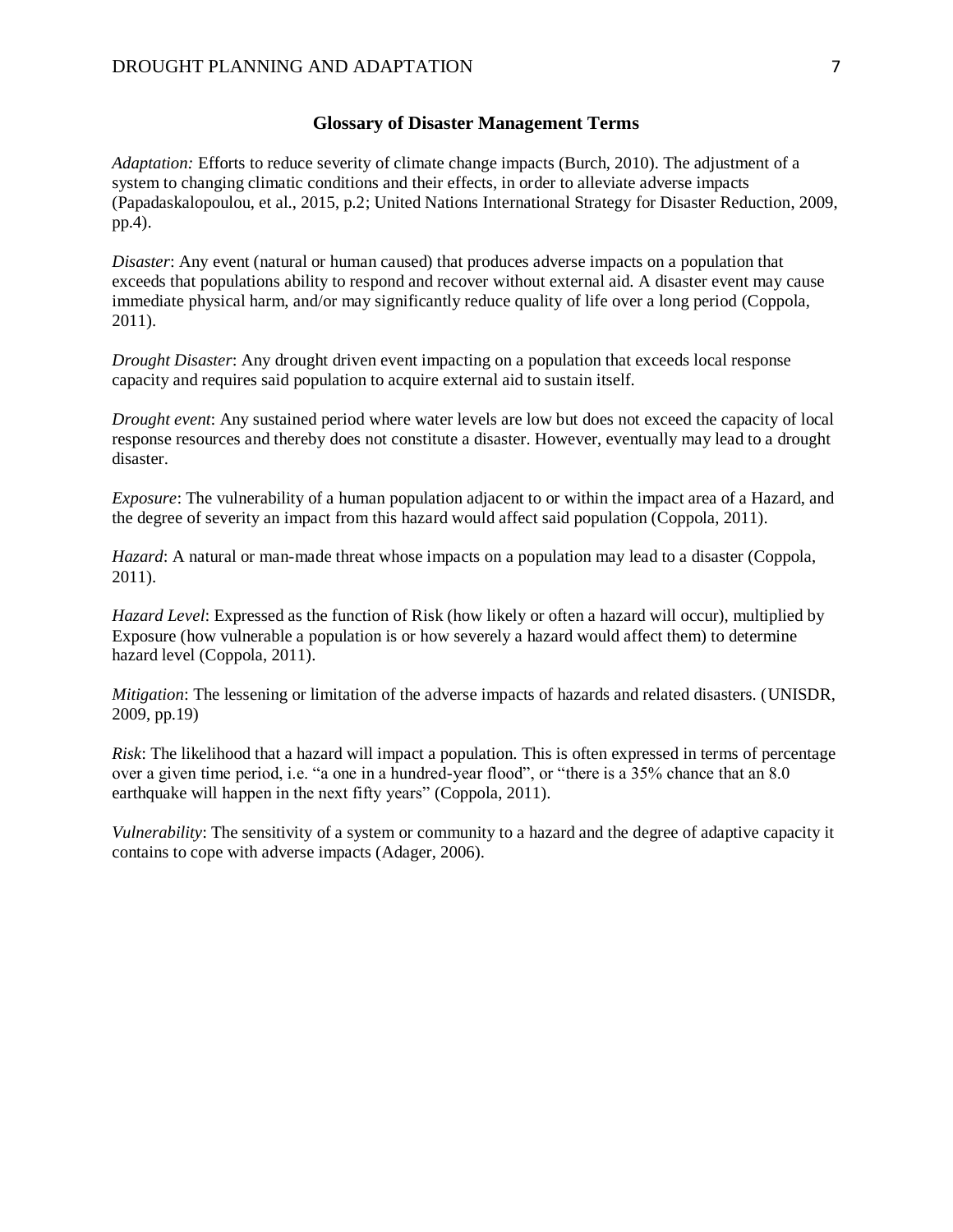## **Acknowledgements**

<span id="page-7-0"></span>I would like to thank the research participants who were gracious enough to take time out of their schedules and discuss this challenging topic with me. As an extension of this thank you, I would also like to extend my gratitude to the communities of Tofino, Merritt and Dawson Creek. I hope the findings in this project prove insightful and valuable to you.

I also wish to thank my stalwart academic guide, Professor Ann Dale who has been a patient and wise mentor. Each time we have spoken I have come away reassured in the value of my project and the work that I have put in to it. I cannot speak enough to how appreciative I am or how lucky I feel to have you as my Supervisor, so thank you Ann.

Last but not least I must thank my family without whose love, support, advice and encouragement I would not have completed this project. Mom, Dad, my step-dad Michael, Auntie Liz, David, Marina and Auntie JC and everyone else have all leant me their support in some immense way or other and it has meant the world to me.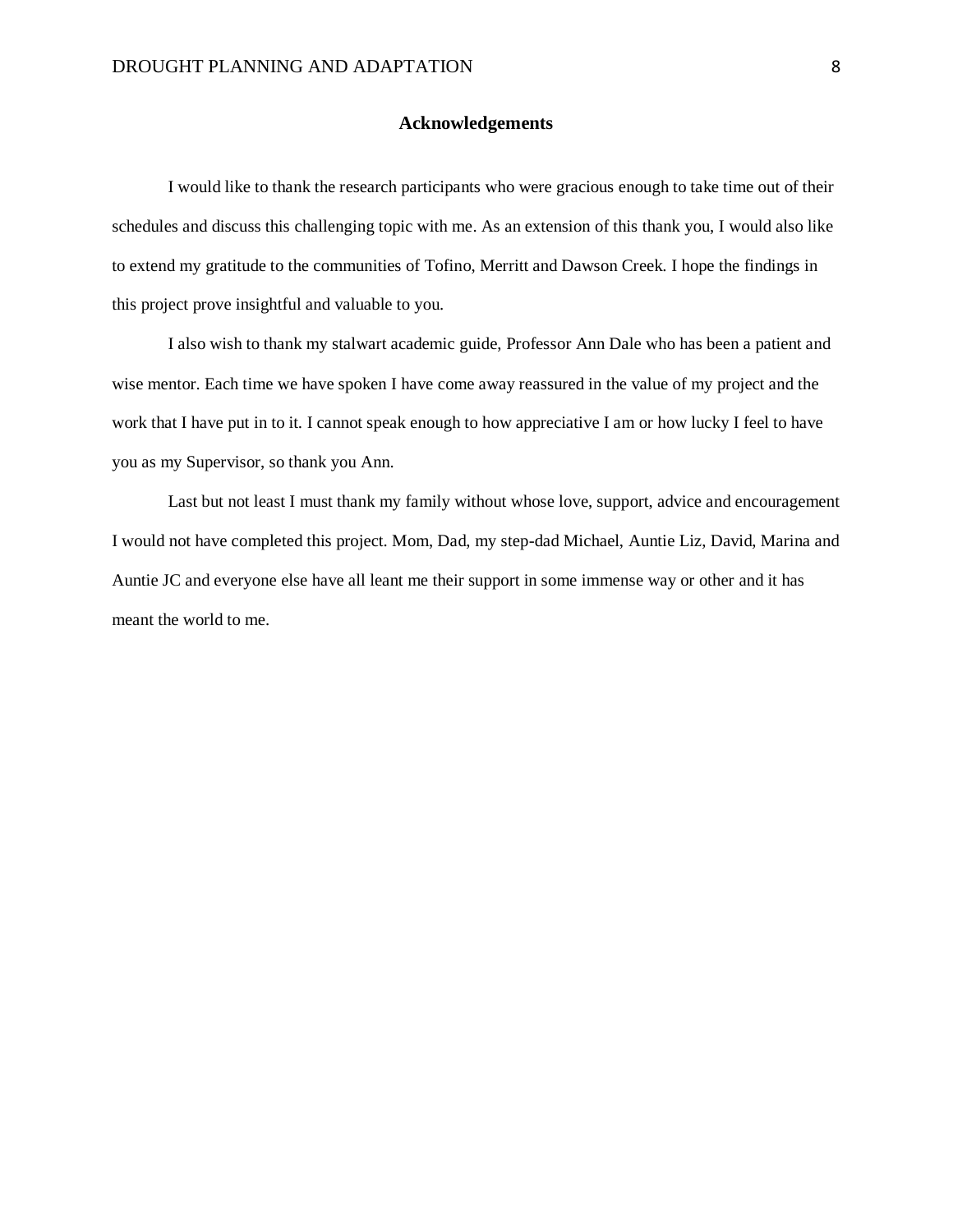## **Introduction**

<span id="page-8-0"></span>Drought is a very complex hazard type that is driven by climate and is common in British Columbia (BC) (Etkin, 2010). In BC there are several unique geo-climactic regions that experience seasonal drought events to varying degrees. A severe drought that significantly reduces or eliminates a community's water supply would constitute a disaster if that community was unprepared to deal with such a scenario. Also, this region is not immune to the consequences of global climate change and there are numerous scientific studies that predict significant changes to BC's climate over the next century, which could increase drought hazard (Allen, Stahl, Whitfield & Moore, 2014; Cohen & Koshida, 2015; Maurer, 2010; Shanley, et al., 2015; Stewart, Cayan & Dettinger, 2004; Schnorbus, Werner & Bennett, 2012; Stahl, Moore, Shea, Hutchinson & Cannon, 2008). Understanding how BC communities prepare for and adapt to climate-driven hazards such as drought is important, if disasters from such hazards are to be avoided in the future.

There are several factors that contribute to the situation in which drought poses a hazard risk to BC communities. A recent drought event in 2015 saw several communities in BC come within several days of completely depleting their water resources due to drought and there is evidence that these conditions could become the new normal for this province (Cameron, 2016; Schnorbus, 2016). Additionally, the degree to which BC communities have integrated adaptation strategies and disaster management planning to address vulnerability to drought is not well known (Cameron, 2016). In BC it is the responsibility of municipal governments, not the provincial or federal government, to create and implement emergency management plans (Emergency Management British Columbia [EMBC], 1996). Communities can also be vulnerable to drought due to poor adaptive capacity, as a result of insufficient social, human, institutional, economic or natural resources (Wall & Marzall, 2006). For these reasons, it is important to better understand the extent to which communities use adaptive strategies to address drought in their strategic planning and disaster management plans. Understanding how prepared and adaptive BC communities are is crucial if drought disasters are to be avoided in the future.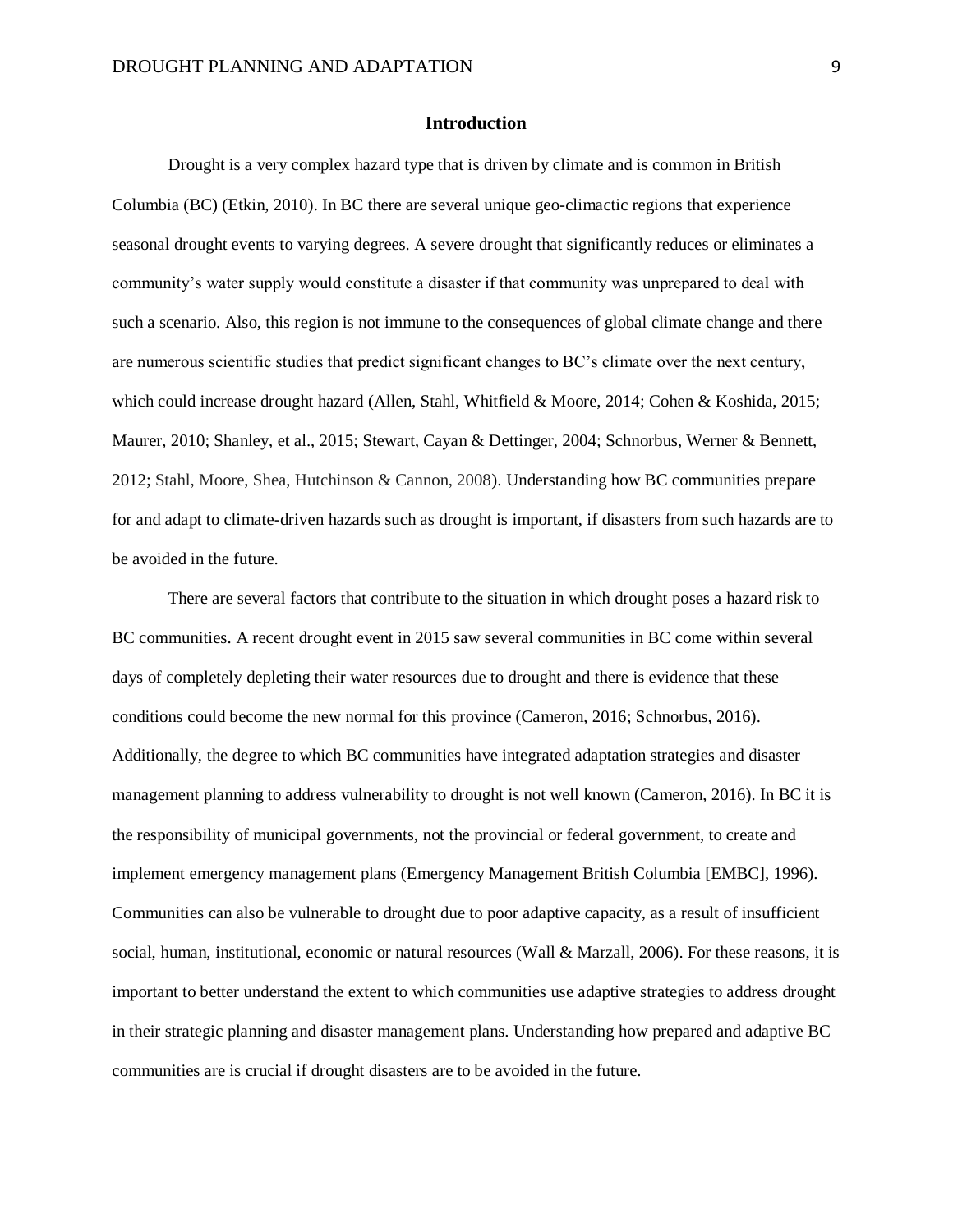This is a multiple case study applied research project that examines the attitudes of selected staff from the municipal governments of Tofino, Merritt and Dawson Creek in BC to the hazard of drought and analyses the extant disaster and emergency management plans that currently address this hazard, as well as adaptation capacity and planning to account for possible drought events in the future.

After preliminary research, evident gaps in knowledge led to the following primary research questions for this project:

- To what extent are small communities in British Columbia formally prepared for current drought hazard?
- What adaptive strategies do BC communities have in place to deal with drought conditions in the future?

Secondary questions include:

- Are current disaster management plans in place to account for drought, and are these plans robust or cursory?
- What adaptive capacity do communities display in their long-term strategic planning to deal with future drought hazard?
- Do communities perceive drought as a hazard that requires attention and adaptation, and is this issue a priority?
- What social, financial or physical attributes constrain, or aid, in implementing adaptation planning?

Examining both current preparedness and long term adaptation planning is necessary because drought poses both a contemporary, seasonal threat, and a potentially growing future hazard due to the possible consequences of global climate change on the region.

In this mixed methods applied research approach data was collected from primary source interviews along with a detailed review of planning documents that are publicly available from each of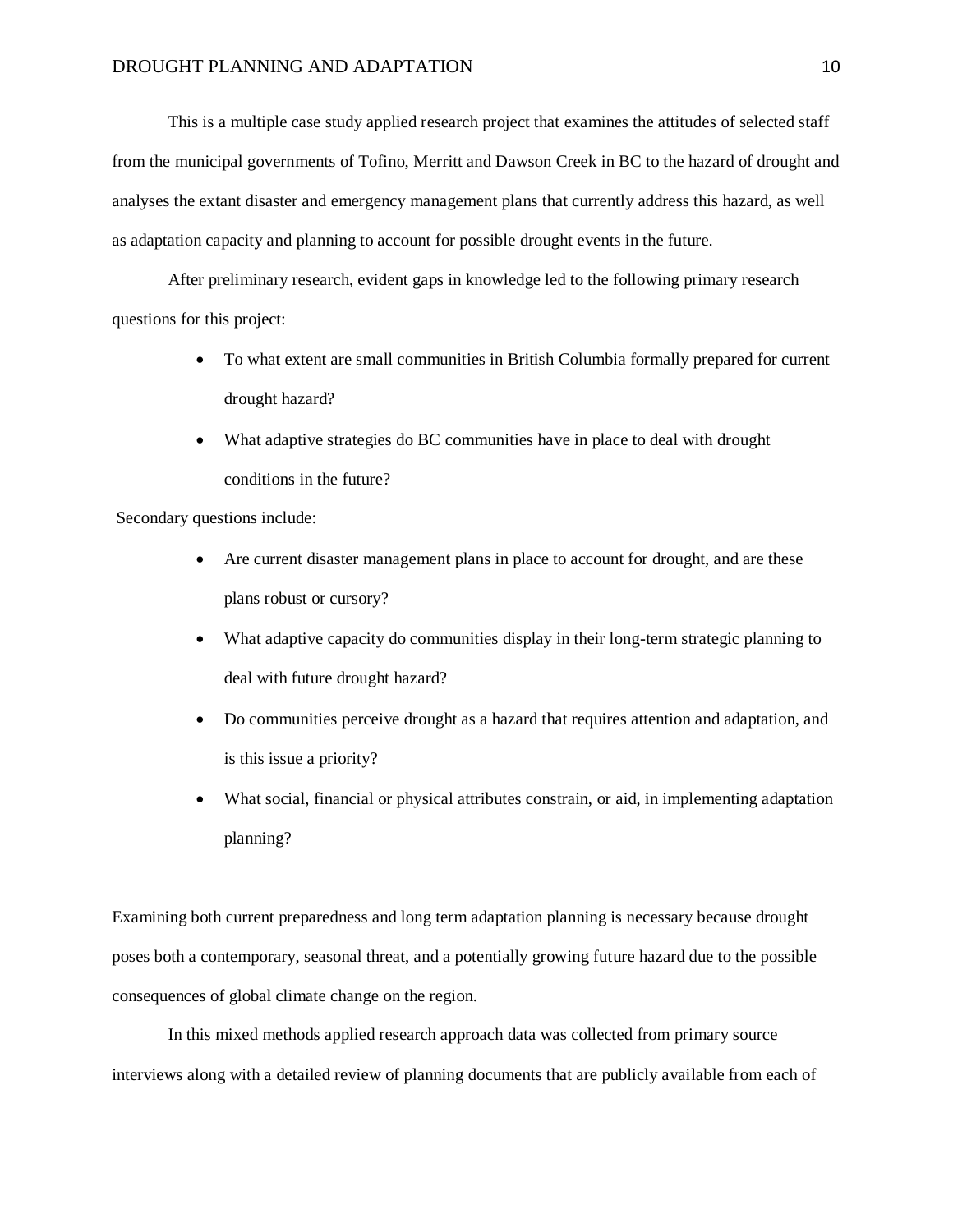the case study sites. Municipal government employees were the subjects of the qualitative interviews that explored attitudes in their community to this hazard as well as official plans to address drought events in the present and future. In addition, emergency management plans, and long term growth strategies, community planning documents and other municipal government documents were reviewed for strategies that address drought hazard in the present and future.

This project was developed based on the researcher's past experience in professional, voluntary, and academic fields, with topics directly related to drought and water security. Professional experience primarily involved dealing with one of the consequences of this hazard in a forest firefighting role with the Province of BC Wildfire Management Branch for six seasons, and often involved calculating weather conditions and different drought codes to determine fire hazard. Volunteer experience took place in Central America working with non-government organizations (NGOs), one of which involved upgrading local water infrastructure with small communities to improve the availability and quality of local water sources. Another volunteer position was a research position for an NGO advocating on behalf of sugarcane field workers in northwestern Nicaragua who are oppressed by monoculture and corporate domination of the region: these workers have suffered in shocking numbers from a mortal kidney disease that has taken the lives of the majority of the working age population in some communities, the disease linked to working conditions and specifically to insufficient access to fresh water. All of these experiences fed concern for drought hazard while broadly studying disaster and emergency management. That concern has led to a greater understanding of the immense complexity of drought hazard through the vast variety of experiences and consequences of drought that have occurred globally. This project was formed within the context of these experiences, with the knowledge that communities in BC are responsible to address and create disaster management and climate adaptation plans.

In BC the Emergency Program Act defines a bottom-up approach to disaster management, where communities are responsible for identifying, mitigating and preparing for their own hazards, be they natural or man-made (EMBC, 1996). The Provincial government holds a supporting and advising role in the creation of local hazard and disaster management plans to aid in mitigation and preparedness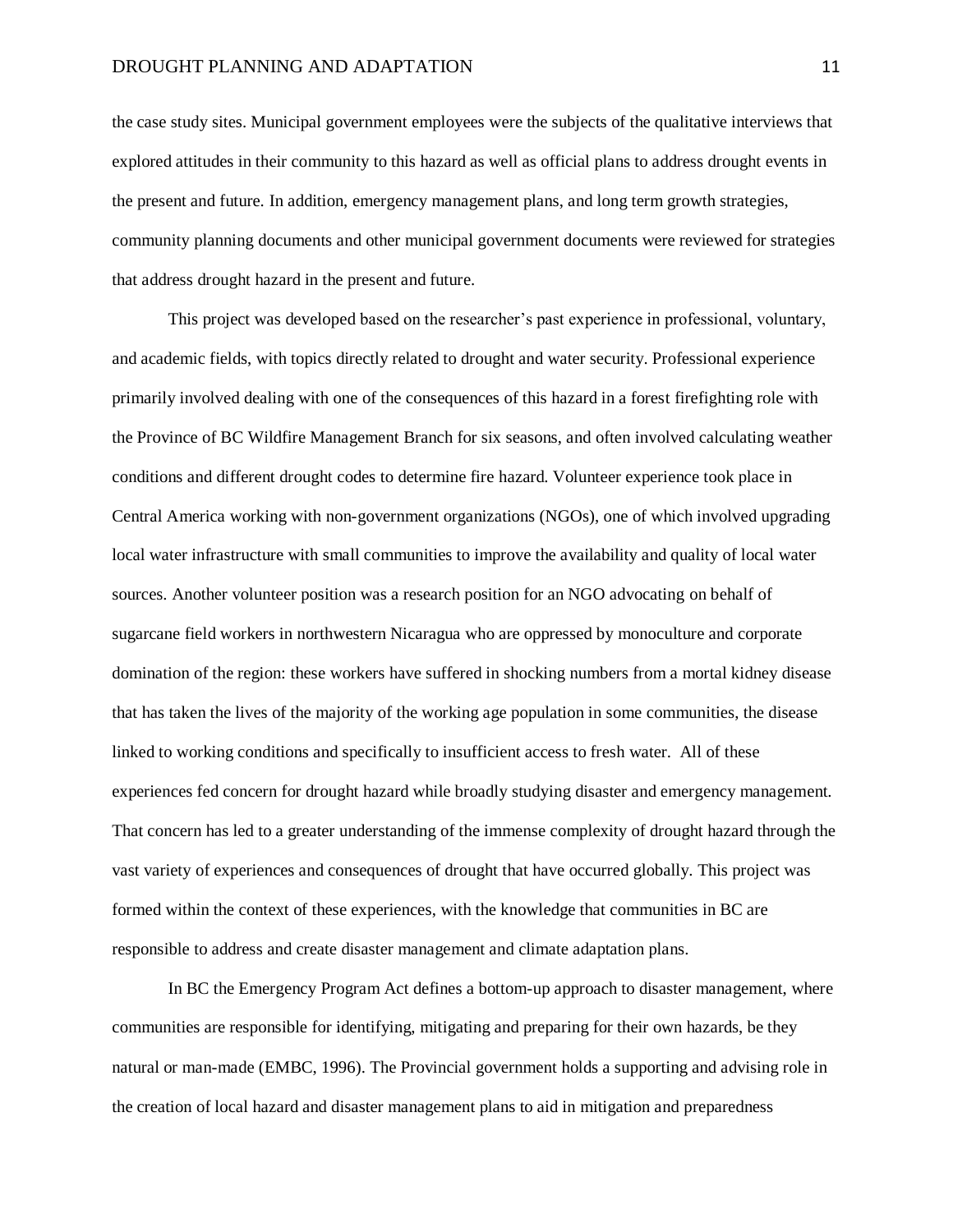#### DROUGHT PLANNING AND ADAPTATION 12

initiatives and fulfills this by providing information and in some cases with funding. The federal government of Canada supports the provincial government with information on hazards through various agencies, and funding and resources when a disaster scenario exceeds the resources and capabilities of provincial governments. These roles are flexible depending on the scale of a disaster, but generally the local community authority will handle a situation if they are able, but will seek out assistance from the next level of government when they cannot, and then other relevant government levels will work to coordinate a disaster event between them. If the provincial government cannot handle a disaster then they will seek federal aid, which in turn may include requests for international, non-governmental, and private sector assistance, as the scale of the disaster increases.

The bottom-up approach places a great deal of responsibility on small communities to manage their own hazards. This situation results in a wide variety of strategies and capabilities for different communities to address their hazards. A benefit of this approach is that it allows variation in strategies to match variation in hazard, and also local solutions for local hazards are created to match the needs of distinct communities. However, one of the problems with this approach is that there is also wide variability in the capacity of communities to identify and address their hazards and adapt to new hazard conditions. It is the goal of this project to examine the extent to which the case study communities are prepared for a somewhat obscure, yet potentially devastating hazard.

My first chapter reviews both international and domestic literature to understand the scope and scale of the hazard. The next section describes my methodology and explains site selection, participant selection, as well as limitations. Chapter 4 provides a detailed introduction to each case site to provide context, along with an exploration of current drought disaster management plans and adaptation plans. This is followed by a discussion chapter to explore the implications of the data findings. Finally, Chapter 6 is the Conclusion, where remarks and recommendations are made.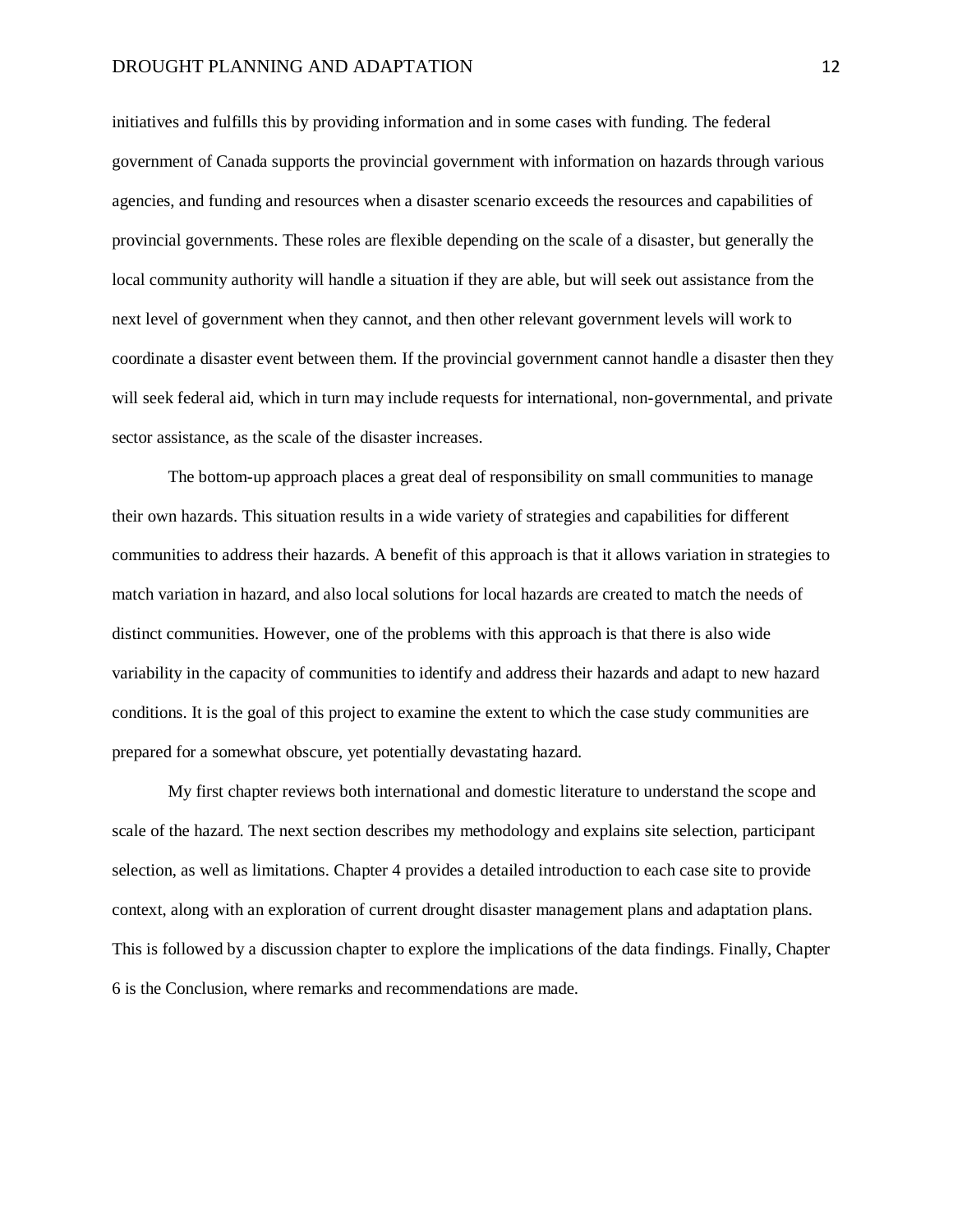## **Context**

<span id="page-12-0"></span>This chapter offers clarification on the highly complex topic of drought. It is important to review international examples of drought hazard and drought disasters to comprehend that this is a widespread hazard, and to create heightened awareness of the consequences of inaction. On this issue we must also examine scientific data and climate predictions for the world, Canada, and BC, as this slow-onset hazard is driven by climate (Coppola, 2011). Finally, it is important to have an understanding of disaster management and adaptation planning in small municipalities, and why best practices in these fields are critical for hazard reduction. This will provide useful context for more detailed examination of the case study communities in later chapters.

## <span id="page-12-1"></span>**2.1 Drought Context on the Global Scale**

Drought is a highly insidious hazard, and compared to other types of natural hazards drought is very difficult to recognize and address because it has a long-term impact phase (Coppola, 2011; Zamani, Gorgievsky-Duijvesteijn & Zarafshani, 2006). A drought disaster is known as a slow-onset disaster because it does not have the sudden and recognizable impact of other well-known fast-onset disasters, such as earthquakes or forest fires; and drought impacts are often drawn out over long periods of time and across large regions, unlike tornadoes or industrial accidents (Coppola, 2011; Zamani, Gorgievsky-Duijvesteijn & Zarafshani, 2006). The process by which a drought event becomes a disaster is long and extremely complex. Due to the large temporal and spatial scale of this hazard, victims may not immediately recognize the onset or full impact on their region and therefore, drought can have a degrading impact on quality of life over very long periods, including many months, years or even decades (Coppola, 2011; Gutiérrez, Engle, De Nys, Molejón & Martins, 2014; McNeely, 2014). The slow onset and lack of recognition by drought victims can lead to the degradation of the social, economic and cultural fabric of a society and these impacts can be extremely challenging to reverse (Zamani, Gorgievsky-Duijvesteijn & Zarafshani, 2006). Severe or long-term drought may also result in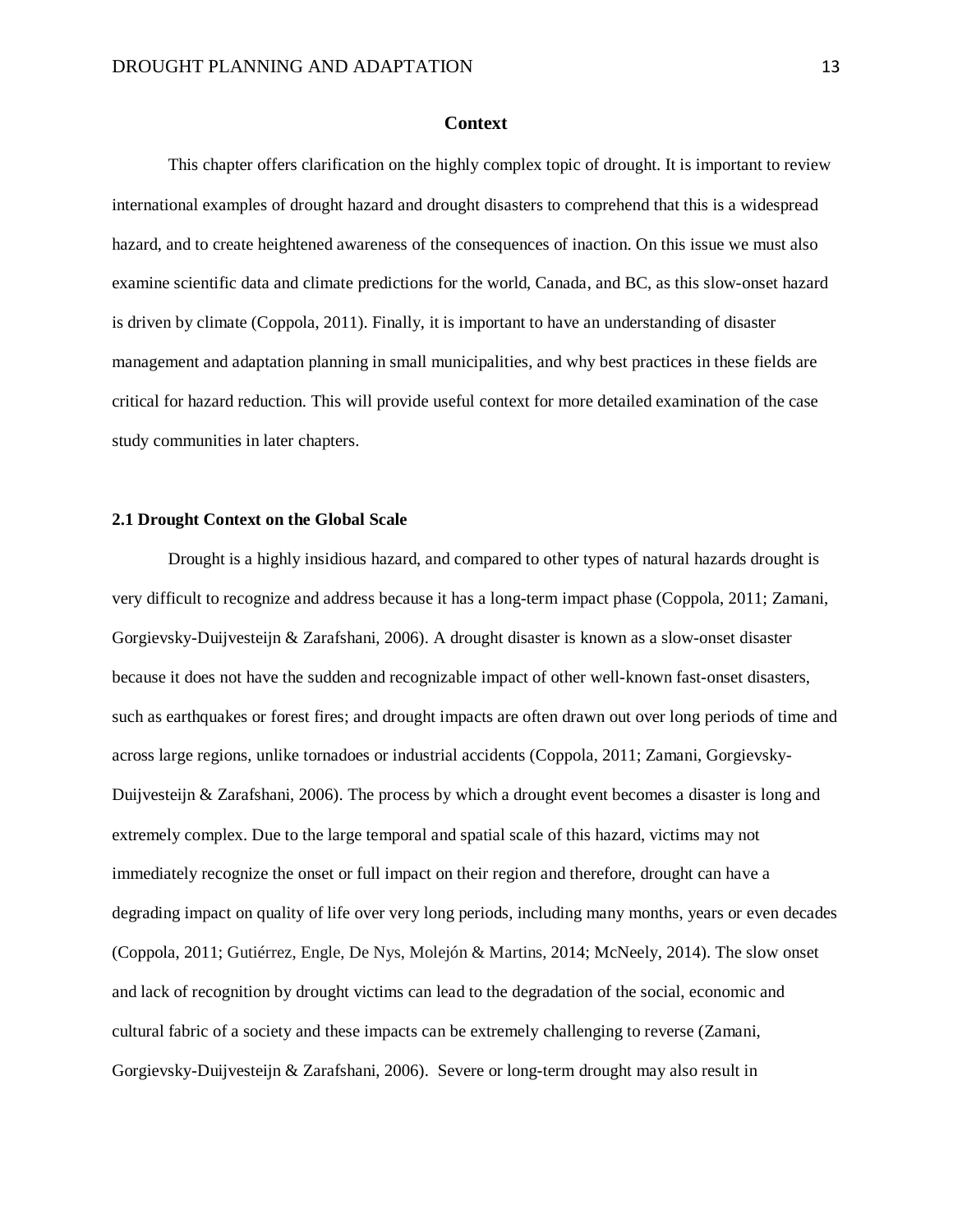disintegration of social order and conflict over access to basic amenities such as food and water (Femia & Werrell, 2012; Zamani, Gorgievsky-Duijvesteijn & Zarafshani, 2006).

Drought disasters are some of, if not the most devastating climatological disasters anywhere in the world (Guha-Sapir, Hoyois & Below, 2014). The World Economic Forum's Global Risks report stated that "global water crises – from drought in the world's most productive farmlands to the hundreds of millions of people without access to safe drinking water – are the biggest threat facing the planet over the next decade" (2015). Many of the most significant international drought disasters have caused secondary, or cascading disasters. These include cases of irreversible desertification, widespread famine, and mass population migration leading to civil conflict (Bandyopadhyay & Shiva, 1986; Coppola, 2011; Couttenier & Soubeyran, 2014). There is probably no more significant example of civil strife in the modern world than the Syrian Civil War. There is clear evidence that one of the main social stressors that lead to the conflict included major droughts in Syrian agricultural areas which forced large population movements in to urban areas, and exacerbated tensions in the urban setting in the period preceding the Arab Spring demonstrations (Femia & Werrell, 2012; Gleick, 2014). The drought event was exacerbated by government mismanagement of water resources, which also contributed to social unrest (Femia & Werrell, 2012).

These are examples of worst-case scenarios, but other contemporary examples of significant drought events in the developed world can be found in the United States, Cyprus and Australia (Papadaskalopoulou, et al., 2015; Hunter, Grey & Edwards, 2013; Cook, Seager, Cane & Stahle 2007; McNeeley, 2014).

## <span id="page-13-0"></span>**2.2 Scientific Context of Drought in Canada and BC**

There is a large body of scientific research that suggests droughts and water scarcity are becoming more common and severe worldwide as a result of climate change (Mekonnen & Hoekstra, 2016; Schnorbus, Werner & Bennett, 2012; Engle, 2013; Gutierrez et al., 2014; McNeely, 2014).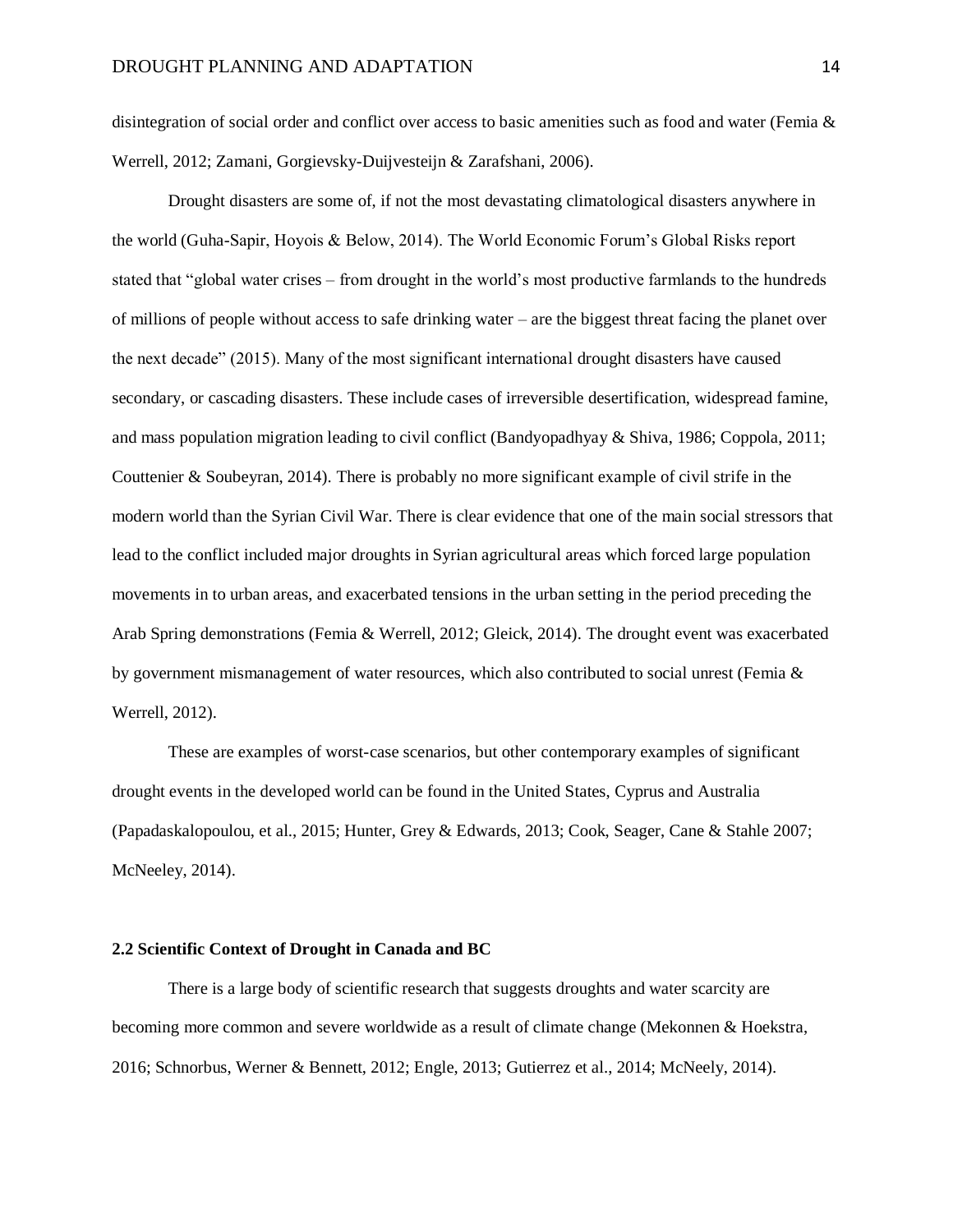Droughts have occurred regularly across the vast geographic region of Canada throughout recorded history (Bonsal et al., 2011). In modern times, the vulnerability of this nation to this disaster type has not waned. Canada's most recent significant drought event occurred between 1999-2005 (Bonsal et al., 2011; Stewart, Pomeroy & Lawford, 2011; Wheaton, Kulshreshtha, Wittrock & Koshida, 2008) and produced some of the driest conditions on the Canadian Prairies since records have been kept. As with the most recent national scale drought (1999-2005) significant drought in any area of the country can have devastating consequences for the entire nation (Bonsal et al., 2011; Stewart, Pomeroy & Lawford, 2011; Wheaton, et al., 2008; Wilhite, Svoboda & Hayes, 2007). Drought in Canada may result in reduced agricultural production, environmental damage, increases in wildfire scale and intensity and a variety of health issues for vulnerable communities, amongst other risks (Macias Fauria, & Johnson, 2008; Stewart, Pomeroy & Lawford, 2011; Wheaton et al., 2008; Wilhite, Svoboda & Hayes, 2007). Other trends include changes to the amount, timing and distribution of water due to climate variability (Cohen, Koshida  $\&$ Mortsch, 2015). It is impossible to fully predict future weather events but most scientific models dealing with further climate changes predict increases in the weather scenarios that lead to drought across Canada (Bonsal et al., 2011). The risk of drought is high in Canada because the likelihood of droughts is common and the consequences are significant (Stewart, Pomeroy & Lawford, 2011).

The province of BC is not immune to this trend and a considerable amount of data indicates that over the next 50 years meteorological and hydrological sources of water could shrink in this region (Schnorbus, Werner & Bennett, 2012). There are indications that precipitation may increase on an annual scale in certain regions, but become more seasonally extreme, with winter months seeing large increases in precipitation and summer months seeing decreases from current averages (Lerner, 2011). Peak streamflow timings are moving earlier in the year in many locations across BC (Stewart, Cayan & Dettinger, 2004) and precipitation in the near future is more likely to fall as rain instead of snow, meaning reduced summer snow packs and subsequent reductions in summer stream flows (Etkin, 2010). Glacier runoff has already passed the initial phase of increased runoff due to the warming climate (Stahl & Moore, 2006) and even evaporation is increasing to significant degrees (Fernandes, Korolevych & Wang,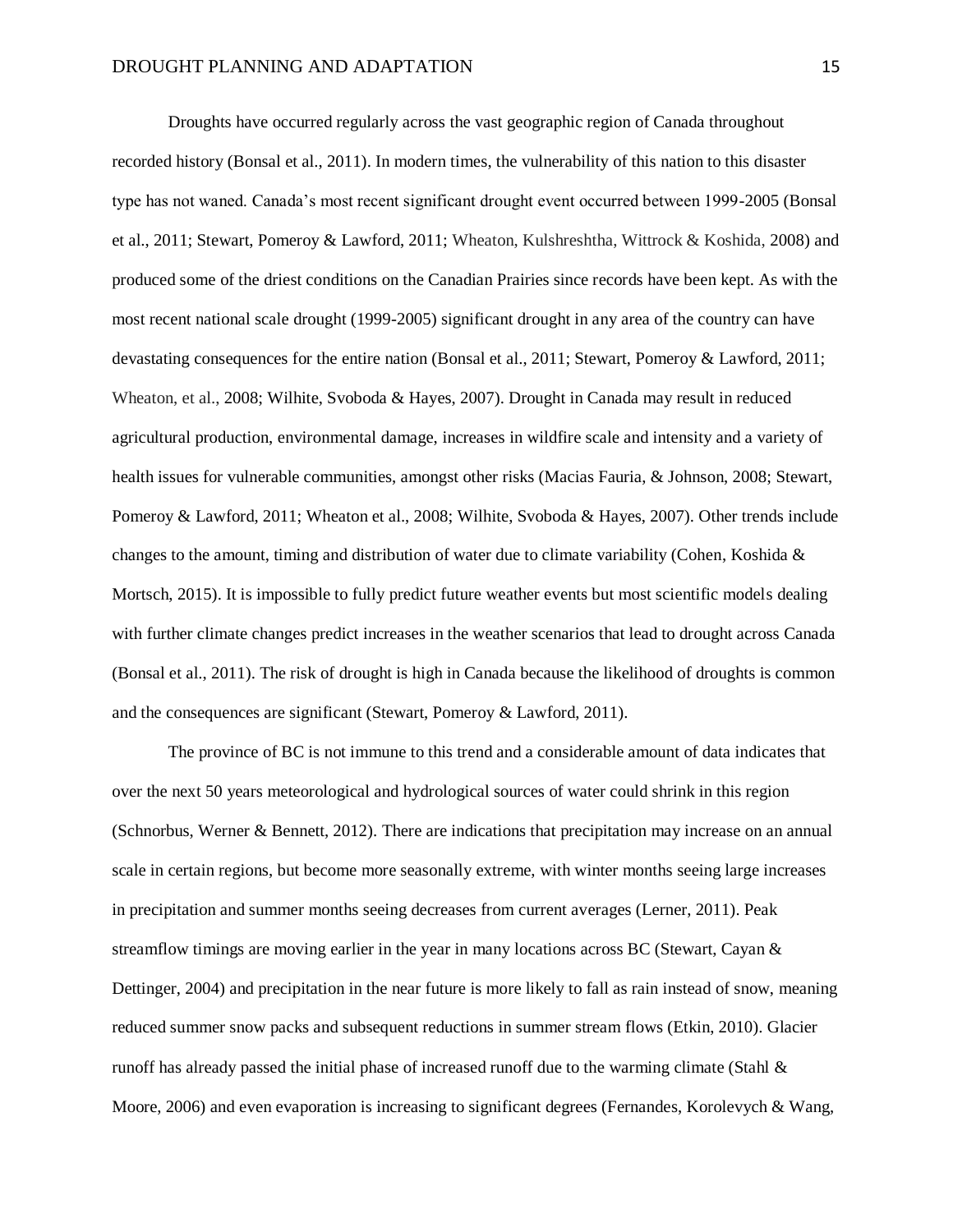2007; Cohen, Koshida & Mortsch, 2015). All climate data for future trends in BC indicates significant changes from present average conditions, and this will have a direct impact on hydrological systems and drought hazard (Lerner, 2011; Shanley, et al., 2016; Allen, et al., 2014; Fernandes, Korolevych & Wang, 2007; Stahl & Moore, 2006).

There is a significant amount of accumulated data for the Clayquot Sound region surrounding Tofino and the future of its water sources, that is unambiguous regarding drought hazard. Lerner (2011) estimates that summer drought frequency will increase in the Clayoquot Sound region between 15% and 46% over the next century. Coulthard, Smith & Meko (2016) found the dendrochronology record measuring climate variations using tree-core sampling showed 'worst-case' drought scenarios for southcoastal BC to be more severe than those previously predicted by hydrology low-flow models for the last 350 years. Other sources indicate that summer stream flows for the coastal BC region will decline over the coming years, and that despite predictions of increased annual precipitation that precipitation will more often fall as rain in winter than it has in the past or does currently (Shanley, et al., 2016).

Merritt has related but variant issues. A number of academic sources offer significant insight into likely future scenarios for climate change and drought in BC, southern BC in particular. Allen, et al. conducted a review of groundwater trends for approximately thirty years up until 1999, results showing that groundwater levels appear to be decreasing both in Merritt and province-wide (2014).

Over the longer term, climate change is expected to have major regional effects on air temperature, precipitation, evapotranspiration and, ultimately, runoff. Changes to these key hydrologic variables can also be expected to influence groundwater recharge (Allen et al., 2014, pp.3).

Predictions such as these hold significant implications for communities relying exclusively on groundwater sources like Merritt. Another factor that could influence future trends in Merritt arises from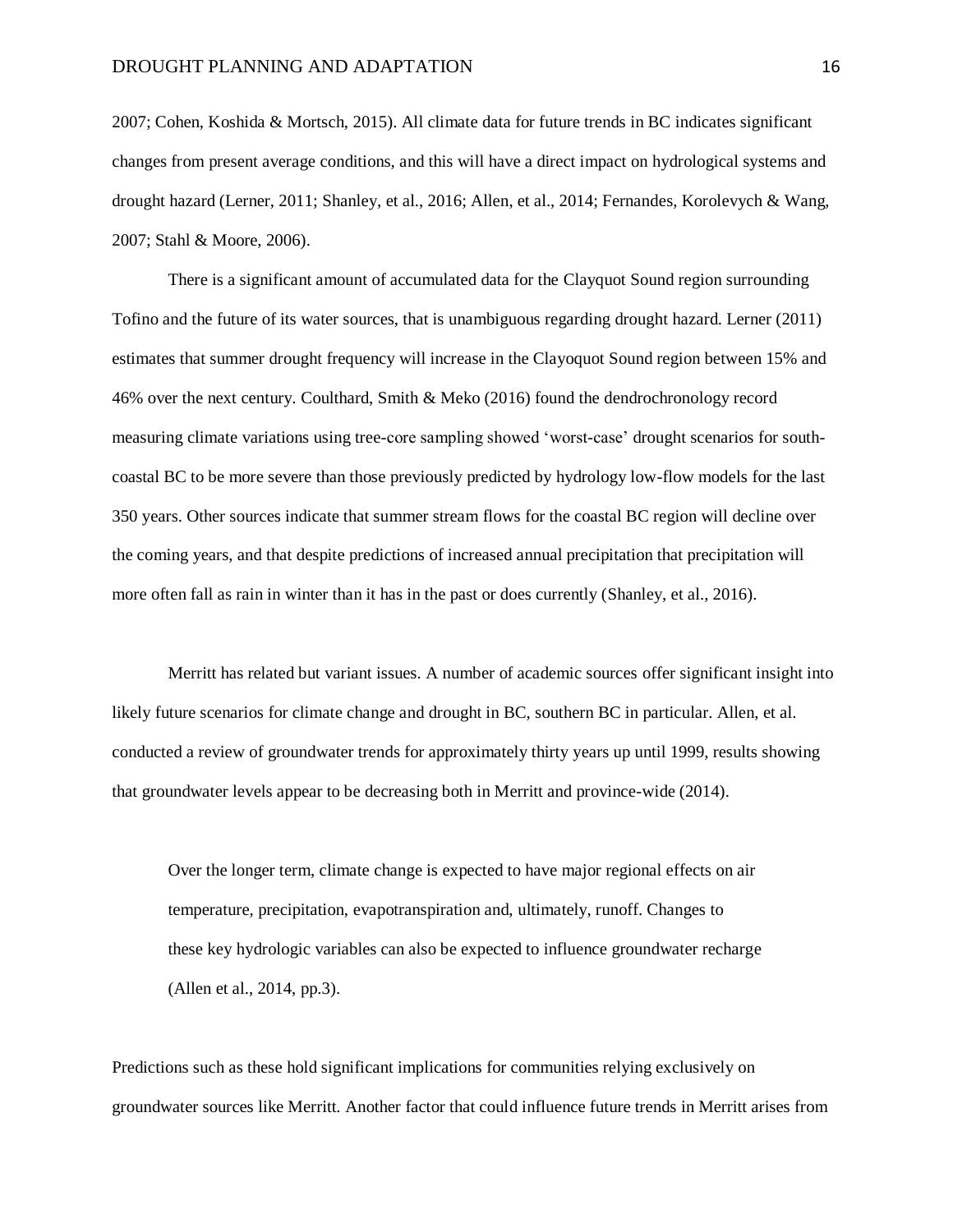the type of aquifer utilized. The primary aquifer for Merritt is quite shallow, four of the total of five city wells drawing from it at about 100 feet below ground. Alley, Reilly and Franke pointed out that shallow "surficial aquifers… are likely to be the part of the groundwater system most sensitive to climate change" (1999, pp.21).

#### <span id="page-16-0"></span>**2.3 Adaptation vs Mitigation**

One main objective of this project is to discover the degree of adaptive capacity displayed by the case study communities to account for the drought hazard that they currently face. Adaptive capacity is defined as the demonstrated or planned for capability of a community to plan for possible changes in climate and to respond to the impacts of such changes (Papadaskalopoulou, et al., 2015). Discovering the extent of adaptive capacity to drought hazard in the case study communities is important because it provides a clear indicator of the potential for these communities to overcome impacts of drought hazard.

Adaptation is defined as "the adjustment of a system to changing climatic conditions and their effects, in order to alleviate adverse impacts" (Papadaskalopoulou, et al., 2015, p.2). To account for the potential future growth of drought hazard and the hurdle this presents to community viability in the decades to come, sound adaptation planning is required (Picketts, et al., 2012). The National Municipal Adaptation Project (NMAP) survey found that concern amongst small communities was very high but that they also had the lowest rates of adaptation planning, compared to larger communities (Hanna et al., 2013, p.10). Adaptive strategies are often viewed as disruptive and expensive, so strategies considered mitigative are preferred. The definition of mitigation is provided by the UNISDR as "the lessening or limitation of the adverse impacts of hazards and related disasters" (2009, pp.19). Examining the extent of adaptation planning compared to mitigation strategies is necessary to fill gaps in knowledge regarding current plans and actual capacity of communities to adjust to a changing climate, and through this adjustment reduce their vulnerability to the hazards that such change presents.

To deal with the contemporary or present hazard, the common approach in many small Canadian municipalities involves mitigation tactics that stave off severe hazard impacts (Hanna, et al., 2014).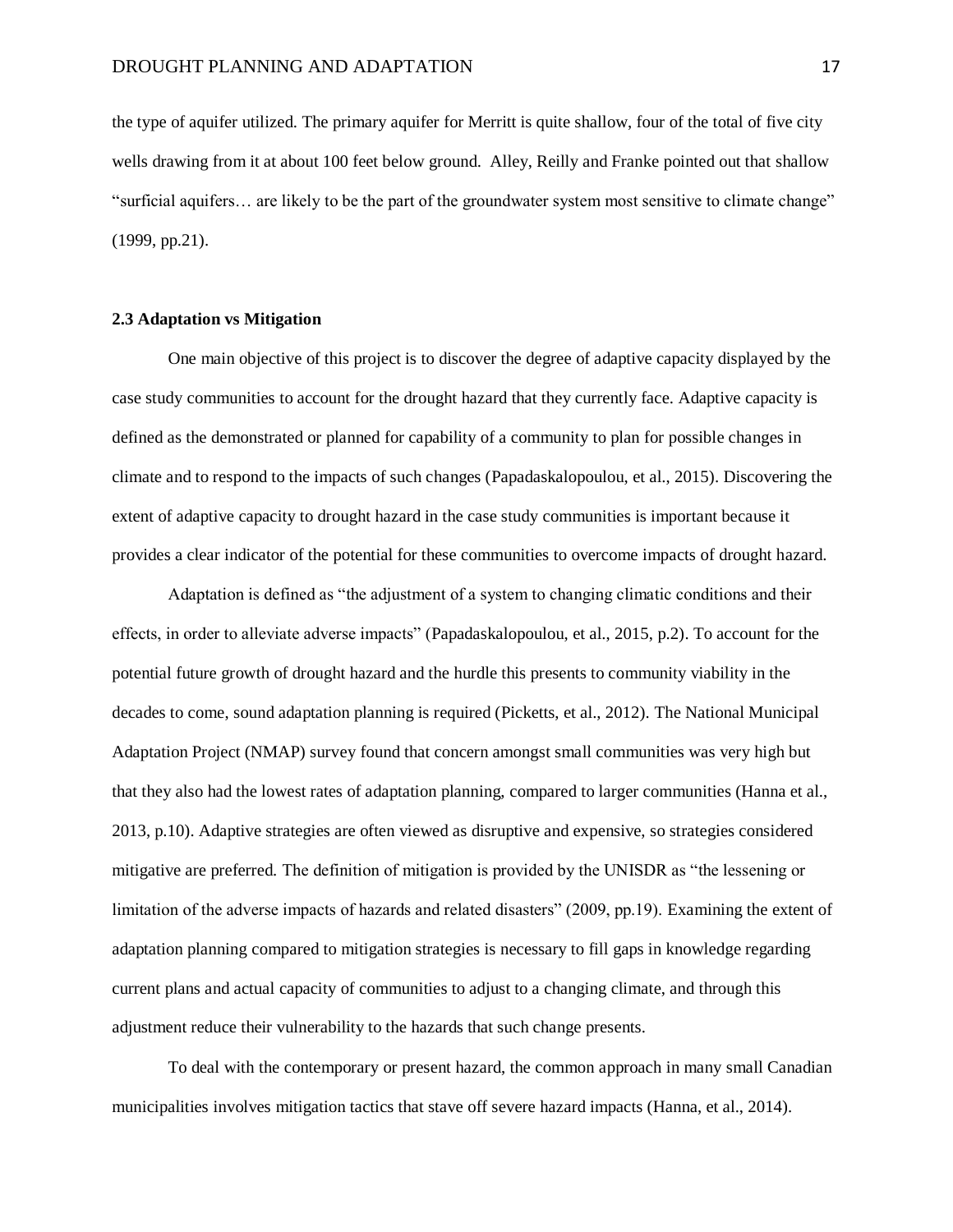Mitigation tactics are characterised by their low cost, easy implementation and low impact on day to day life (Coppola, 2011). Mitigation tactics may also be preferred when a hazard is not considered to be significant, or a community does not think it is highly vulnerable, as is sometimes the case with drought due to the insidious nature of the hazard. Despite this mitigation bias, adaptation strategies should be considered in their place as best practice for reducing vulnerability to climate-driven hazards for reasons that will be explored below.

The focus on adaptation, instead of mitigation is important because although the two concepts are closely linked, there are important differences between them (Hanna, et al., 2013; Picketts, et al., 2012). The main difference between the concepts is the mindset towards the active agent, which in this case is drought hazard. Mitigation describes actions that are taken to lessen the ability of the hazard to reach its full potential of impact, while allowing the affected community to continue functioning with its status quo of activities, plans and infrastructure. While this approach seems sound, it should only be acceptable if a hazard is legitimately manageable and impacts are reversible, with no significant increases in future condition of the hazard anticipated. Mitigation is particularly appropriate for fast-onset hazards (Coppola, 2011), but not as appropriate for climate-induced slow-onset hazards, as these hazards indicate long-term or permanent change in standard conditions. Adaptation, especially in the context of climate changerelated hazards such as drought, is a more mature and sound policy because it requires consideration and acceptance of new conditions and a reconsideration of the old plans and strategies.

But what are adaptation actions and how are they different from mitigation actions? A hypothetical example of the difference between mitigation and adaptation can be found by considering communities who build dykes to mitigate flooding versus communities with houses on stilts that have adapted to flooding. The difference between the two examples may seem slight but it is important and can be explored by asking ourselves what happens to the community behind the dykes if the floodwaters breakthrough or overcome the dykes? The answer is that a flooding disaster will almost certainly occur because the houses themselves are not built to handle floodwaters. Those same floodwaters may not impact the community with houses on stilts to the same degree, although smaller losses might be incurred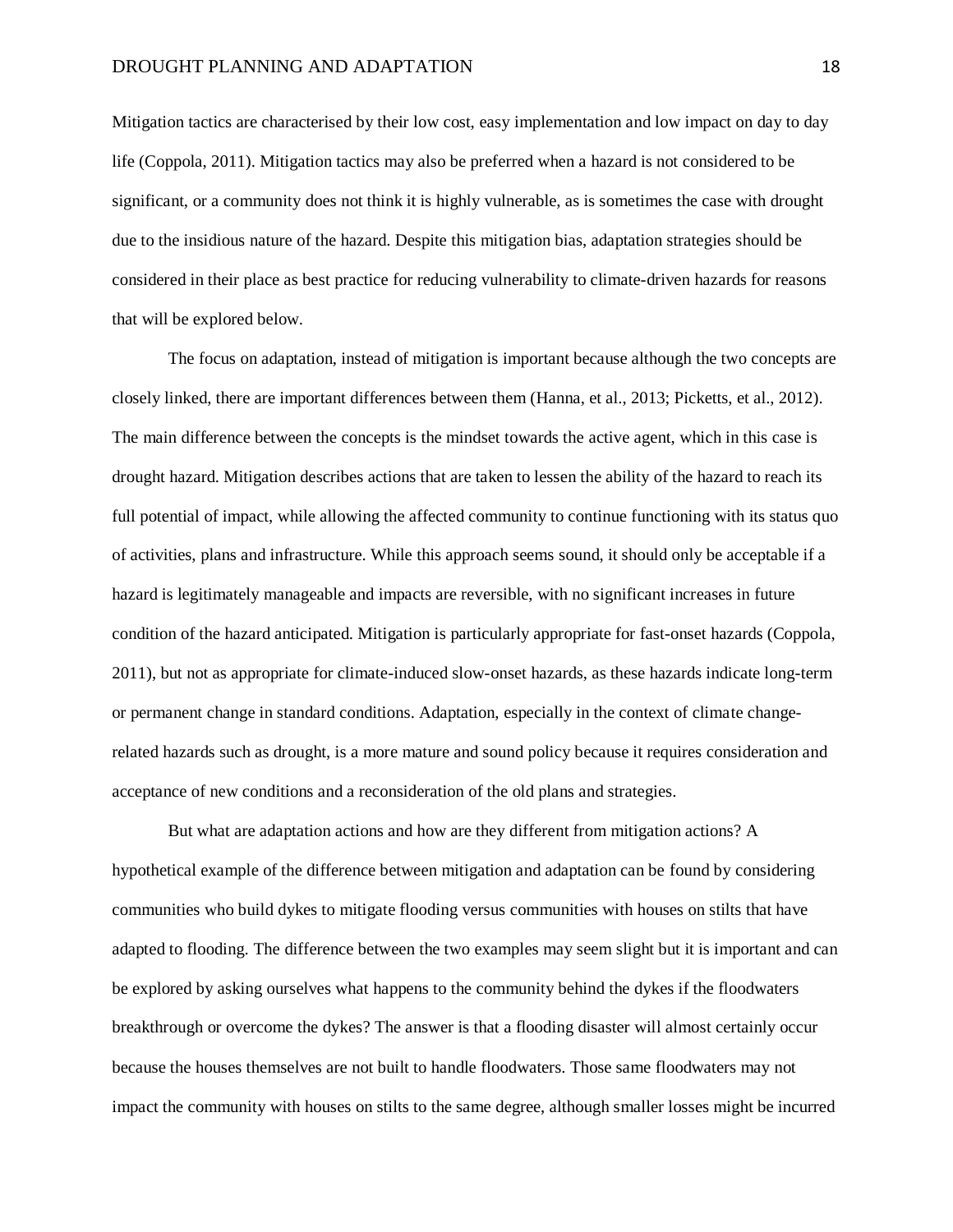regardless. Therefore, with the adaptive approach a flood-induced disaster can be avoided. In short, mitigation defines short-term strategy to prevent change to the status quo, while adaptation defines longterm strategy that accepts new realities.

Measham, et al., discovered five core constraints to adaptation planning at the municipal government level: leadership, competing priorities, planning process, lack of information, institutional limitations, and resource constraints (2011). These constraints were examined in the context of climate change adaptation emerging as a local responsibility in municipalities in Australia, due to the realisation that climate impacts are experienced at the local level (Measham, et al., 2011). Each of these constraints was echoed in some way in the research gathered for this project, either directly stated or indirectly implied in the interview data, or evident in the literature on planning processes. The most significant constraints involved a combination of lack of information, competing priorities, and resource constraints. Another observable constraint is a lack of coordination between those responsible for strategic planning, land use planning, and disaster management planning (Measham, et al., 2011). Adaptation occurs when communities overcome these constraints and perceive new circumstances in which hazards are real and present, and they take action to allow the coexistence of community and hazard agents by reducing risk and exposure.

## **Methodology**

## <span id="page-18-1"></span><span id="page-18-0"></span>**3.1 Research Design**

This qualitative research used a multiple case study approach to analyse municipal government policy and literature to answer the above research questions. Sherman and Welb (1988) point out that qualitative researchers seek to understand the meanings people construct. "In contrast to quantitative research, which takes apart a phenomenon to examine component parts (which become the variables of the study), qualitative research can reveal how all the parts work together to form a whole." (Sherman & Welb, 1988, p.6).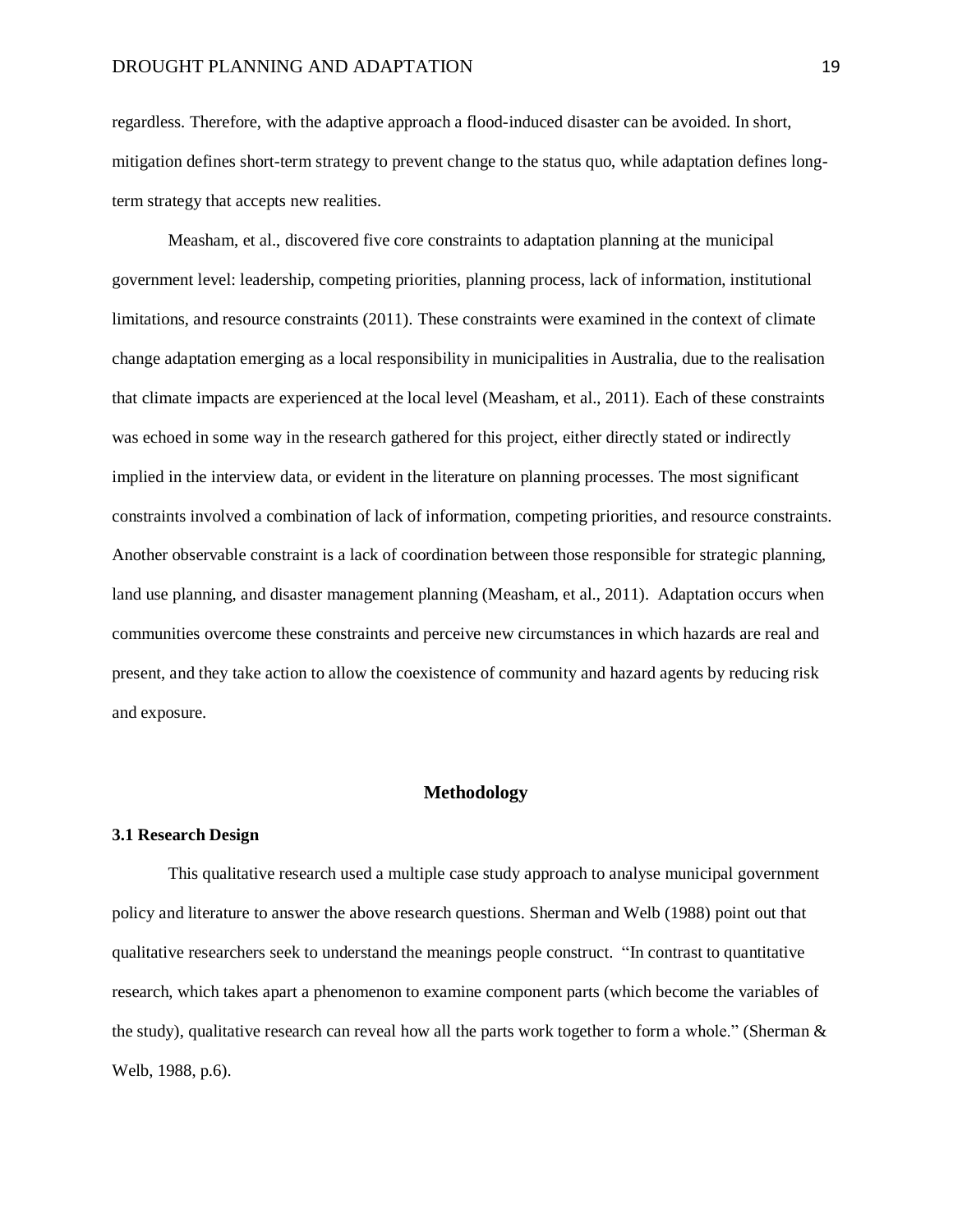Qualitative research uses a variety of interpretive research methodologies and is based on the phenomenological paradigm (Merriam, 1998). To support the of use a case study approach, Merriam (1988, p.19) states, "A case study design is employed to gain an in-depth understanding of the situation and meaning for those involved. The interest is in process rather than outcomes, in context rather than a specific variable, in discovery rather than confirmation." Yin (1994) states that case study is particularly suited to projects in which separating context and the phenomenon's variables is impossible. Cohen & Manion also support the advantages of case study research and point out that "their particular strength lies in their attention to the subtlety and complexity of the case in its own right" (1994, p. 123). Case studies provide researchers with the ability to understand the inherent complexity of social truths. Cohen & Manion (1994) also state that case studies are a 'step to action' as their insights may be directly interpreted and put to use as they allow readers to judge the implications of a study for themselves. This makes case studies particularly valuable to applied research projects such as this one.

Interviews were structured to be standardized, open-ended interviews, which means that all interviewees were asked the same open-ended questions and then themes and discussions were explored covering both facts and meanings (Kvale, 1996). This enabled comparison between the interviews to be conducted and interpreted which was useful in the multiple-case study approach, where similar themes were explored in different contexts (Kvale, 1996).

Document analysis was conducted on the literature gathered for each site. "As a research method, document analysis is particularly applicable to qualitative case studies" (Bowen, 2009, pp.3). This is a qualitative method that requires data to be examined and interpreted in order to elicit meaning (Bowen, 2009). This approach was important for the type of documents under review, which were municipal plans for drought response and adaptation. This approach is commonly used as a method of triangulating qualitative data to ensure credibility of the findings, which makes it a suitable method to pair with the interview method used here (Bowen, 2009).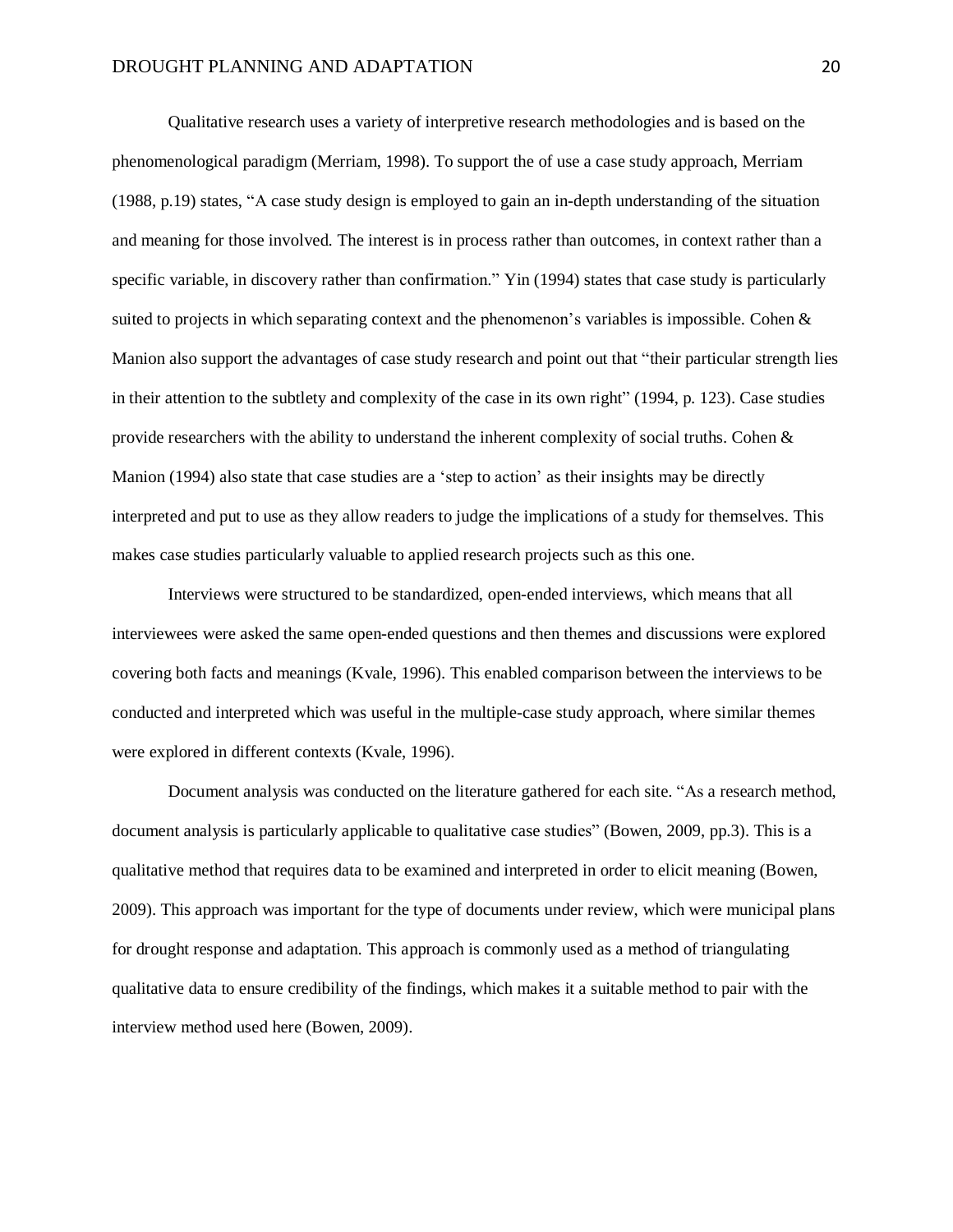## <span id="page-20-0"></span>**3.2 Limitations**

 The identification of communities that were suitable research sites was complicated and challenging. There are several communities in B.C. that have very recent exposure to drought and who came within weeks of completely running out of water in the most recent drought of 2015 (Cameron, personal communication, February 17, 2016). The identity of communities who experienced this is not publicly available and so selecting possible case study communities and determining their suitability as research locations presented some challenges. For example, extended contact and discussions were held with a community that ultimately did not wish to engage in this research, due to what appears to be an absence of official consideration of the topic in spite of recent direct experience with drought hazard. This reluctance was discovered through extensive communication with various members of the municipal government who were sought out as possible research participants. The statements explaining this were that the community had no contingencies for the topic hazard and so had nothing to offer this project.

Other possible research sites were contacted, but no response was received to inquiries or requests for participation in this project. A simple conclusion to be drawn from this is that these communities have no plans in place or consideration for drought. If this is accurate, this presents a serious and negative implication for these communities if faced with severe drought in the present and future.

A further constraint is the small sample size of the interview data. This was due to the small number of individuals in each case study site that were able to speak on the topic. This issue was alleviated by combining this data with available literature produced by the case study communities on the topic and closely analyzing this literature to corroborate interview data and to expand that narrative of each site on the topic. It was not within the scope of this project to include more case study sites, and this directly limited the number of possible interview participants.

One inherent constraint of the document analysis method is that there is potential for low volumes of retrievable data due to intentional blocking (Bowen, 2009). This project may have been subject to this, as the target documents for data collection were drawn from publicly accessible sources. This constraint was intended to be alleviated by discussing the topic with participants who would have knowledge of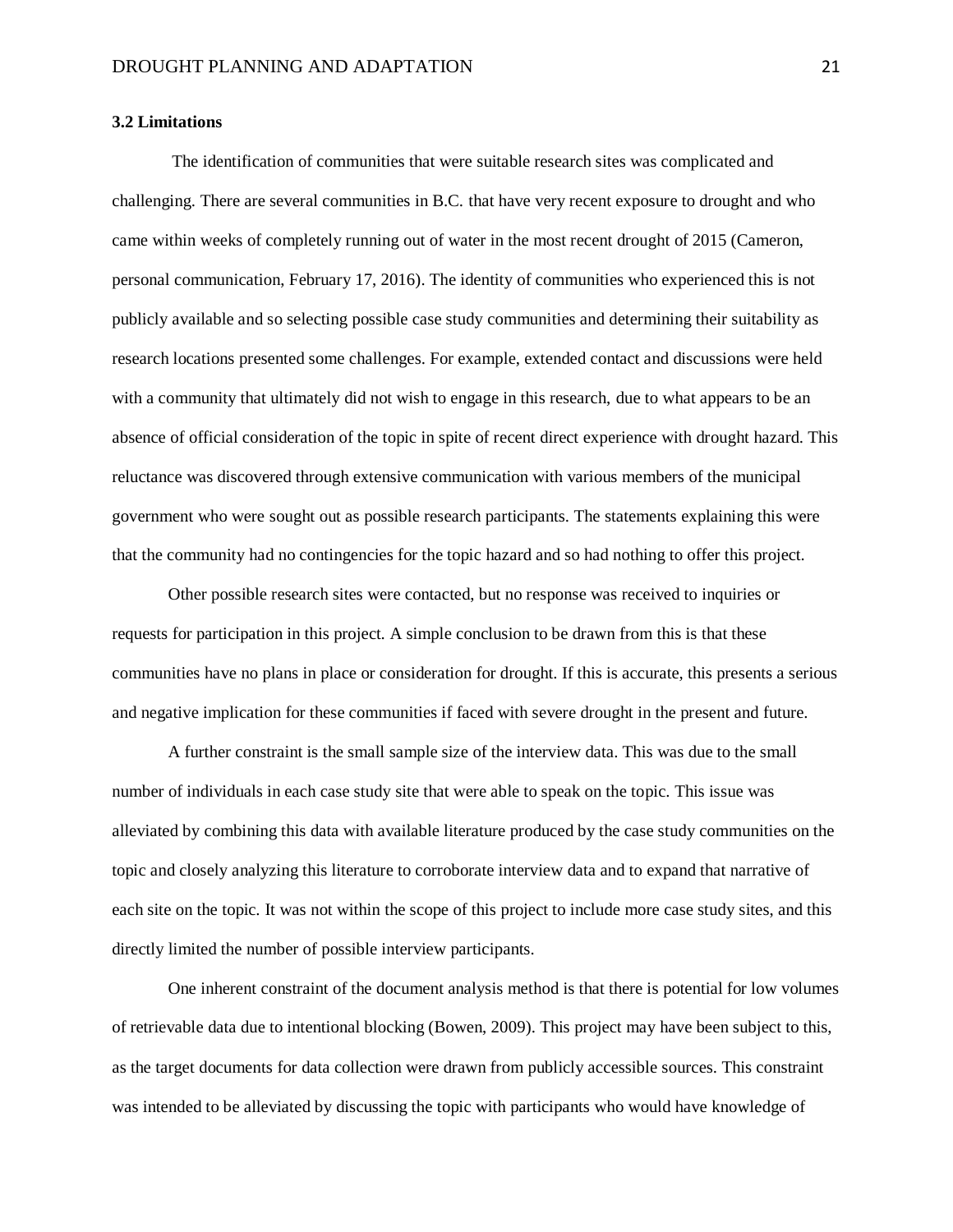documentation not publicly available, but the researcher was not made aware of any such documents by participants.

## <span id="page-21-0"></span>**3.3 Research Sites**

 The case study communities that agreed to participate had established municipal government structures and this resulted in exploring the suitability of communities with a population between 2,000 and 10,000 residents. It was assumed that communities of this size could provide interview participants that had the ability to observe impacts of drought hazard at the societal level, and not just the household or neighborhood level (Keshavarz, Karami & Vanclay, 2013). Although understanding drought impacts at various scales is important, a goal of this research project was to understand how adaptation and drought preparedness interact in small self-determining municipalities, and so communities of a minimum size were of interest. Research was conducted to identify appropriate communities and then contact was made with the relevant municipal governments to identify participants.

The towns of Dawson Creek, Merritt and Tofino provide a geographic cross-section of BC and provided a variety of drought impacts and planning methods to be studied. Preliminary research suggested that these were suitable research locations due to their experience with drought hazard and their level of community organization regarding water management. However, further research was required to study the suitability of these sites and the success of making research contacts was a significant determining factor in site suitability.

## <span id="page-21-1"></span>**3.4 Participant Selection**

Within the identified communities purposive or selective sampling was used to identify key actors for the interview phase (Coyne, 1997). This identified research participants who fit "a preconceived, but reasonable initial set of criteria" (Coyne, 1997, pp.628). The intent in this research was to select participants with professional knowledge of municipal drought preparedness planning. This type of sampling is very common in qualitative research, and further can be argued to be crucial to the success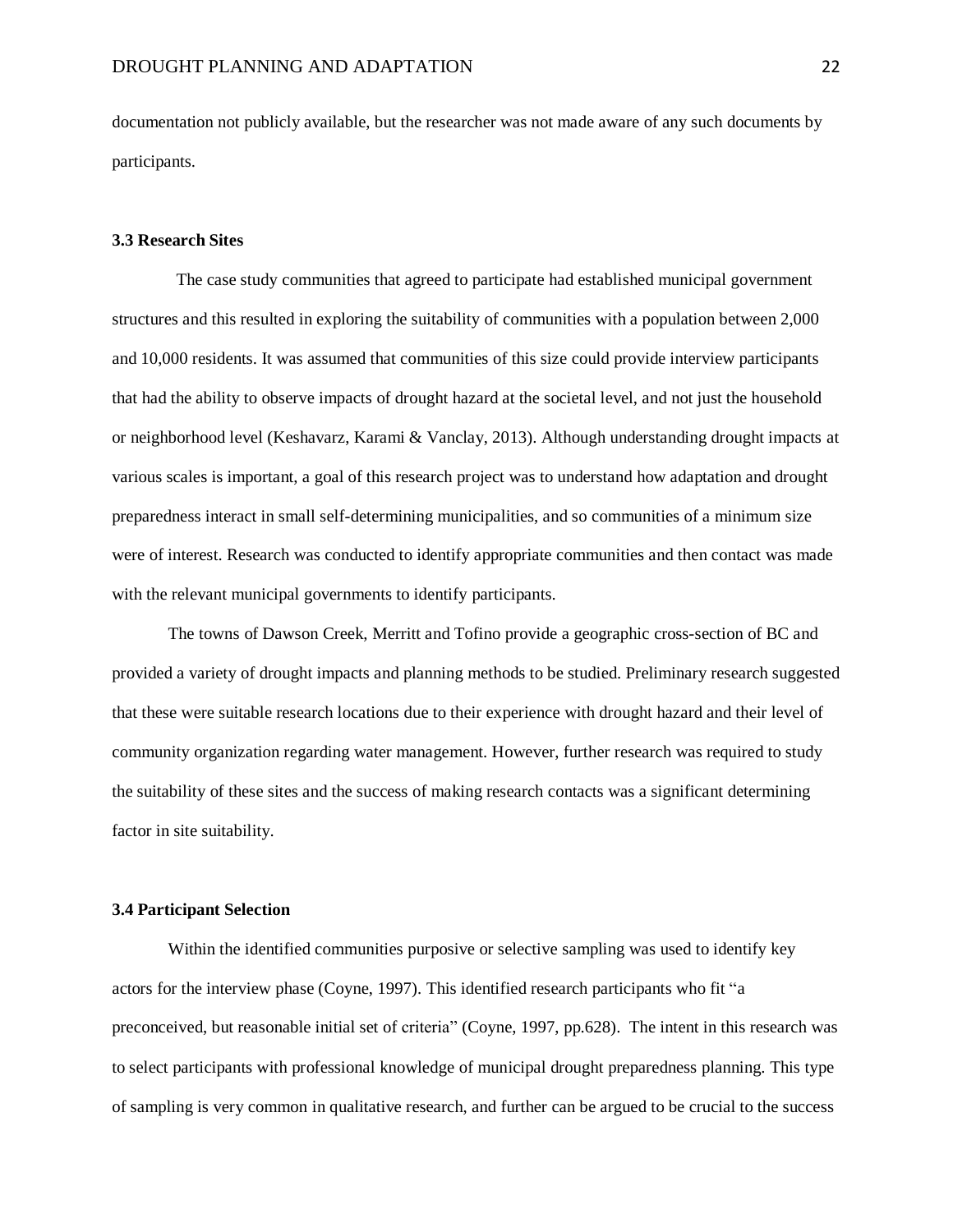of qualitative study (Coyne, 1997). Snowball sampling (Noy, 2008) was then used to identify additional potential interviewees who should be sampled. These sampling methods were sufficient to provide a small, yet appropriate set of research participants for data collection. Ultimately, each research site yielded two interview participants, six in total, which was deemed a sufficient number due to the very specific topic and the small staffing sizes of the municipal governments involved.

## <span id="page-22-0"></span>**3.5 Methods and Analysis**

The theoretical framework for this research project is based on the social constructivist approach. With this approach, "individuals develop subjective meanings of their experiences" which in this case is how prepared for drought is their municipality (Creswell, 2014, pp.6). This approach allowed for the examination and interrogation about how subjects give meaning to their lived experience with the interaction with drought as a central component of this (Denzin & Lincoln, 2011).

The research incorporated three phases. The first phase involved a literature review and document analysis into the current drought and emergency plans for the three municipal case studies in rural BC, as well as an examination of current and future climate trends for the region of BC in which they are situated. The second phase involved semi-structured, open--ended interviews with civil planners and municipal government officials for each case study site. The third phase involved data transcription, theme coding and analysis to illuminate common themes and findings. This last phase revealed some similarities and differences between the case study sites, and the essential data for answering the research questions. It is intended that the research findings will provide valuable information for other droughtvulnerable communities in the province and elsewhere.

As mentioned, the first phase focused on research into publicly accessible data from the local governments regarding drought management and disaster preparedness planning, along with an examination of the regional climate trends. This information provided an initial picture of current planning and adaptive capacity across the different case study sites. The data from this phase was then used to inform the creation of interview questions for the second phase of research.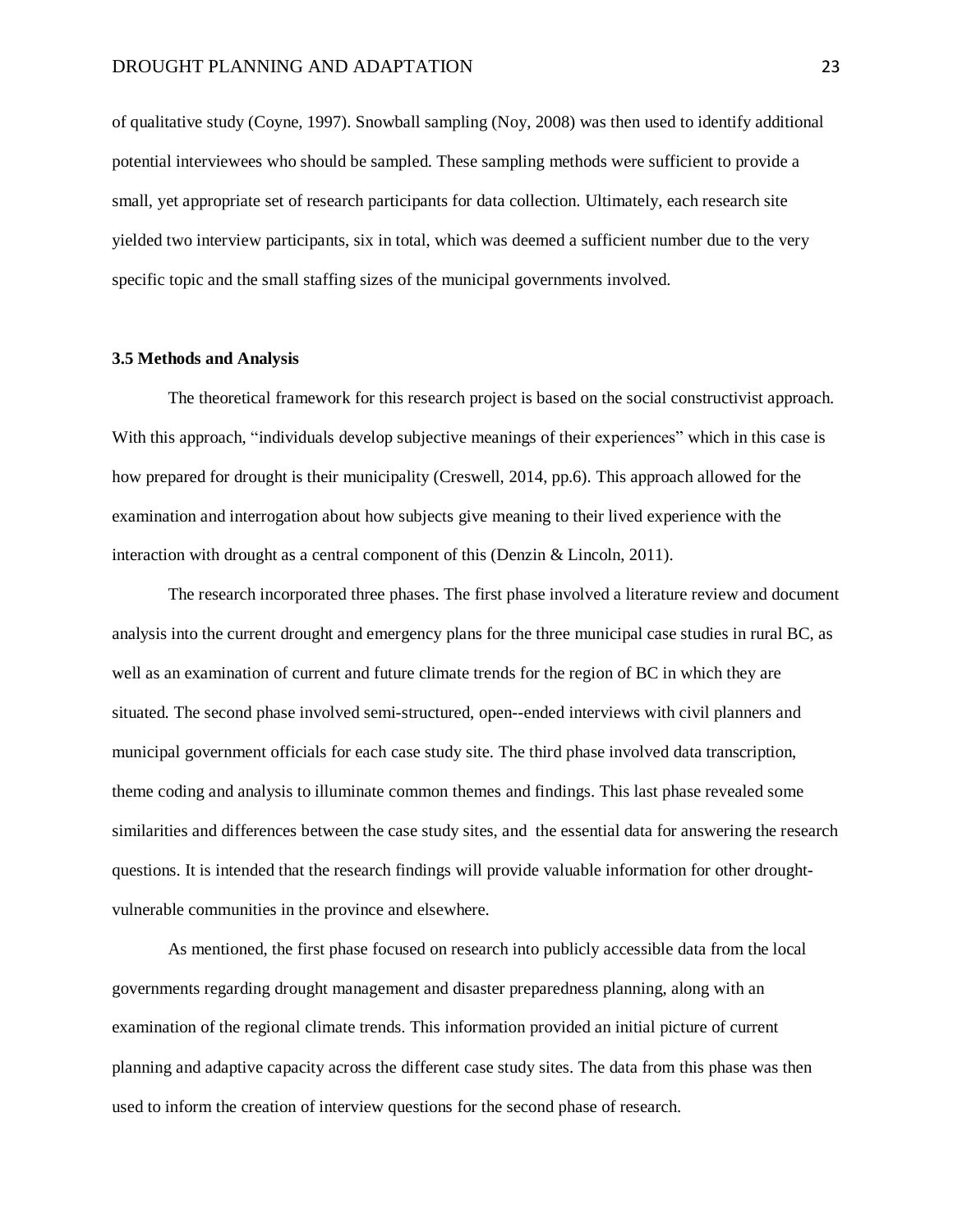In the second phase, interviews were conducted with civic officials responsible for water management and emergency planning in their community. Ethical approval for these interviews was obtained from Royal Roads University based on an approved Request for Ethical Review for Research Involving Humans. Half of the interviews were conducted face-to-face, while distance required the others to be conducted via telephone. These interviews explored participant views on drought preparedness in their municipal government, the adaptive nature of this preparedness and the social attributes of the community that helped or hindered adaptive capacity. Interviews were open-ended with standardized questions, in order to draw out understandings and to explore them in depth. This was done by transcribing the interview recordings and then conducting cross-comparison of the transcriptions for topics and themes. The intent was to gain a clear picture of the current consideration and preparedness for the hazard across BC, in order to inform a report that describes and explains this state.

Document analysis was the focus of the third phase of research. The interview data was transcribed from audio recordings and along with notes from the interviews, was analyzed for relevant patterns, themes and discrepancies. Themes were drawn out from the transcripts and notes to provide the analysis of the data with clarity and structure. Data from the first phase of literature review was then compared with that from the second phase of interview data and analyzed to reveal significant findings. Despite the complexity of the topic and the uniqueness of each case study site and situation, a specific narrative was clearly evident in the data from the research sites. The importance of these findings is discussed in subsequent sections.

## **Case study description**

## <span id="page-23-1"></span><span id="page-23-0"></span>**4.1 Case Study Introduction**

Three case communities were selected Tofino, Merritt, and Dawson Creek, situated respectively in the South Coast, Central Interior, and the Northeast regions of the province. Due to the wide geographic separation, each community has a unique outlook in predicted climate models and each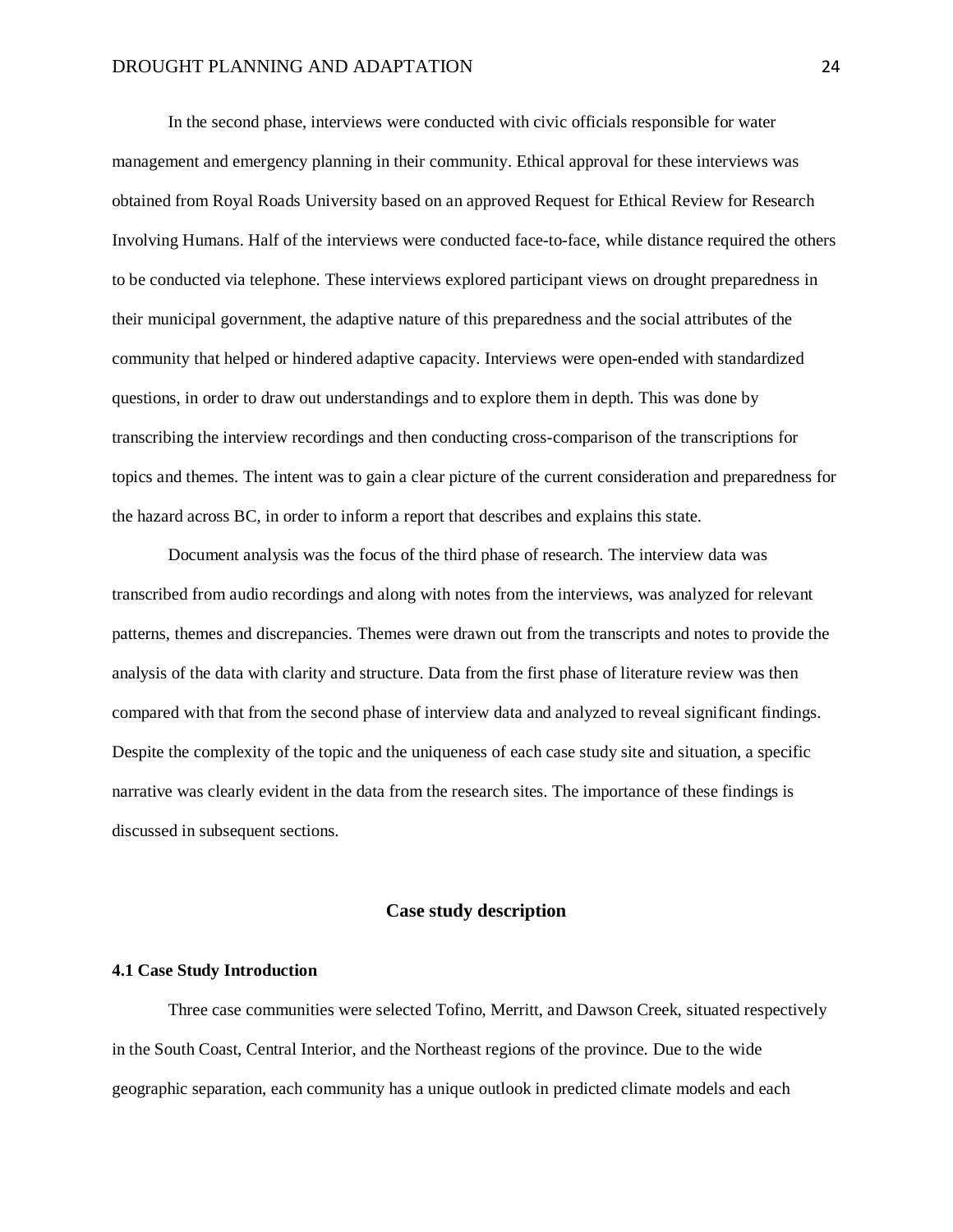community has unique experience and vulnerability to drought hazard. This provides a limited crosssection of drought-affected municipalities in BC.

## **4.1.1 Tofino**

<span id="page-24-0"></span>The first case study site is Tofino, BC, a town of approximately 1,930 residents located in Clayoquot Sound on the western shore of Vancouver Island (Statistics Canada, 2017). This coastal community is adjacent to Pacific Rim National Park and experiences a large influx of seasonal residents and tourists each summer visiting the town and the surrounding area.

Potable water for the town of Tofino is supplied by four streams on nearby Meares Island, across a short marine channel from Tofino. Water is transported to Tofino by underwater piping from reservoirs on the island. This surface water source is exclusively based on precipitation, as there is no annual snow pack accumulation on Meares Island to feed the system in warm months. Tofino's water source therefore is inherently vulnerable to seasonal drought, as summer months often see extended periods without rainfall (Lerner, 2011).

Tofino's recent experience with drought conditions includes the summer of 2006, when severe water restrictions were required and potable water had to be trucked into the community from external providers to meet local demand and to keep businesses open (Dodds, 2012). The data shows that as a result of that experience there is high public awareness of drought concerns and strong adherence to water restrictions by community members. This is driven in part by the community's reliance on tourism to drive the local economy, and the fact that this industry is severely impacted by water restrictions and sustained drought (McDougall, 2016).

Drought hazard in Tofino is driven by seasonal hydrological change, resulting from multiple consecutive days without precipitation in summer months in conjunction with sharp increases in local water demand during the driest part of the year.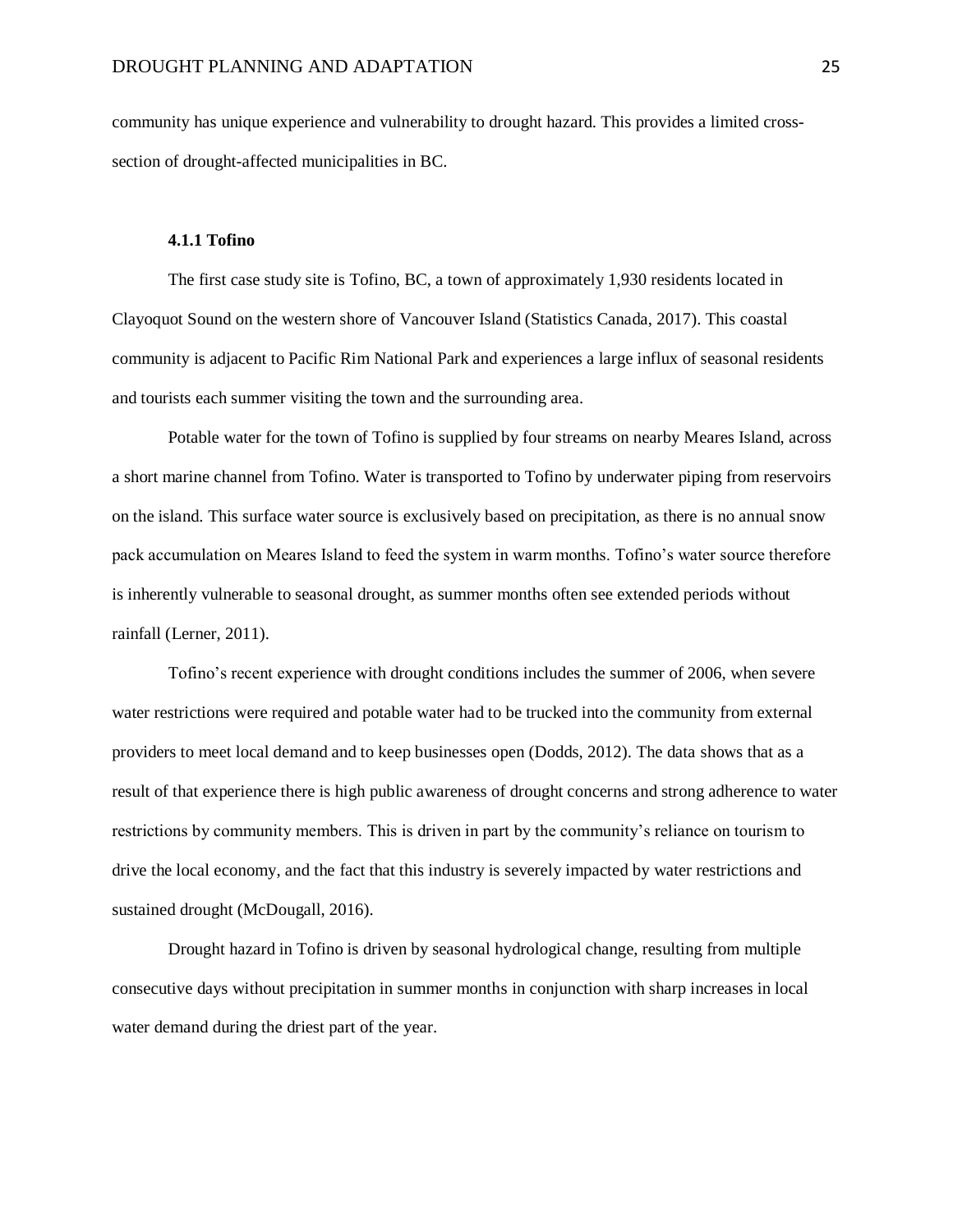## **4.1.2 Merritt**

<span id="page-25-0"></span>The second case study site is the city of Merritt, located in the Southern Cariboo region of southcentral BC in the Nicola Valley, with a population of approximately 7,140 (Statistics Canada, 2017). Merritt is located directly to the east of the Coast Mountain Range within its rain shadow. The Official Community Plan (OCP) states that the town has a dry semi-arid desert climate with minor snowfalls in winter and hot temperatures in summer.

Merritt is positioned at the confluence of the Coldwater and Nicola rivers, but the city's primary water source is a shallow subsurface aquifer drawn by four wells, with a secondary deep aquifer with one well serving as a back-up source. The surrounding area is predominantly agricultural range land, with several private wells drilled in to the local groundwater sources. Merritt's reliance on groundwater aquifers is unique in this study and, offers an opportunity to examine issues for groundwater-reliant communities and drought hazard.

Drought hazard in Merritt is driven by the aridity and low annual precipitation of the surrounding environment, in conjunction with demonstrated high water usage and limited adherence to water restrictions by many residents, which is evident in the data. Recent experience with drought in Merritt occurred in 2012, when the Coldwater River ran so low "you could walk across and not get your ankles wet", although this event did not significantly impact daily life due to the high storage capacity of the local aquifers.

## **4.1.3 Dawson Creek**

<span id="page-25-1"></span>The third case study community is the City of Dawson Creek in northeastern BC, a community of approximately 12,180 residents (Statistics Canada, 2017). Dawson Creek procures potable water from the Kiskatinaw River watershed, a tributary of the Peace River gathering water from territory covering roughly 2800 square kilometers. The headwaters of the Kiskatinaw at Bearhole Lake are about 170 kilometers from Dawson Creek, while intake pumping stations are about 20 kilometers from the city, with several raw water reservoirs and a treatment plant involved in the system.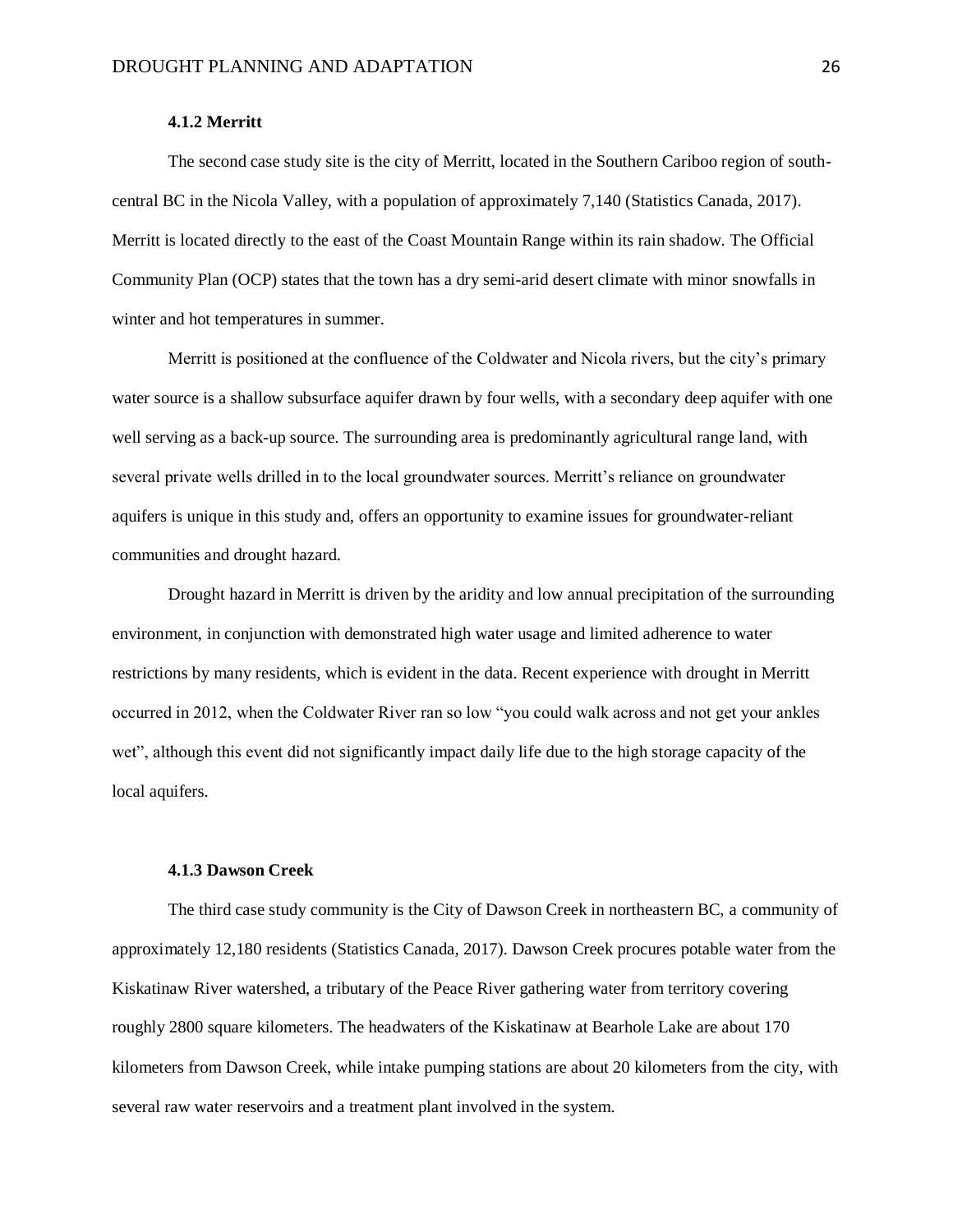

Figure 1. "Digital elevation map of the study area and its location in the Kiskatinaw River Watershed as well as in the Peace Region of British Columbia, Canada*.*" By Saha, 2015 is licensed under CC BY 4.0

Dawson Creek is a community with extensive and recent experience with drought hazard. The data indicates that there were significant drought events in each of the past three decades, including two recent events this decade in 2012 and 2015, with an earlier very severe event occurring in the early 1990s. These events are considered severe due to the range of actions required to address and mitigate the hazard impacts. The well-known presence of drought hazard, has led to substantive initiatives by the municipality to address water quality and quantity concerns. The local government deals with three key stakeholders in the region regarding water: the public, a prominent oil and gas sector, and the provincial government. The data shows that issues of water quality and quantity are a serious concern for all three.

The data indicates that drought hazard in Dawson Creek is driven by hydrological drought that creates low water levels in the Kiskatinaw River, along with poor adherence to water restrictions by residents. In addition, the oil and gas industry uses very large amounts of water for its operations, putting added pressure on local water supplies.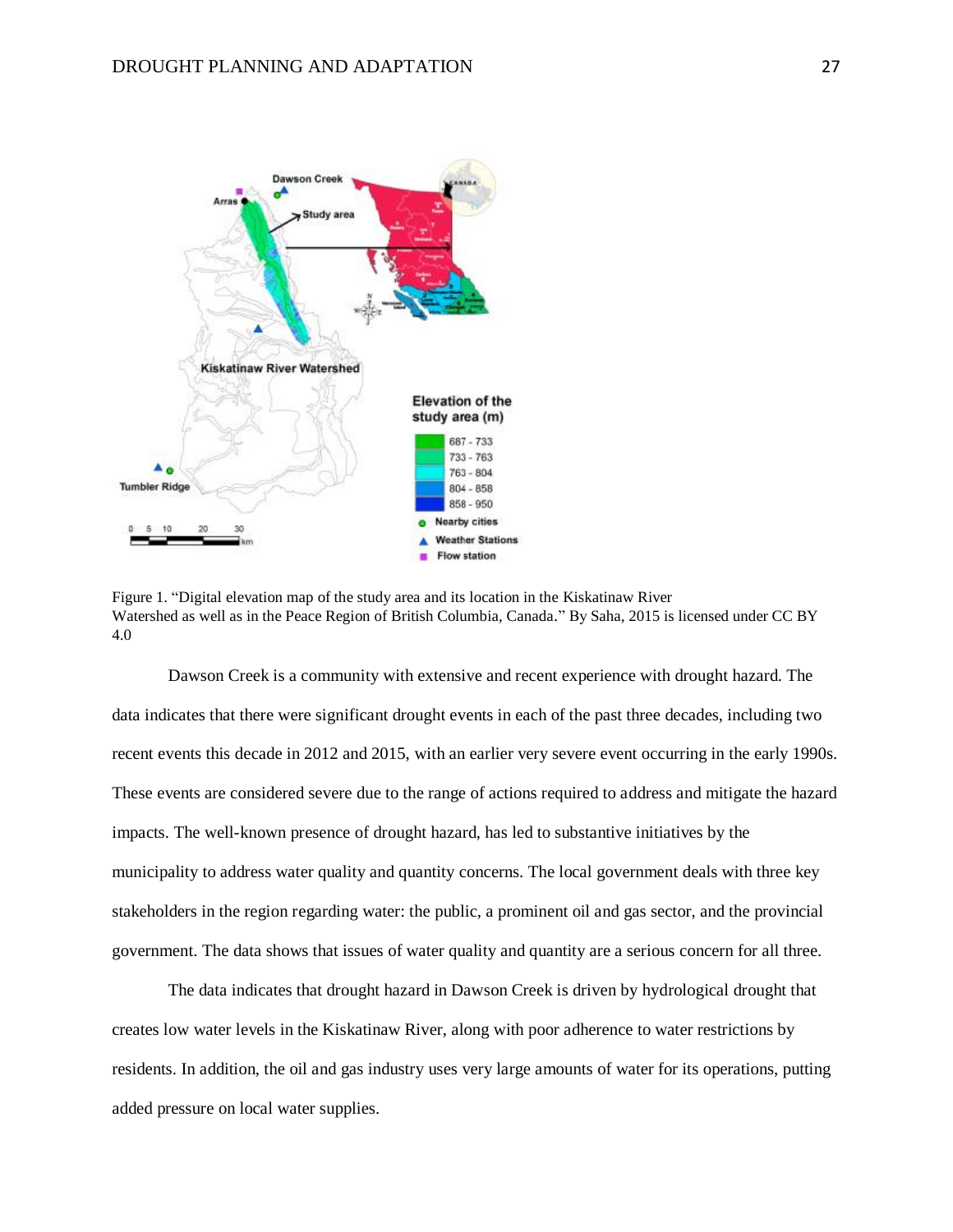#### <span id="page-27-0"></span>**4.2 Current Drought Disaster Management Plans and Analysis**

The first of two primary focuses of this study is on *municipal planning and adaptive capacity to address current drought hazards.* All three case study sites have had recent experience with drought events, and based on climate models will experience them again. How these communities have thus far planned to address the hazard is an important question. There was a notable drought event in 2015 that raised widespread concerns about municipal preparation and future planning for drought in the provincial government, as some communities came very close to running out of water at that time. This event brought into sharp relief the strong presence of drought risk in many areas of BC, and assorted degrees of preparedness. Three case study sites were selected to serve as a snapshot of that heterogeneity.

## **4.2.1 Tofino**

<span id="page-27-1"></span>The District of Tofino "Water Shortage Response Plan" outlines responses to drought conditions with a focus on mitigative conservation of supply strategies, to be enacted at each stage of water restriction. There are brief but fairly thorough descriptions of municipal-level responses at each water use restriction stage, and mandatory water use strategies for residents and businesses in order to reduce water demand by users. This document is the most significant source of current information on drought response, its content formed through Tofino's experience with drought impacts, and provides a clear indication that this municipality is reliant on mitigation strategies to handle drought hazard.

The main concern that arises about the "Response Plan," is that it has not been exercised or updated since its creation in 2009. In the absence of exercises, municipal employees may not be thoroughly clear on roles and responsibilities during drought events, and this issue could be compounded by employee turnover since the last drought event in Tofino when actions outlined by the plan were last used. Regular updating and exercise are basic principles of sound disaster management and evidence in the data for these practices in support of this Plan is lacking. The plan includes contact information for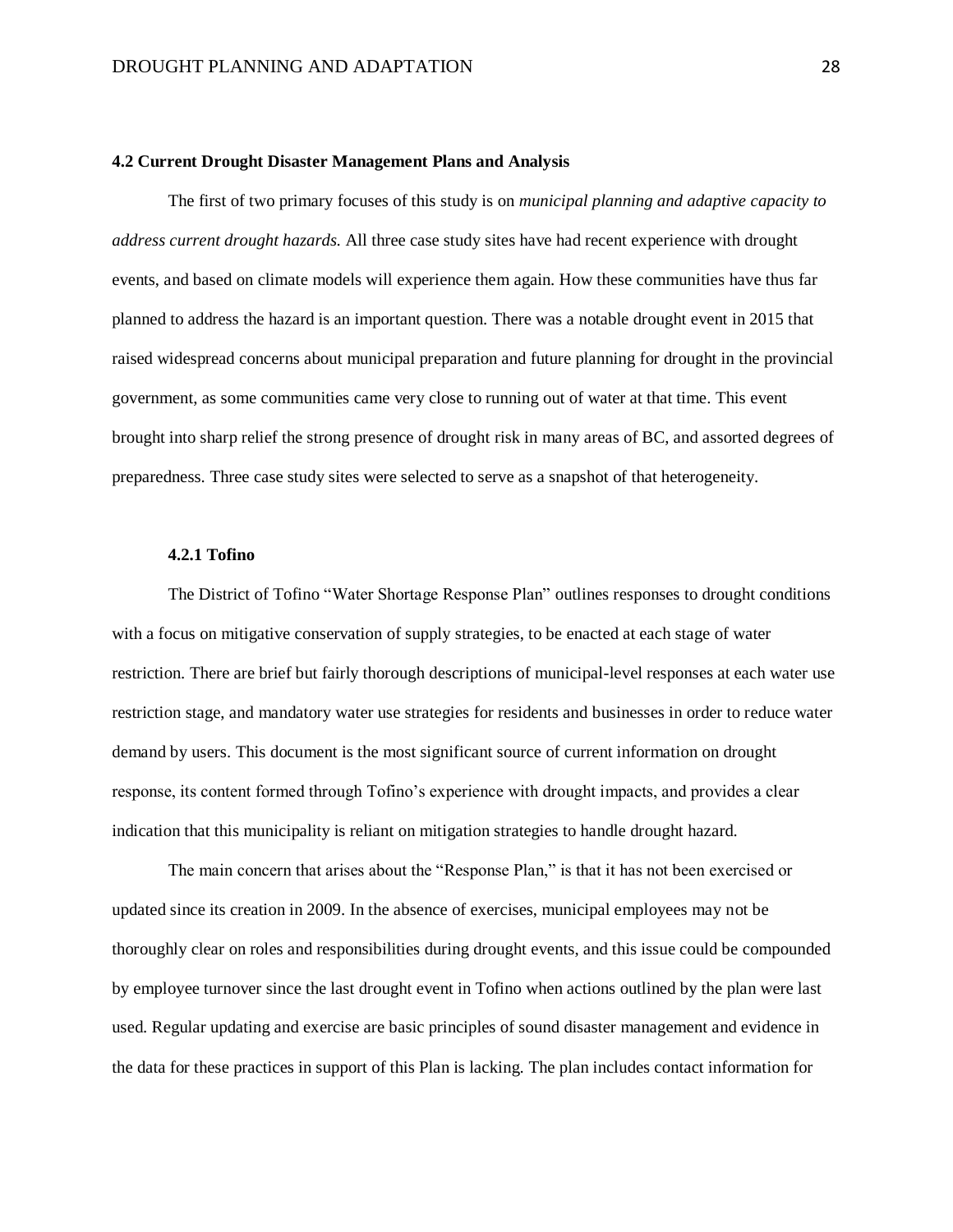various water suppliers, but these contact numbers may or may not be current and the data shows that this status is unknown.

A second hazard response-oriented document for Tofino is the District's "Emergency Response and Recovery Plan", which lists various hazards including terrorism, public disturbances, and hazardous materials exposure events, but does not include drought despite the fact that this is a hazard that the community has actually been exposed to, unlike some of the other hazards listed. This plan comprehensively details incident command roles and responsibilities in the event of a fast-onset disaster, and would be a useful framework for event management if drought impacts were to lead to a disaster scenario. However, the interview data indicates that if a major drought were to occur, the municipality would quickly declare a State of Emergency and request the Provincial Government to step in and take management of the situation, thereby negating the usefulness of this plan in a drought scenario. This admission defies the legislated roles and responsibilities outlined in the BC Emergency Program Act, but also implies an understanding of the devastating potential of a full drought disaster to overwhelm the community.

Another relevant document is the "District of Tofino Water Systems Emergency Response Plan," last updated in 2012. This plan primarily includes contact information for various stakeholders and private water purveyors in the region, and a brief list of actions to be taken in loss of water supply scenarios. Yet again, interview data revealed that these contacts have not been updated or verified recently, and doing so is not high on the local emergency management priority list.

One major municipality-led initiative that indicates adaptive capacity to drought risk in Tofino has been the installation of stream-level measuring instruments on Meares Island to monitor stream flows that feed the town's reservoirs. The data is collected daily, in low-flow months, and the system has been in place for about four years. Streamflow data is collected to provide the municipality with a better understanding of water supply levels and demand in various climate conditions, and for a data set of variations over longer periods of time. Stream level monitoring also serves as an early-warning tool, influencing the enactment of water restriction regulations imposed by the municipality to address water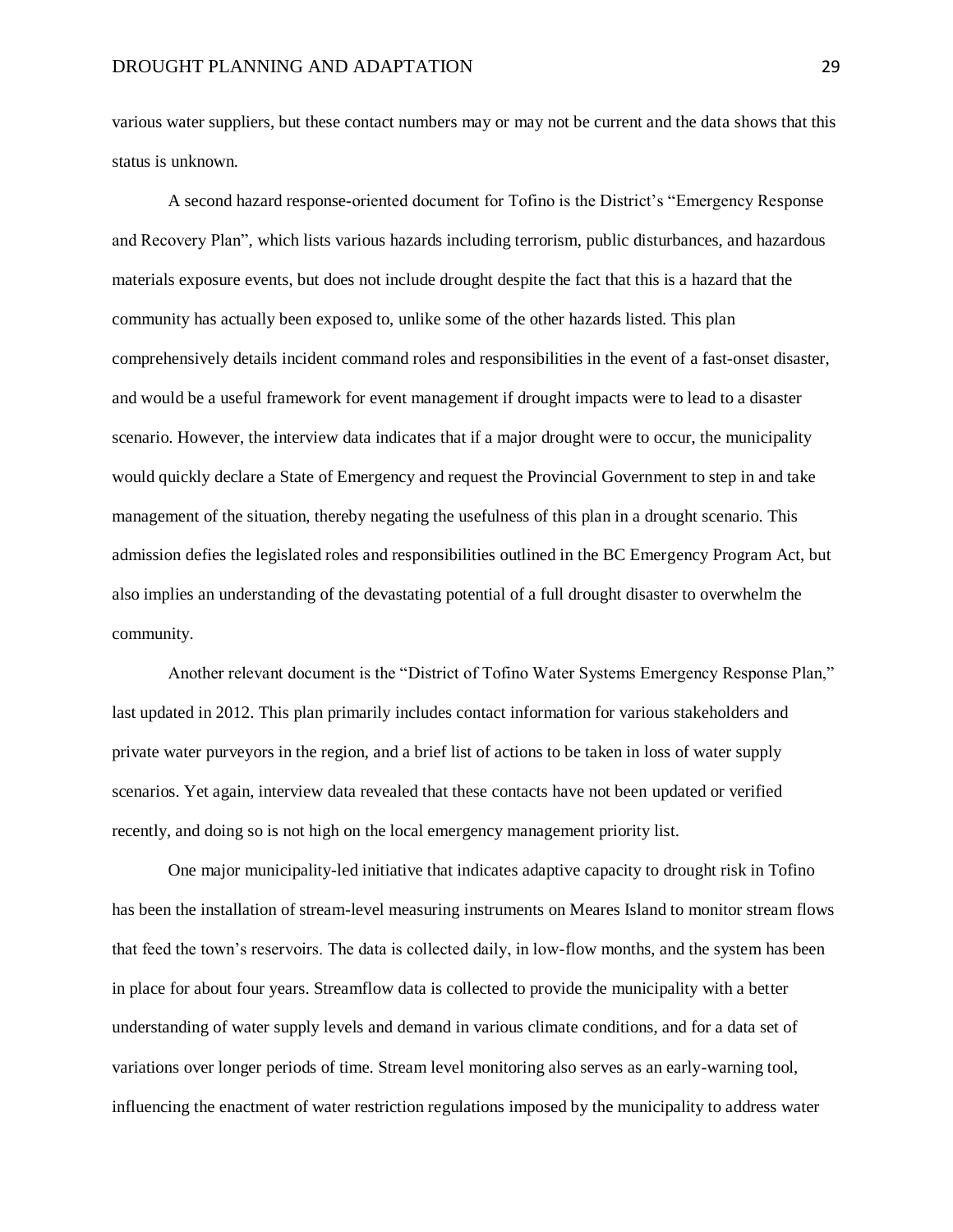#### DROUGHT PLANNING AND ADAPTATION 30

shortages in the summer months. These restrictions are also enacted as advised by the provincial government when it communicates measured drought levels to municipalities. The municipality closely follows provincial government recommendations for drought stage levels, and enacts water restrictions to match each stage in order to reduce demand.

The municipality is also involved in regional mutual assistance agreements due to the limited resources available to a small community. These agreements have been relied upon in the past when water was trucked in from the neighbouring community of Ucluelet, where the primary potable water source is a groundwater aquifer. This approach can be counted as one of the few truly adaptive strategies displayed by Tofino to account for drought hazard.

Tofino relies on source stream-level monitoring, strong public and private sector adherence to water restrictions, and strategies outlined in the "District of Tofino Water Shortage Response Plan," to manage drought impacts. Past emergency responses to severe drought impacts have focused primarily on reducing demand by shutting down tourism operations, placing heavy water restrictions on public consumption, and trucking in water from neighbouring communities through private suppliers. A major drought event would necessitate bringing in water from external sources, most likely private sector water suppliers. The data clearly states that the municipality would also quickly declare a local State of Emergency and ask the Provincial government to step in and manage the event. These strategies remain the core of current plans and are certainly reactive and, at best, mitigative solutions to drought hazard.

## **4.2.2 Merritt**

<span id="page-29-0"></span>The city of Merritt focuses almost exclusively on minimizing demand and conservation of supply to account for drought hazard. This community is able to rely on these strategies due to the large storage capacity in the aquifers supplying the city. Groundwater sources are less susceptible to seasonal drought than surface water sources; still, aquifers and groundwater are not immune to drought (Alley, Reilly & Franke, 1999; Peters, Van Lanen, Torfs, & Bier 2005). In addition, the research showed that the city closely monitors water volume in its wells and alarms are triggered if levels fall below certain thresholds.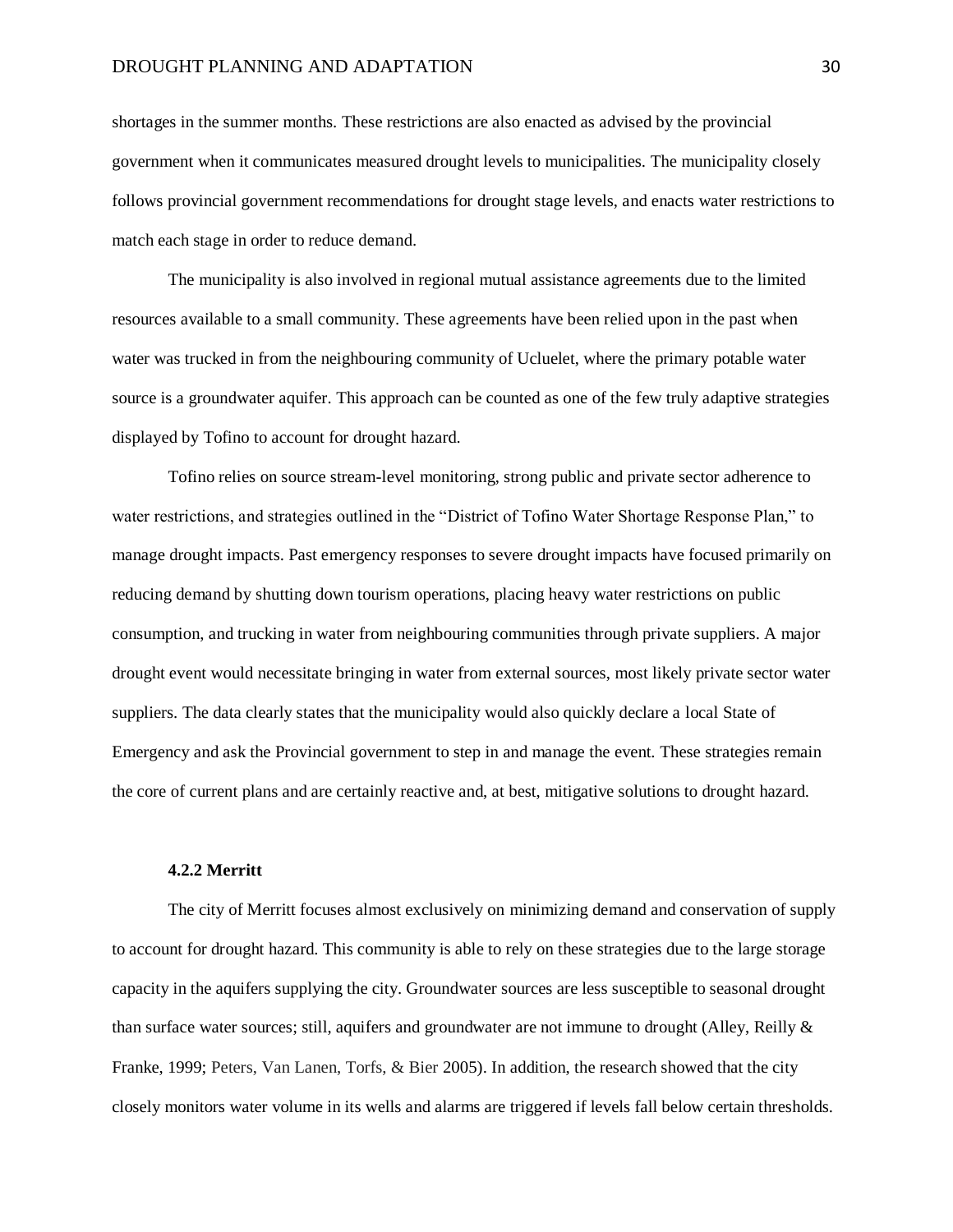The water utility for Merritt strives to maintain storage capacity at or above 60%, primarily as an asset in case of interface wildfires, which are a hazard in the area.

Groundwater aquifer sources have specific attributes that can reduce a community's concern for drought hazard and negate strategies to deal with drought impacts (Alley, Reilly & Franke, 1999). One benefit from utilizing ground water sources is they often hold very large quantities of water. Second, they are less susceptible to evapotranspiration and other hydrological drought impacts or fluctuations that can affect surface water sources (Allen, et al., 2014; Peters, et al., 2005). Some aquifers like Merritt's are recharged through the filtration of riparian water through sand and soil deposits, producing large underground reservoirs benefitting from that natural filtration (Allen, et al., 2014). However, filtration aquifers often have very slow recharge rates, and if drawn down to low levels a lengthy period of time may be needed for the aquifer to recharge, even with new precipitation (Peters, et al., 2005; Alley, Reilly & Franke, 1999). Allen, et al., have reported that the shallow aquifer in Merritt is closely dependent on surface water, which itself is heavily dependent on precipitation in the fall and snow melt in the spring (2014). This aquifer is the primary source for the city and its level trends only lag behind the local surface water level trends by approximately one month (Allen, et al., 2014). Therefore, despite the robustness of ground water sources, the shallow location and sensitivity to surface fluctuations of this particular aquifer indicate that this source may be more susceptible to drought than is currently considered.

The data tells us that there are very high water usage statistics for residents in Merritt, compared to the national average. This could be an indication that the water source is not well understood by residents, and some may not view it as a finite or delicate resource. One possible factor is that groundwater sources are not visible to users and this can, at times, lead to limited understanding of the impact of high water use on the water source. Alley, Reilly & Franke (1999) noted several cases in the United States where lack of understanding and over-use of groundwater sources lead to increased depletion in drought conditions. Merritt could face a similar situation, whereby if a drought event occurs, or as it is occurring, the continued high water use by local residents could exacerbate, speed up, or prolong the drought impacts.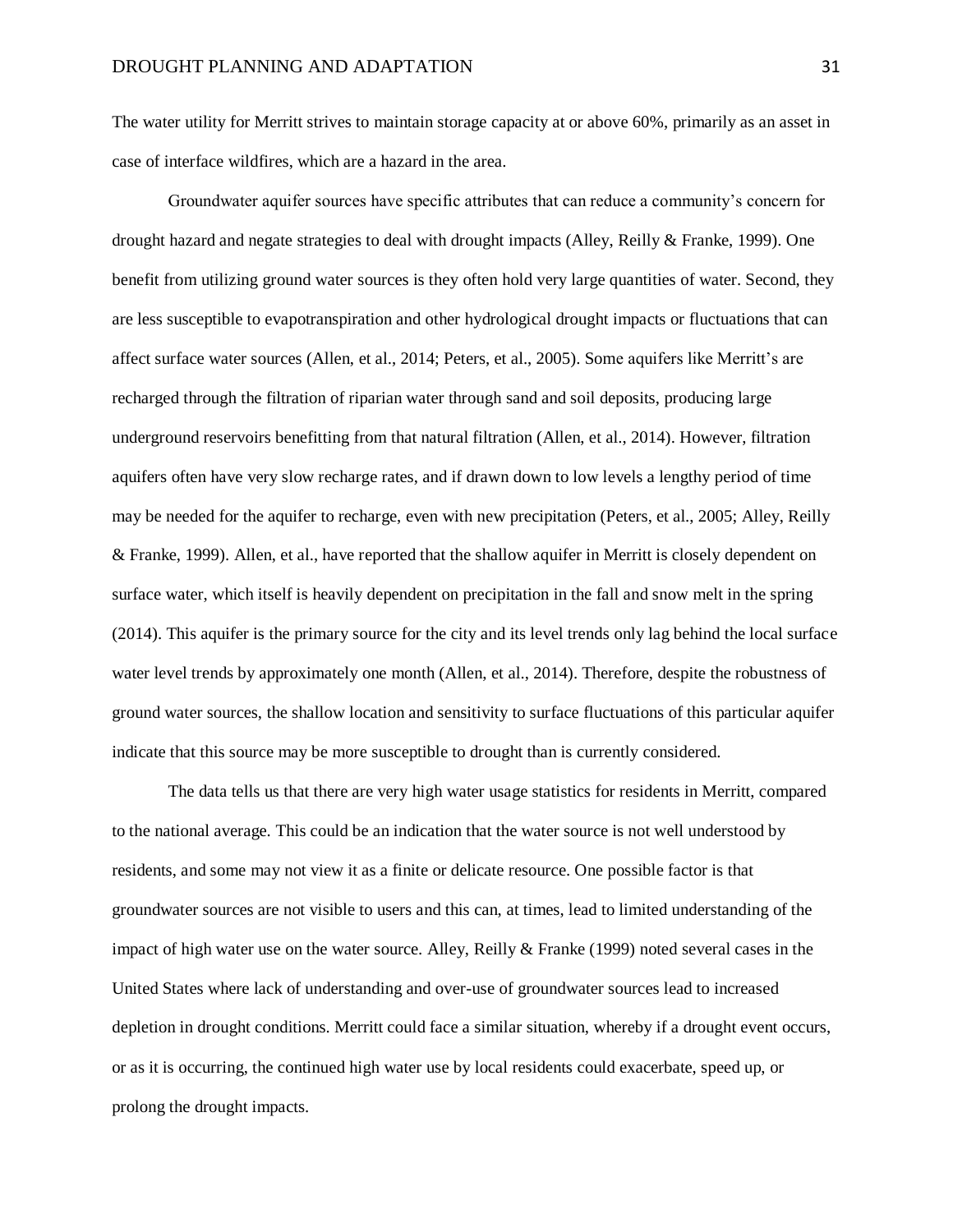The provincial government maintains a monitoring well on the city's main aquifer, and data from it has shown a slow but steady decline in water quantity in recent years (Allen, et al., 2014). The interview data indicates that this is not an immediate concern, although it may present an obstacle to future development. Given that its aquifers are slow to recharge and that this source is fed by the rivers in the Nicola watershed with flows that may become less consistent, Merritt faces a real possibility of significant drought hazard in its future. If high use combines with a slow recharge rate over an extended dry period, a seemingly inexhaustible water source could be at serious risk.

Despite awareness of water source decline at both the municipal and provincial level, no consideration of drought as a serious hazard to Merritt exists in current disaster and emergency management documents. Without dedicated disaster or emergency response plans to address the impacts of drought, Merritt may be forced to rely upon the provincial government to advise and assist in the case of any drought event. However, this is not the way disaster management roles are structured in BC, as outlined in the Emergency Preparedness Act. Additionally, there is evidence in the data of a weak relationship between the city and its residents with regards to residents' poor adherence to water restrictions. This is an indicator that the attitudes and actions of residents may hinder the municipality's ability to manage the adverse impacts of a major drought event.

## **4.2.3 Dawson Creek**

<span id="page-31-0"></span>Despite considerable concern about watershed management in Dawson Creek on the part of some residents and the local government, there is a complete lack of planning for drought as a hazard in the city's emergency management plans. Data acquired from participants responsible for creating, updating, and implementing local emergency plans, indicates that drought is not identified as a hazard in disaster management planning for the city and is not a hazard worthwhile of such consideration. "When we did our hazard risk and vulnerability assessment, drought wasn't one of the things that even came up in conversation. Because it's never been an issue. I mean there has [sic] been times where it's been a really dry year where we have had to have water restrictions on. But it's never been a 'uh oh now what do we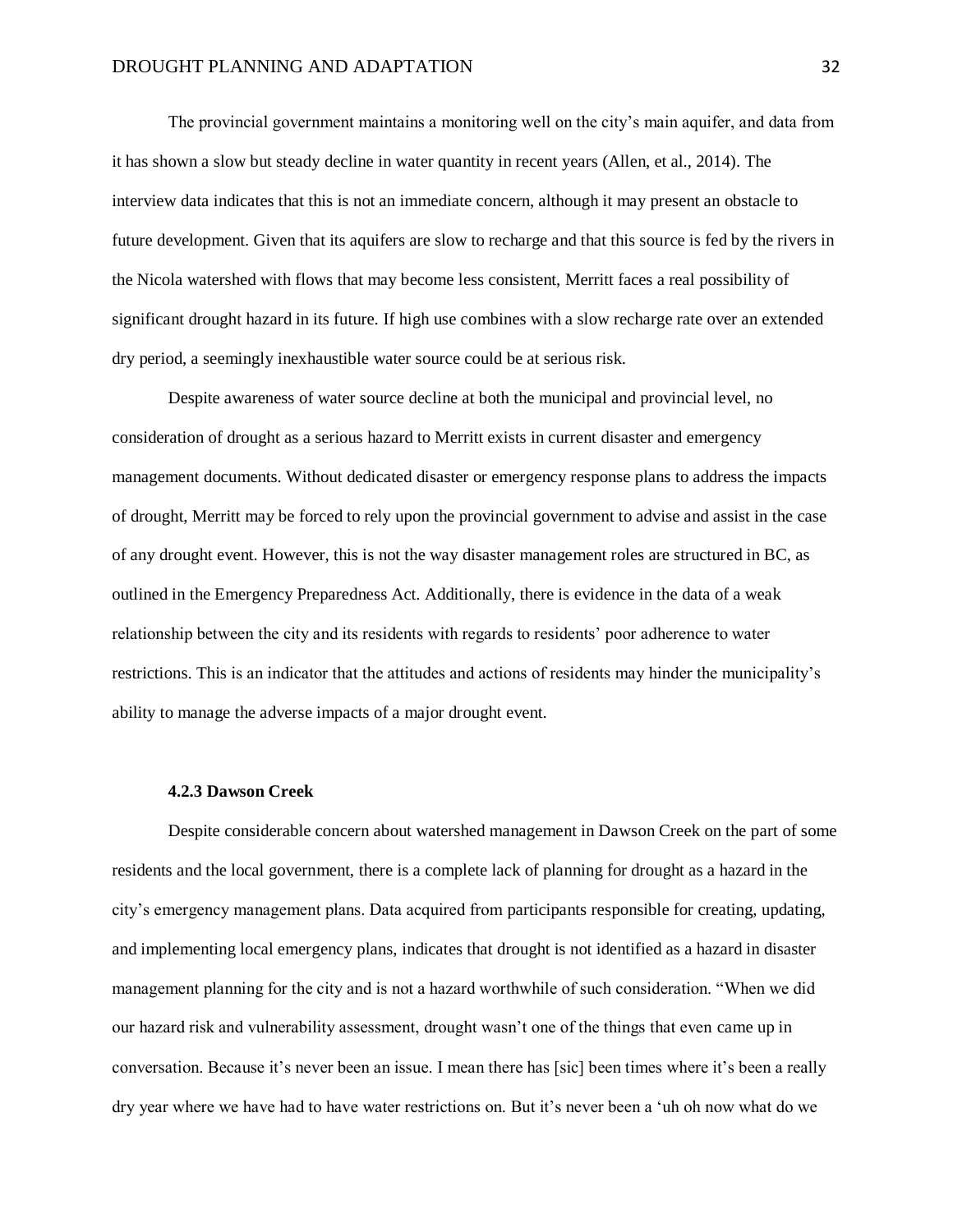do'." Thus Dawson Creek has no official plans for severe drought or for a significant decline in water supply. Interestingly, this perception of drought hazard exists in stark contrast to information from other data sources from this case site, which state that minor drought events occurred as recently as 2015 and 2012.

Dawson Creek does closely monitor the Kiskatinaw watershed through a variety of institutional and structural assets, including paid staff dedicated to watershed management who engage with relevant stakeholders. The city government is aware of its available stored water, and maintains considerable storage capacity in various reservoirs and in the watershed system itself. However, despite high local confidence in the storage capacity of the city's reservoirs, Dawson Creek remains dependent upon a solitary natural water source, one that has proven prone to drought events.

There is little evidence of comprehensive planning for drought contingencies in related official community planning documents to compensate for a deficiency in planning for this hazard in the emergency management plans. The "Potable Water System Emergency Response Plan" includes one brief page on loss of water supply. In this plan, "Actions Required" are: 1) investigate the cause, 2) inform the Water Resource Manager to receive instructions, and 3) advise important contacts of the situation. "Discretionary Actions" include releasing water from the headwater reservoir, implementing water restrictions, communicating with upstream stakeholders, using secondary storage, and investigating secondary sources as needed. This document was written primarily as a quick reference guide for municipal utilities employees, with the section on water supply loss merely the first of twenty listed water system concerns. It provides no great details on how to conduct these actions and certainly does not include provisions for enacting city-wide disaster or emergency responses to a loss of supply due to drought in Dawson Creek.

The "Kiskatinaw River Watershed Source Protection Plan" focuses on contaminants as the primary threat to the water supply for Dawson Creek. There is a brief mention of water quantity as an issue, but it is clearly not considered a significant hazard as it is not elaborated upon in detail. An explanation for this, is that the likelihood of a loss of supply due to drought is considered very low in the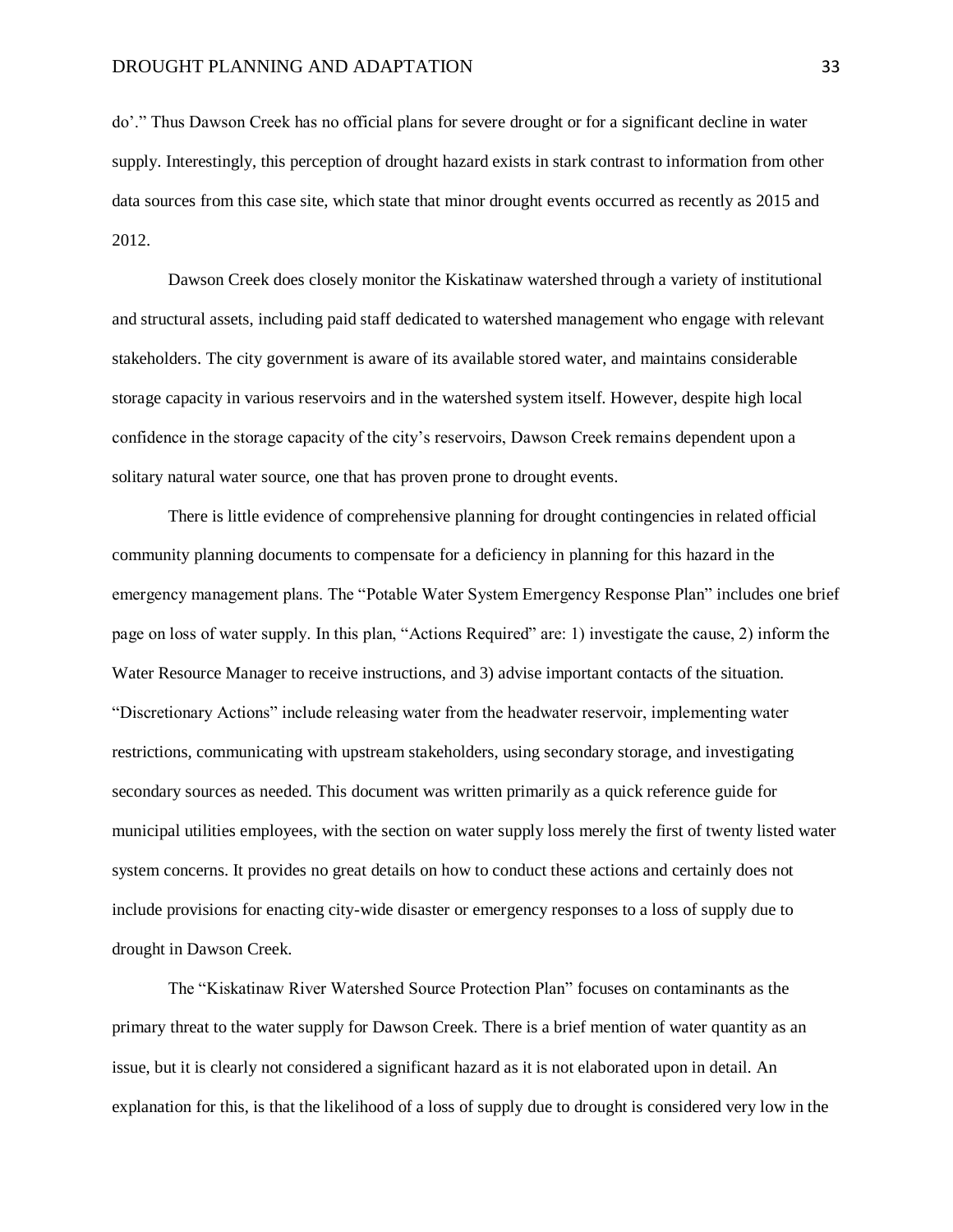#### DROUGHT PLANNING AND ADAPTATION 34

document – although consequences from such an event are listed at the most severe risk level, "catastrophic." In 2007, predictions involving climate change offered mixed messages regarding drought risks and impacts. One important example was considering the impact of Mountain Pine Beetle (MPB) epidemic, then understood to present a threat of a massive die-off of trees in the Kiskatinaw watershed. MPB was predicted in this plan to lead to potential *increases* in available surface water due to reduced water retention of dead forests – a near-complete misunderstanding of the role that living forests play in providing water over time to watersheds. Drought events in 2012 and 2015 demonstrated, unsurprisingly, that MPB impacts upon the watershed have not reduced the drought hazard to Dawson Creek.

## <span id="page-33-0"></span>**4.3 Adaptive Planning and Strategies**

The second key focus of this study is on *municipal adaptation planning to address future drought hazards.* Etkin states that "droughts are infrequent enough in most parts of Canada that they're usually not included in long-term disaster management plans" (2010, p.44). However, all three case study sites are subject to specific climate data that indicates potential for increases in occurrence and severity of drought events. How these communities plan to address this hazard through adaptive strategies is important to explore.

## **4.3.1 Tofino**

<span id="page-33-1"></span>The town of Tofino has seen significant growth in recent years, a 28% increase in its permanent resident population between 2001 and 2011 (Statistics Canada, 2011). This has led to greater local consideration of a need for more secure water supplies in the future. The "District of Tofino Water Conservation Strategy" provides a plan to enhance the effectiveness of the current water system until 2020. The initially five-, now four-year strategy focuses on reducing residential water consumption, particularly through improving education and outreach to increase local adherence to consumption reduction targets. The plan also addresses reducing outdoor water consumption and improving sustainable water usage by the private sector through usage limitations and bylaws in dry periods.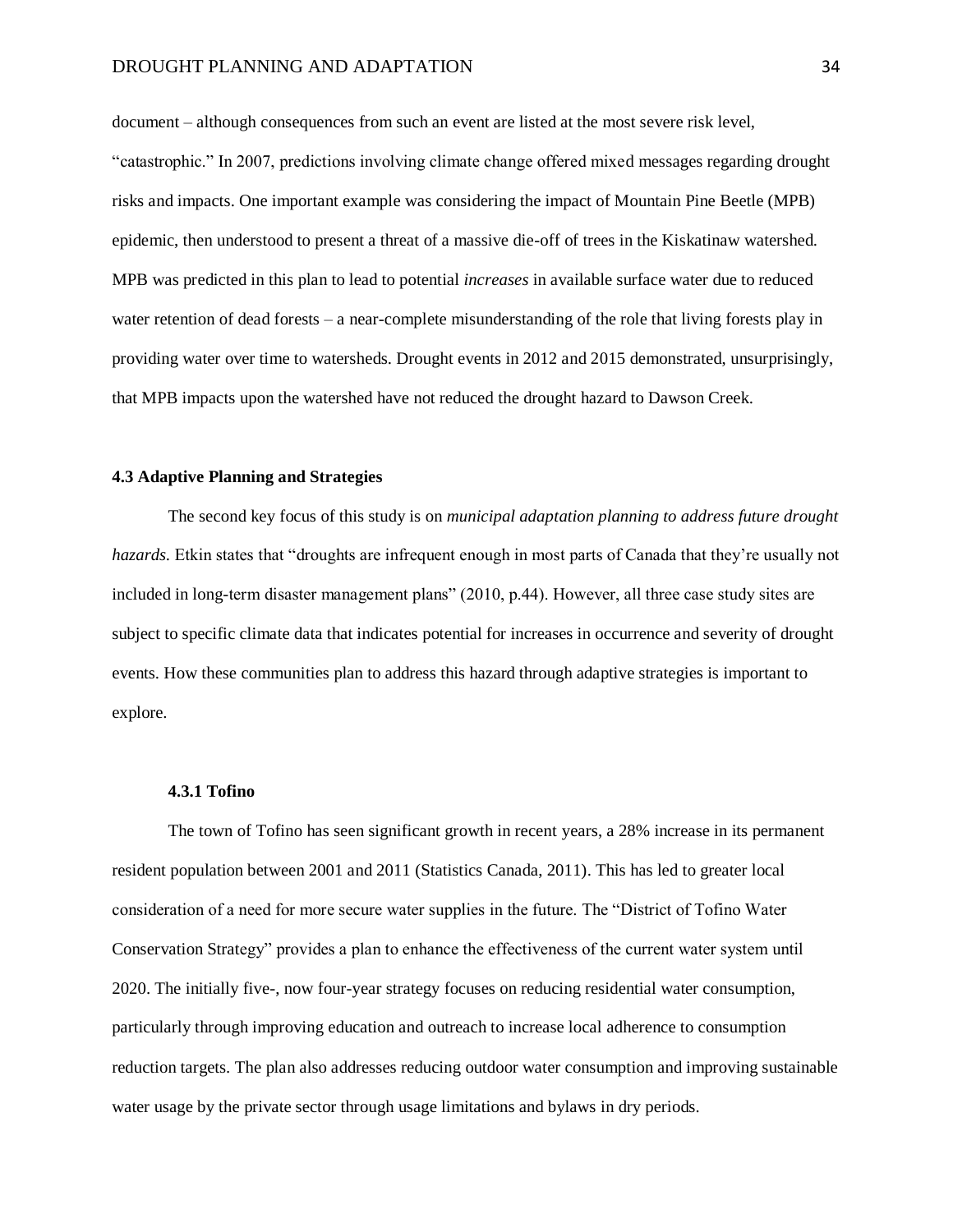The Strategy itself appears sufficient to meet its objectives within its limited timeframe, but beyond its restricted scope there is no official plan or consultation process underway to expand or to improve upon the resilience of Tofino's water supply. Research data indicates that infrastructureimprovement strategies could be undertaken, such as expanding existing reservoirs and reducing known leakage in water system piping. There are also informal considerations in the data regarding alternative sources, such as tapping groundwater supplies or exploring ocean water desalination. However, none of these ideas have had any formal process or funding to proceed beyond a concept stage. Progress appears unlikely, perhaps until pressure revives through another significant drought event, and clearly this approach demonstrates mitigation over adaptation.

The interview data indicates Tofino has strong public and private sector adherence to water restrictions, as evidenced by the successful past use of such restrictions and the notable subsequent reductions in water consumption recorded by the municipal water utility. This indicates that water management is part of the local culture and is a result of significant experience with water shortages and annual low-level restrictions enacted each summer. The latter is a mitigation tactic, but its relative success indicates that when future major drought events impact Tofino, its residents should be better prepared to deal with the consequences than citizens of municipalities less aware of the issues and necessary responses. The use of water restrictions as a strategy to reduce demand by the municipal government cannot be considered an adaptive strategy but the strong adherence by residents to such restrictions shows a social adaptive capacity to the hazard.

Private sector adherence to water restrictions in Tofino is a practical necessity, as it has been a practice in the past to shut down commercial water use when major drought events occur. The potential long term damage to the local economy, specifically the tourism sector, could exceed the direct impact of drought events, as Tofino's reputation is crucial in this industry (McDougall, 2016). Damage to the tourism sector would certainly damage the local economy, thus the impacts of drought could affect the community long after any future drought has receded (McDougall, 2016). Tofino's strong adherence to water restrictions in the private sector is further evidence of adaptive capacity to drought impacts.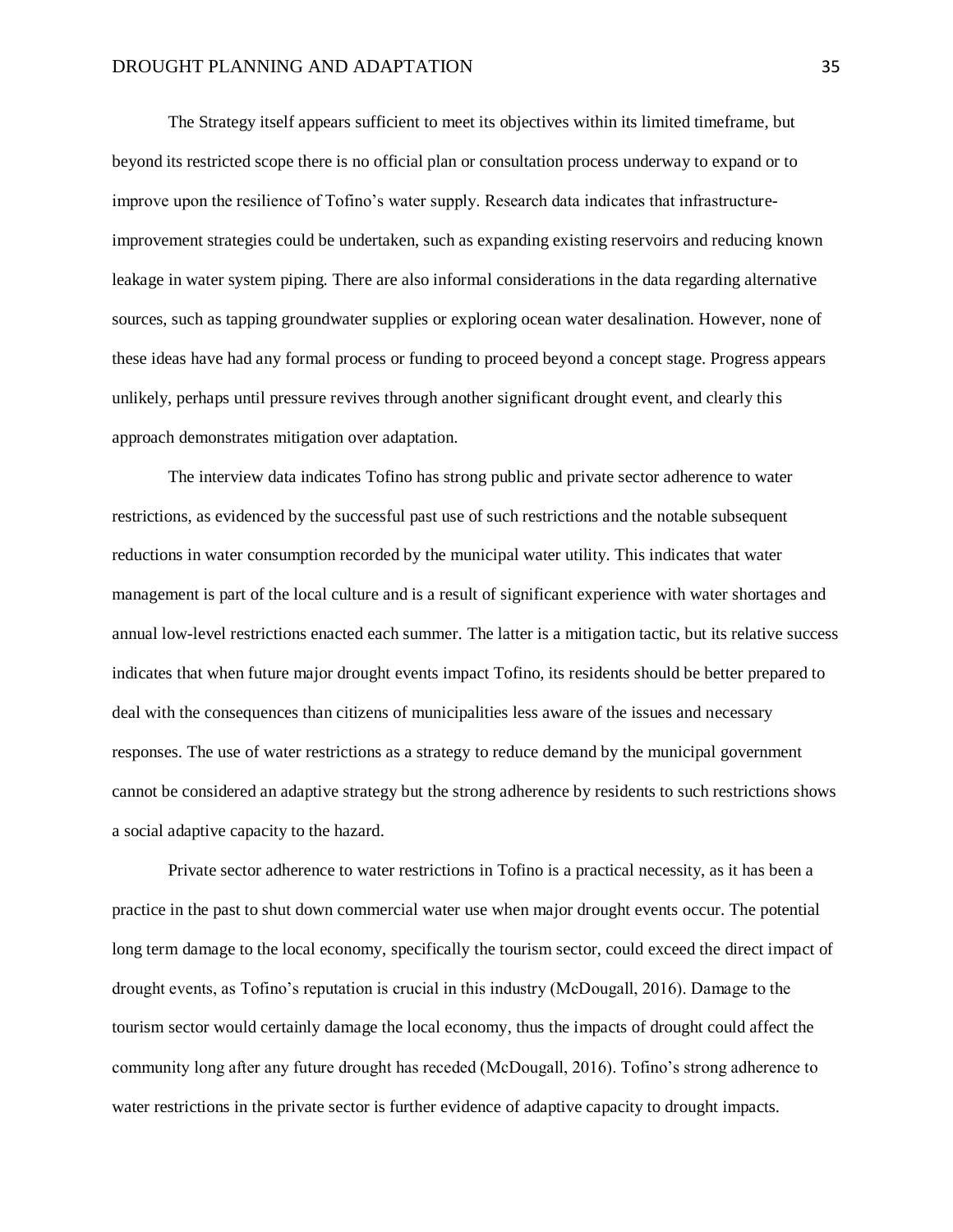Another example from the interview data of adaptive strategy to deal with future drought events is Tofino's involvement in regional emergency management initiatives that build and strengthen mutual aid agreements with stakeholders in the region. The potential benefits of this approach cannot be understated. However, adapting and responding to future drought scenarios through infrastructure and disaster management planning remains unresolved within the District. This is evident in lack of consideration by the municipality for climate data on increasing drought severity in the immediate region.

Tofino has reason to be concerned with tsunami hazard given its unsheltered location adjacent to the Pacific Ocean, the continental fault lines and its sea-level elevation. However, such an event cannot be predicted and can only partially be prepared for and responded to should one come. In contrast, drought risk for Tofino exists now, is growing, and could be substantially managed for the present and future with sufficient formal adaptation planning.

## **4.3.2 Merritt**

<span id="page-35-0"></span>The main adaptive drought strategy relied upon by the municipal government of Merritt is its focus and effort put into seasonal water restrictions. Merritt was the first community in BC, in partnership with the provincial government, to install a publicly visible drought level sign, with a rating scale similar to wildfire danger-rating signs common in BC communities (Figure 2). Merritt's drought warning sign is located on a major thoroughfare and indicates what stage of water restriction is currently in place, allowing the municipality to directly communicate water restriction levels with residents in an overtly visible way. However, the determination of water restrictions in Merritt is entirely based on generalized drought mitigation recommendations from the provincial government, which regularly communicates suggested water restriction levels to municipalities across the province in summer. The municipal government is not taking an ongoing lead role in adapting to drought hazard, but following installation of its sign relies instead on the provincial government.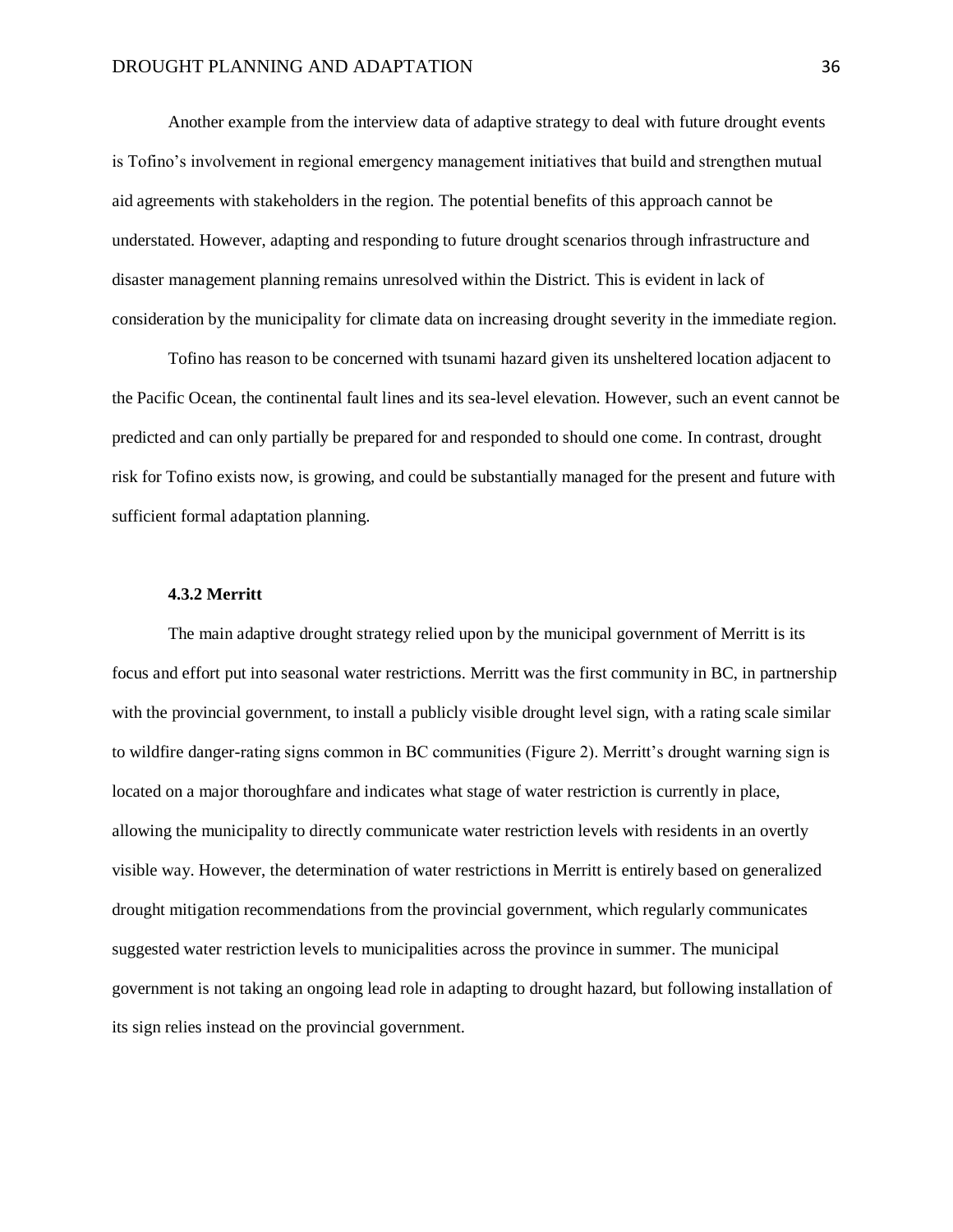

Figure 2. *Merritt's Drought Level Sign*

Aside from the drought warning sign there seems to be little further evidence that drought is a hazard that the city of Merritt considers to be worth significant attention. One explanation for this from the interview data is the perception that drought is "a regional issue. Drought is bigger than us". This sentiment, along with confidence in the vast storage capacity of local aquifers, has led to a situation where there are no provisions for drought events or water shortage in long term growth planning for the City of Merritt. Climate-driven hazard adaptation planning is also absent from the long term Official Community Plan (OCP) – despite the purpose of that document to layout the plan for a sustainable future for the community.

The OCP relies on a plethora of data from resident surveys conducted to inform the "Merritt Integrated Growth Strategy". The Merritt Integrated Growth Strategy survey asked respondents to imagine how a child born in Merritt at that time would describe their community in 2030. One of the top selections was "Our community respects its natural resources including water, grasslands and wildlife". Clearly there is existing concern about water as a critical resource for the present and future health and viability of the community. Another main point in the Growth Strategy report is that Merritt residents strongly desire environmentally sustainable growth for their community. The two related points demonstrate thoughtfulness of many community members about the future of Merritt in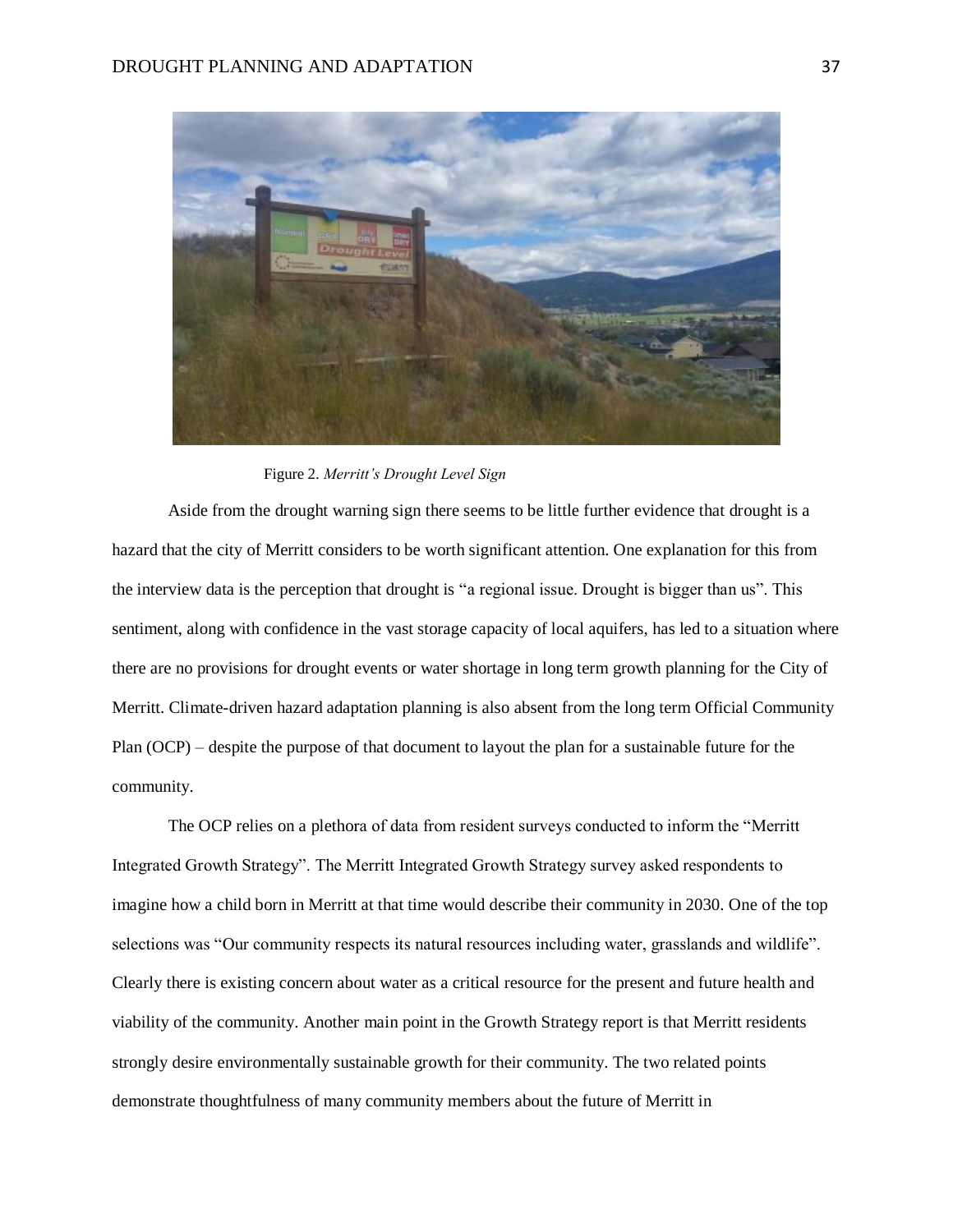environmental/ecological terms, and in particular, protection of its water supply if future generations are to enjoy a good quality of life.

Despite the community's firmly stated desire for sustainable growth and maintenance of water resources, the data indicates residential water usage in Merritt is extremely high, far exceeding national and provincial household averages. In addition, research interview participants report that there is generally poor adherence to water restrictions amongst the majority of local residents. "I've had neighbours where they'll throw their hose on and my backyard becomes a swamp. Just leave it on for days and days and days. They don't care". Research shows that communities with strong social cohesion are more likely to practice water conservation techniques than those with weaker social bonds (Miller & Buys, 2008). This information suggests poor adaptive capacity at the present time to drought at the household level as a result of poor social cohesion. Instead of respecting information provided by the municipal government, interview data explains that local residents take visual cues from the local rivers and lakes to decide if water restrictions are important. "The public sees water going down the Nicola river, they see Nicola lake full, they see some water in the Coldwater river and they say 'What drought?'". When people see water flowing at any significant level in local rivers they feel justified in using copious amounts of water to wash their cars or water their lawns and driveways. However, as described, Merritt relies for its water supply on two aquifers, and although ground water and surface water are linked, the reported perception-based behaviour is problematic due to the nuances and vulnerabilities of the groundwater system. This behaviour is an indication that social aspects of adaptive capacity to drought hazard are lacking.

Consumption problems are especially acute in summer months when outdoor water use is at its peak in Merritt. Two approaches planned by the local government to moderate ground water use for longterm sustainability and to reduce immediate strain on the water system are: 1) enforcing water restrictions, and stated but not yet legislated intent to impose water usage meters on households, and 2) the recycling of water and use of grey water for agriculture and outdoor maintenance. The water utility run by the municipal government currently recycles water to the aquifer using sewage treatment combined with the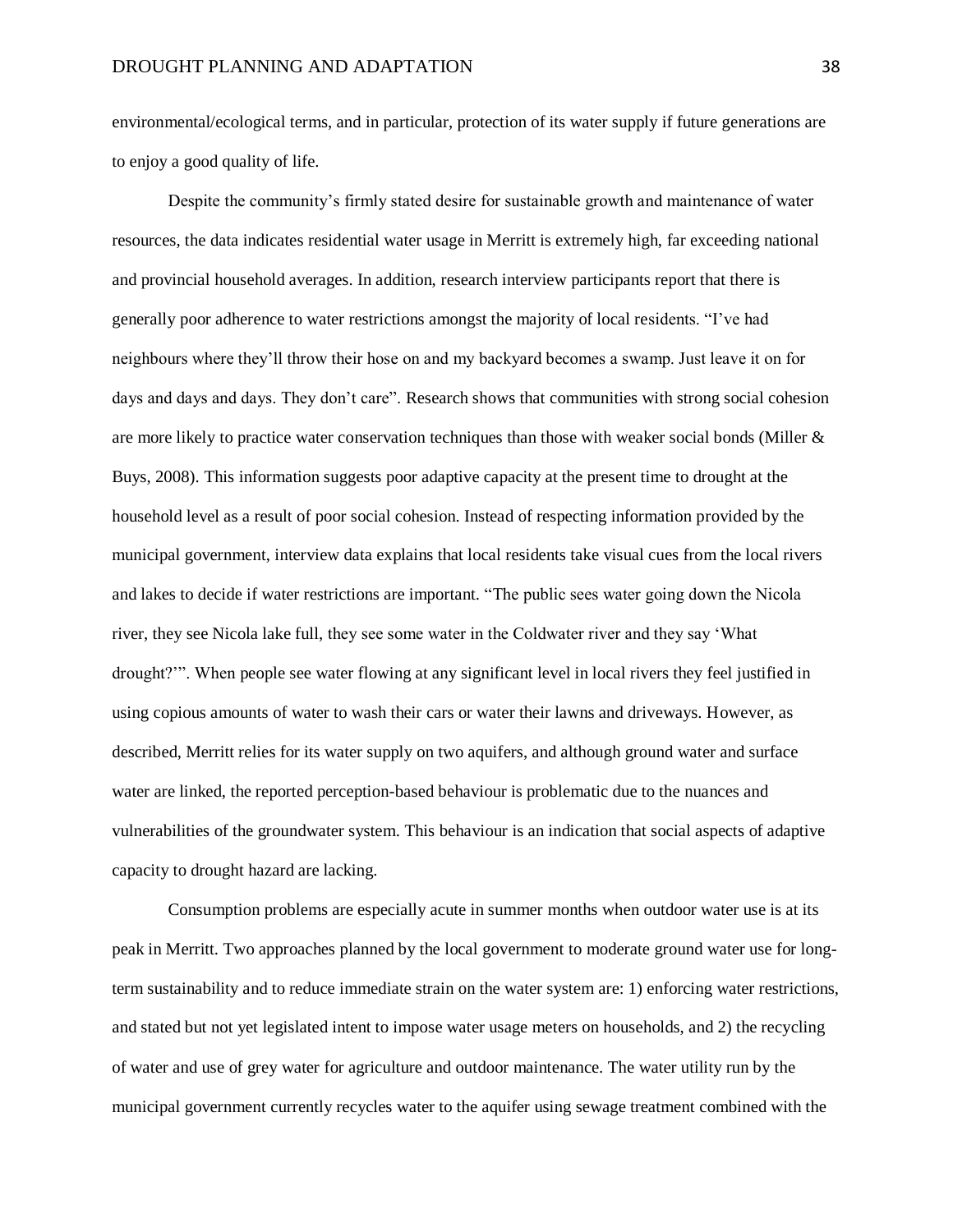#### DROUGHT PLANNING AND ADAPTATION 39

natural filtration of the aquifer system. Installation of water meters on all buildings in the city would directly tie billing to usage. It is believed by interview participants that this strategy would encourage adherence to water restrictions, both by charging money for use as well as increasing awareness at the household level of rates of consumption. Despite strong desire to enforce water metering from research participants, these initiatives are not in place and there is no current municipal legislation to do so. The intent to create such legislation is promising, but without action this cannot be counted as an indicator of sound adaptive strategy.

One example of structural adaptation to drought hazard by the municipal government is the drilling of a well in a secondary, significantly deeper local aquifer. This well opens an alternative water source for Merritt reducing its previous reliance on a single aquifer, although the new well does not diversify the type of water source the community depends upon. Merritt also demonstrates significant water conservation strategies on city government property and considerable effort is made to monitor water system infrastructure to reduce leakage and any unnecessary waste of water. Therefore, the municipal government demonstrates adaptive strategies, primarily with structural infrastructure maintenance and improvements. Publicizing such measures is a consideration for the municipal government if its intent is to establish new community norms for water usage in Merritt.

## **4.3.3 Dawson Creek**

<span id="page-38-0"></span>In Dawson Creek, local residents' concerns about the hazard of drought are mixed, and as is common in the other communities in these case studies, local government is more concerned about the issue than the average citizen. The mix of concerns is demonstrated by the low adherence to droughtseason water use restrictions, which exists in the data in contrast to one major local initiative, which was driven by community residents who pushed upward for civic action to adapt to drought hazard, a push unique among the case study sites in this project. In October 2012, immediately following a major drought event that summer, a group of Dawson Creek citizens approached the municipal government to inquire about the potential to construct a new water pipeline from a new source, the Murray River, to a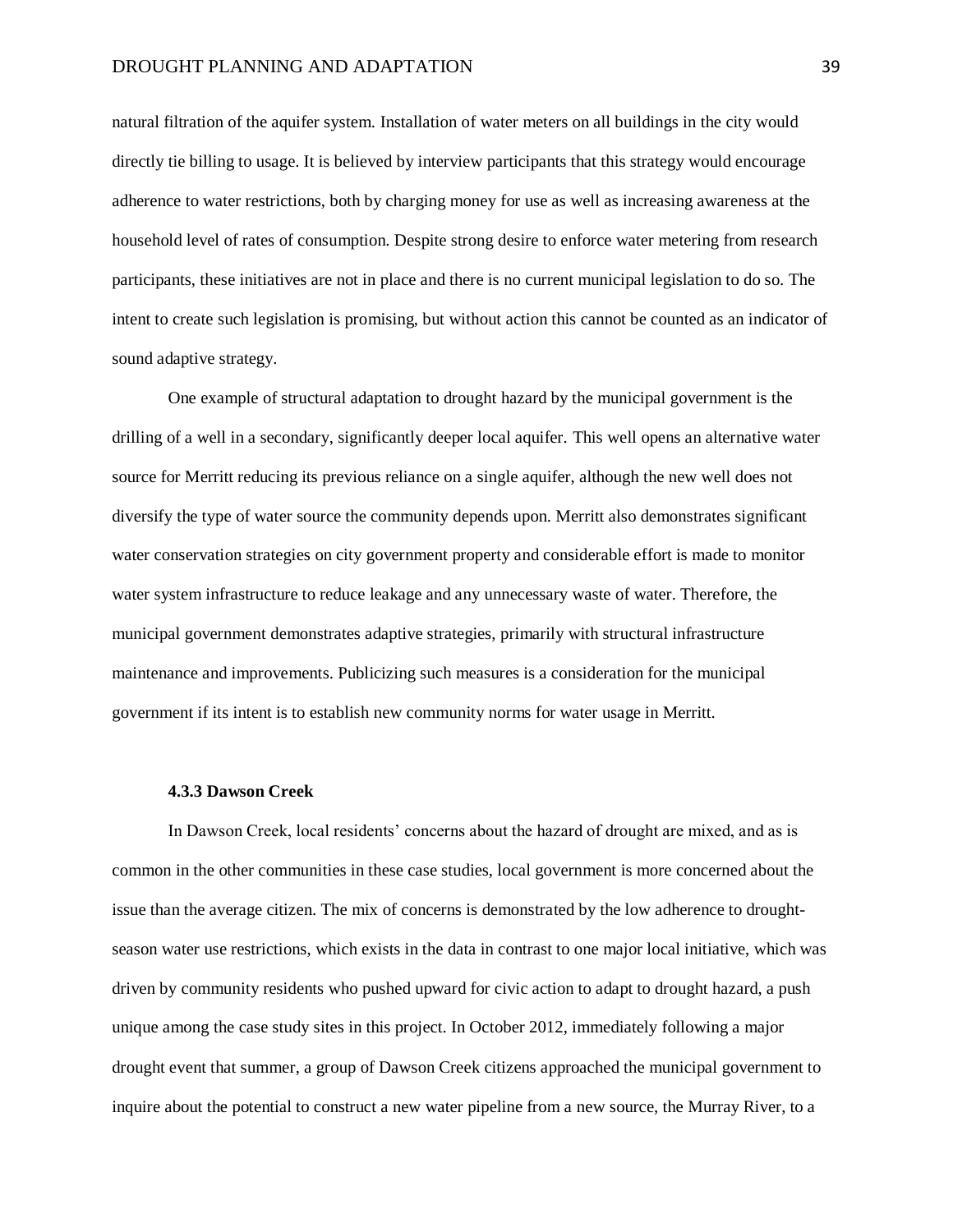community reservoir. This group of concerned citizens believed that tapping an alternate source would help to alleviate drought hazard to the community.

In response the City of Dawson Creek launched the "Sure Water" community engagement process, seeking the creation of a plan with full community consultation to address present and future water quality and quantity concerns. At the conclusion of Phase 1 the community had responded overwhelmingly to support the construction of a new pipeline which would provide water from a new source, the Murray River. This option was by far the most expensive of the four proposals offered in Phase 1 due to estimated construction costs. In response Phase 2 examined the details of possible new pipeline construction, but on a 'twin-track' continued to explore alternatives. An example of the latter was a suggestion to provide alternatives for regionally numerous fracking operations from using fresh water. Another was denying commercial water suppliers' use of municipal water sources without a formal license from the city. Concluding Phase 2, after greater scrutiny of the existing reservoir supply, the construction of a new pipeline was deemed cost-prohibitive, and a second survey showed support for that option had declined. The city decided that it would be more practical to move forward with expansion of raw water processing and storage, and with improvements to the current water system's infrastructure. Ultimately, the decision was taken to make the best of current water sources and to postpone aggressive adaptation strategies. That was despite the fact that the entire process was initiated by citizens wishing to explore creation of a secondary water source, arising from their empirically-based concern regarding existing drought hazard.

Quantity of available potable water has become a crucial consideration in Dawson Creek, quite aside from concerns regarding drought hazard that arise from (ongoing or predicted) natural processes or events. Natural gas fracking operations in the region obtain water from the same source used by the community, and they utilize enormous amounts. This has led Dawson Creek to build considerable infrastructure in water recycling, grey water processing, and raw water storage. Grey water is recycled water treated to a non-potable standard. Water recycling and grey water provide water for industrial use while protecting freshwater supplies, reducing or eliminating competition between public consumption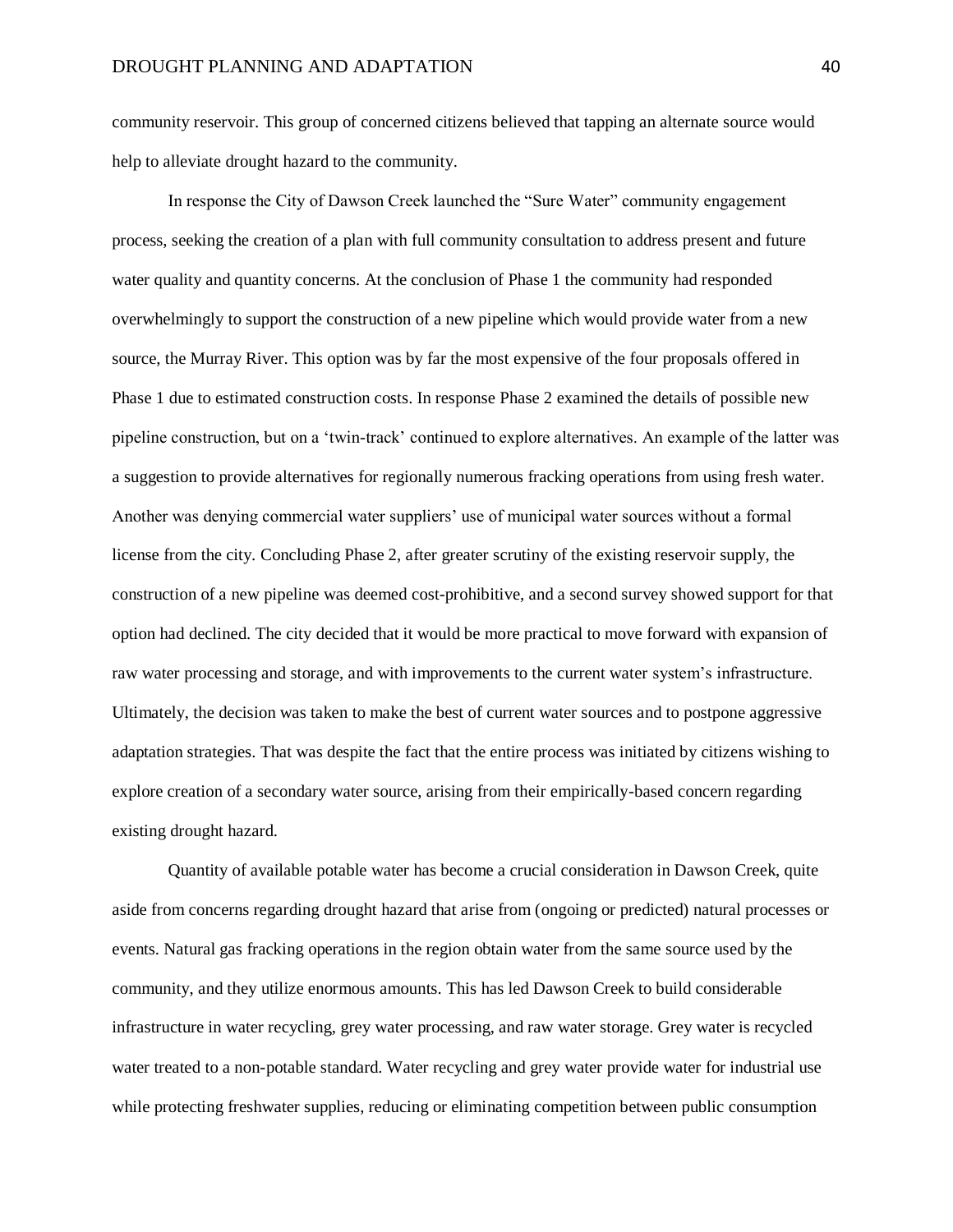#### DROUGHT PLANNING AND ADAPTATION 41

and private sector needs. This has been crucial to Dawson Creek and is an emphatic example of infrastructural adaptive strategy that has been pushed forward in partnership between local residents and the municipal government. The oil and gas sector provides crucial economic support to the community, and providing that sector with alternatives such as grey water allows the local economy and local water sources to remain viable; that is, with the exception of the onset of drought events, such as that experienced in 2012.

Another major concern voiced by interview participants in Dawson Creek is with water quality due to turbidity in the Kiskatinaw system. Natural contaminants are present at various times, and consequently the city employs a robust water treatment program. Source water treatment and elaborate infrastructure lend the city the potential to extract from its raw water supply with the onset of drought conditions. Raw water supplies can either be used for industrial purposes, or diverted to the potable refinement process for use by residents in times of emergency.

In addition, Dawson Creek has created and maintains dedicated resources for watershed management to coordinate with various stakeholders in the watershed and with the provincial government. This includes membership in a regional working group led by the provincial government known as the Northeast Water Strategy. This group bases its information off of provincial GIS analysis of watersheds in the region and strives to manage issues of water quality and quantity through monitoring and information sharing.

In sum, Dawson Creek displays significant adaptive capacity through its structural investments and collaboration on watershed management with stakeholders, concerned residents, and the provincial government. Weaknesses in the area of adaptive capacity are displayed through low public adherence to water use restrictions and the inaction of the municipal government to include drought in disaster management planning.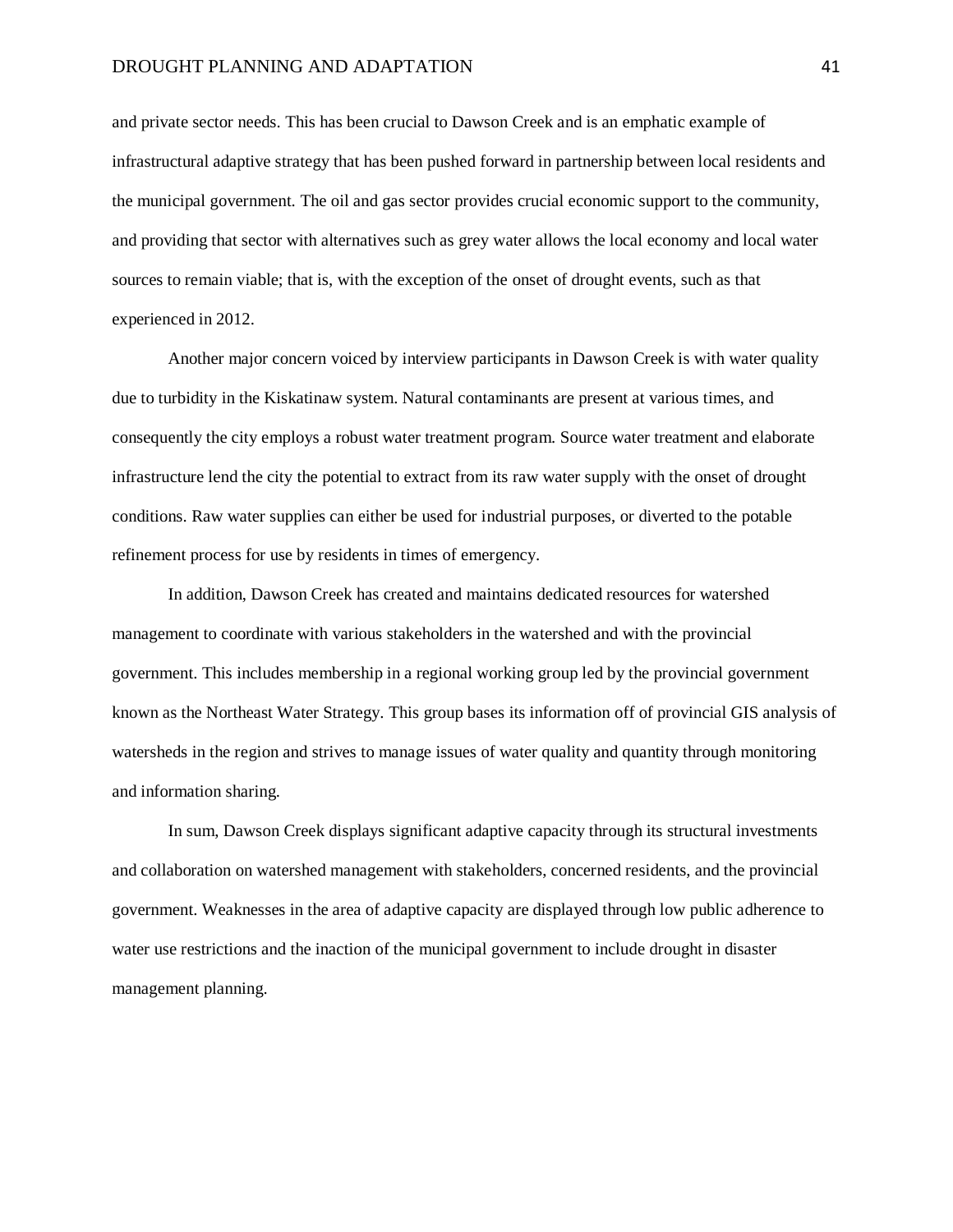## **Discussion**

<span id="page-41-1"></span><span id="page-41-0"></span>**5.1**

"The very reactive nature of climate change planning, and adaptation may fit into a pattern where it is considered, or taken seriously, where an event heightens awareness or indicates vulnerability" (Hanna, et al., 2013, p.7). This pattern is certainly evident in the findings of this research project which show that adaptive capacity and adaptation planning are lacking in each case study site. Adaptation and adaptive capacity may be hindered by various constraints including small local economies, small municipal staffing levels and inadequate information collection (Measham, et al., 2011). This is evident in the strong bias towards mitigation strategies, even when adaptive strategies are pushed forward by concerned residents, as found in the examples provided by the Sure Water campaign in Dawson Creek and the survey results in the Merritt Integrated Growth Strategy.

## **5.1.1 Tofino**

<span id="page-41-2"></span>The municipality of Tofino is entirely focused on early warning, mitigation and prevention to address its drought hazard. The demonstrated adaptive capacities in the community include comprehensive stream monitoring as well as strong adherence to water restrictions from the public and private sectors. There is evidence that these approaches have been successful in the past with the implementation of water restrictions being quite closely adhered to by the local population. The adherence to water restrictions is the result of both the effectiveness of outreach and education by the municipal government, as well as recent and extensive experience with significant drought events that remain in the consciousness of the public.

Evidence of a deficiency in long-term thinking regarding drought hazard in the Tofino area, is the apparent lack of consideration for completed scientific research regarding possible future climate scenarios. A significant amount of such data exists that is relevant to the region surrounding Tofino, and it is consistently unambiguous with regard to drought hazard (Lerner, 2011; Shanley, et al., 2016). For example, Lerner, discussing future hydrologic trends and low-flow days in Clayoquot Sound, states that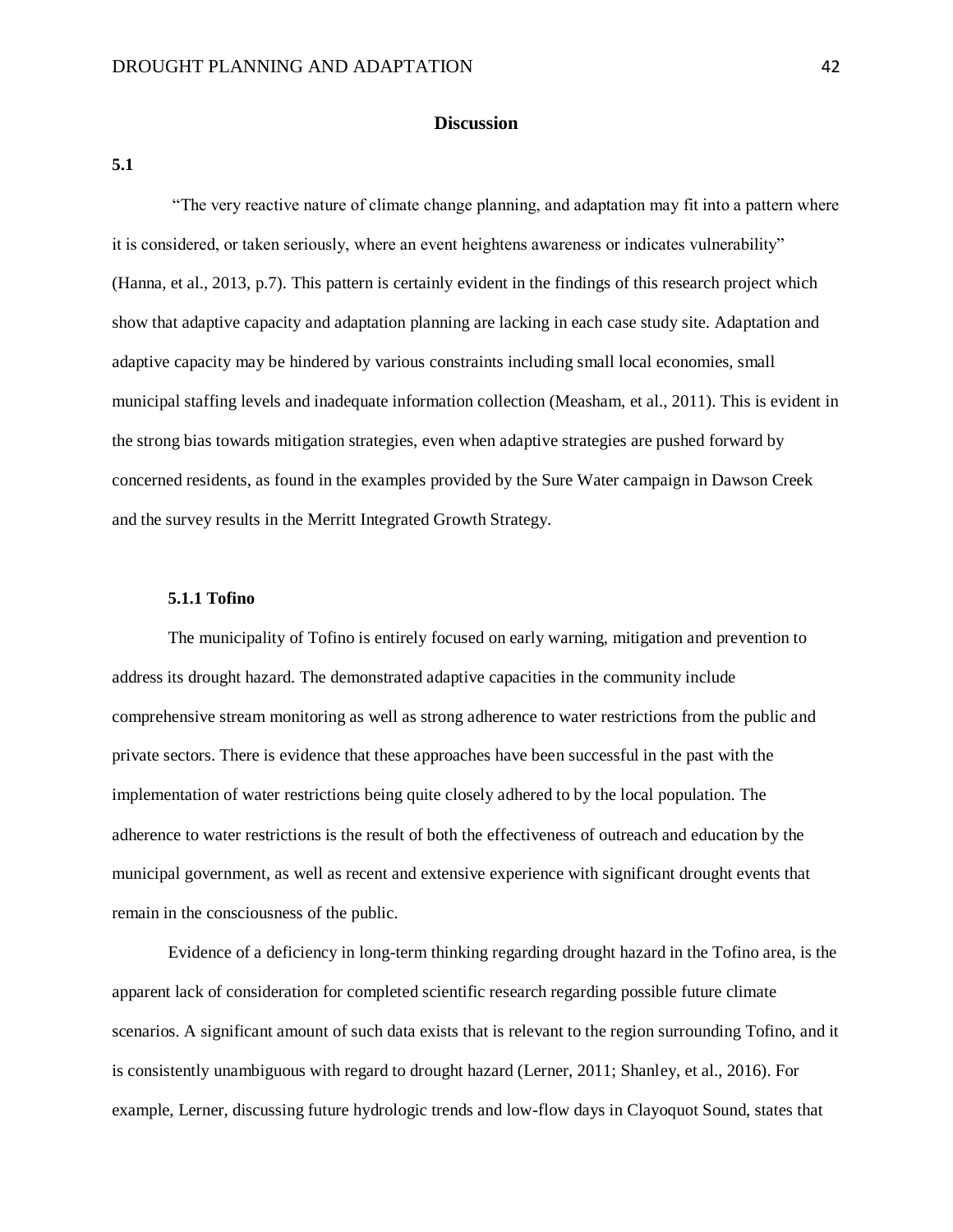"small drainages currently with limited or no snowpack potential are the most vulnerable" (2011, p.115) and Tofino relies on such a source for water. Greater consideration of the scientific research would offer the town extremely useful information that could supplement its small data collection on stream flow levels that began just four years ago. The stream flow data will become more robust over time, but it is currently insignificant considering the time scale of hydrological trends. The fact that those trends are by all indications being altered by climate change further reduces their usefulness once identified, if indeed such identification will prove possible. In short, Tofino appears to be moving with limited alacrity, clarity, and effort on a clear and present hazard to it in the form of drought.

There are a few drought-related contingency plans in the planning documents available for Tofino, including dedicated documents on the topic such as the District of Tofino 2009 Water Shortage Response Plan. Despite its qualities, the key concerning aspect of the Water Shortage Response Plan is that the data indicates that it has not been exercised or updated since its creation. The plan includes contact information for various water suppliers, but these contact numbers may not be current and the status of these suppliers is unknown.

The possession of a sound plan does not preclude the need for updates and maintenance, which are basic principles of disaster and emergency management. No disaster or hazard impact event follows pre-determined expectations, and so regular exercise and information is required to keep personnel aware and prepared to act. Having sound plans that are not practiced or regularly updated can create the potential for a false sense of preparedness, which can be compounded by personnel turnover and inexperience. A reasonable explanation for this deficiency is insufficient staffing and funding, which itself can be explained by common constraints of small communities discussed previously in Chapter 2. These constraints are an aspect of the inherent problems with bottom-up disaster management and the disparity of capacity to address hazards between communities of variable economic strength.

Contracting private water suppliers is a strategy that has been used in the past and it is heavily relied upon as a contingency for the future. This is not an adaptive response strategy as this approach would quickly deplete financial resources of the town. This reactive stance is indicative of many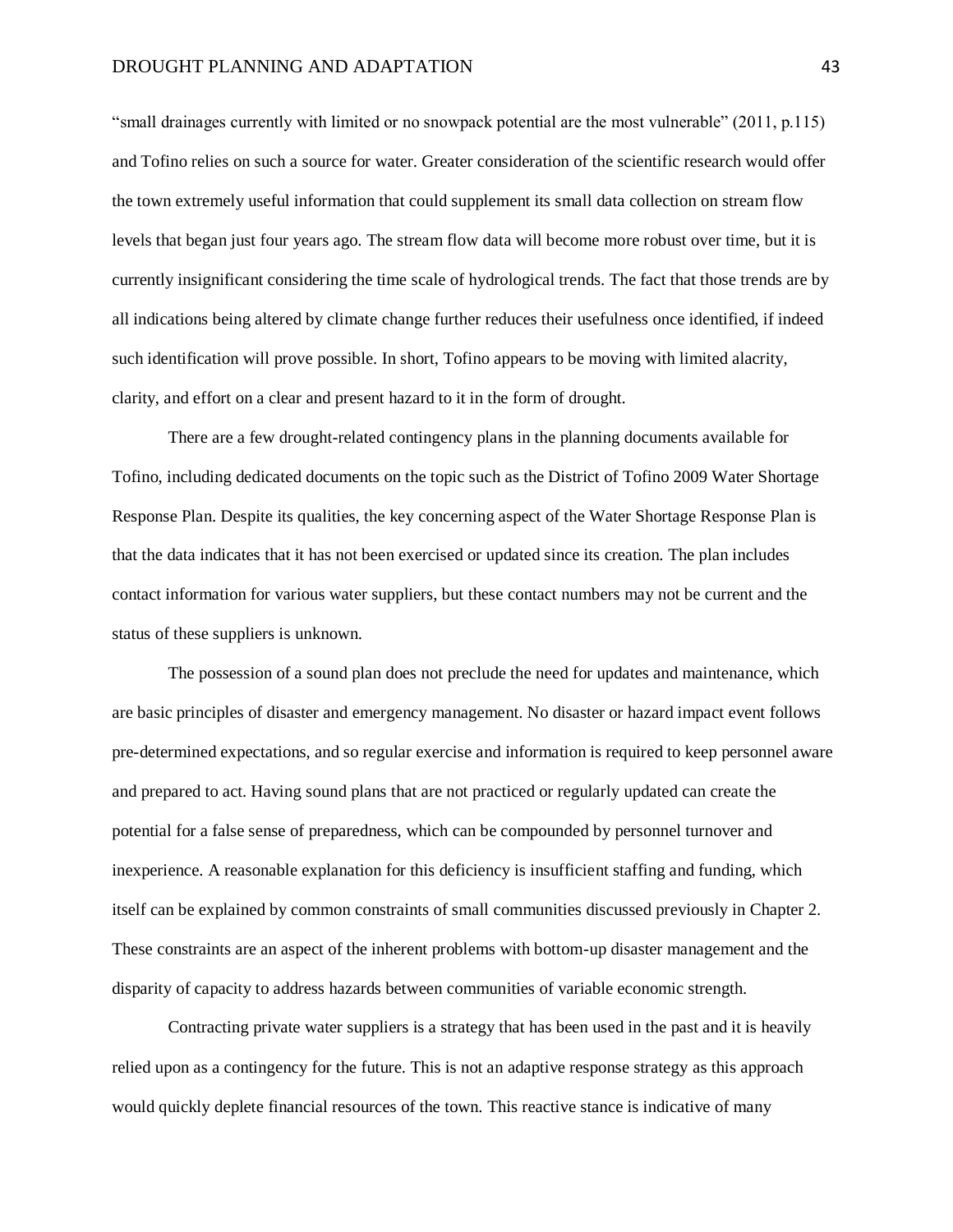approaches to disaster management and hazard mitigation in general, but especially with regards to an insidious hazard such as drought, which often takes a back-seat to other more visible hazards. Tofino provides a clear example of this.

From the data it is clear that disaster and emergency response plans to address drought in Tofino are not a priority. One explanation for this is that this is a community that faces arguably even greater disaster hazard in the form of earthquake and tsunami. Tofino is situated adjacent to a fault line where the Pacific and North American tectonic plates meet and the hazard of a local tsunami or earthquake is significant. The data shows that this hazard preoccupies the municipal government's disaster management planning to distraction, despite recent and significant drought events that have actually occurred. As discussed previously, drought is a very complex hazard to address and circumstances where other, more visceral, hazards are present can push back considerations for drought issues. This results in even progressive and hazard-conscious communities falling back on the inadequate reactive strategies of the past and this appears to be the case in Tofino.

## **5.1.2 Merritt**

<span id="page-43-0"></span>Aside from intended initiatives that focus on increasing adherence to water restrictions, the data for Merritt shows that there is little consideration for drought in either the near-term disaster management planning or the long-term adaptation planning. Data collected in this case study suggests little evident recognition in community plans of climate-related vulnerabilities inherent in shallow aquifers, or the close relationship aquifer recharge may have with surface groundwater levels. Merritt's focus on water conservation could prove to be insufficient to meet its long term growth targets, while disaster management strategies for moderate and severe drought events also require attention given their current absence.

The city of Merritt does not lead its own drought hazard strategy, as evidenced by direct statements in the interview data of the complete reliance on the provincial government to advise on all drought hazard levels. This is problematic because, as mentioned previously, each municipal government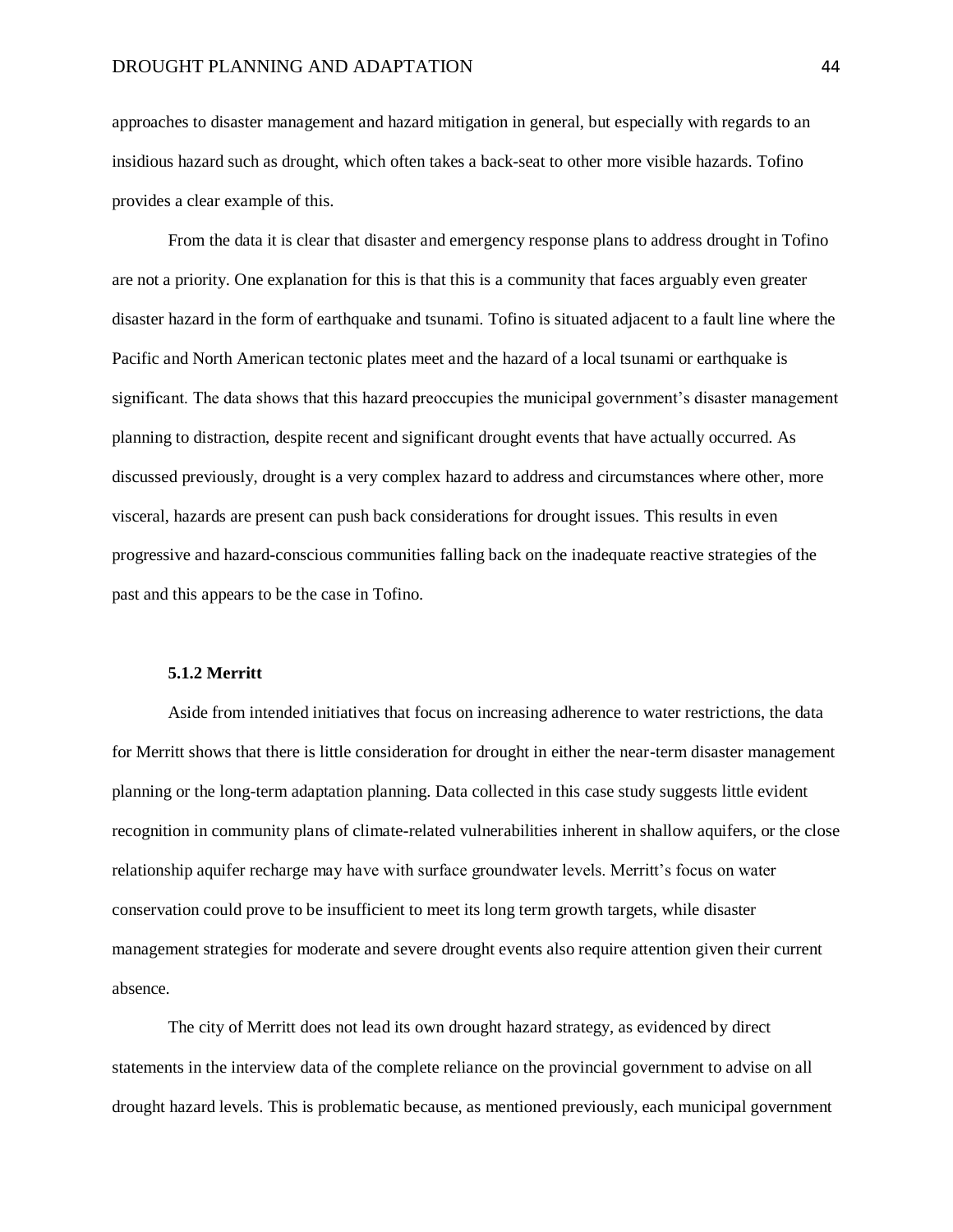#### DROUGHT PLANNING AND ADAPTATION 45

is responsible for creating disaster management plans, and yet with drought hazard this municipality takes all of its direction from the provincial government. Within the current situation the municipality has become reliant on the provincial government for all drought-related warnings, status information, and forecasts, which perhaps has led to a lack of incentive for taking leadership of this issue at the municipal level. The significant problems with this are that it can then lead to a situation where there are unrealistic expectations or false perceptions, that the provincial government has the lead in all aspects of preparation and response related to drought.

A deeper explanation is found in the evidence that points to drought as a hazard that is not considered or addressed in the same terms as other hazards. This is demonstrated directly in the data where drought, or any type of water supply loss scenario is absent from the community emergency management planning. This municipality does not include drought in its adaptation planning and does not even pretend to take the lead on managing this hazard, in the event of a disaster.

The current social adaptive capacity situation, where residents demonstrate poor understanding to the complexity of their water source and show poor adherence to the municipal government's water restrictions, is also problematic. These issues can have potentially serious consequences if drought risk levels increase, because if residents do not respect disaster management directives when a drought event occurs they could greatly exacerbate the hazard impacts.

Data collected in this case study suggests little evident recognition in community plans of climate-related vulnerabilities inherent in shallow aquifers, or the close relationship aquifer recharge may have with surface groundwater levels. Although the groundwater source for Merritt is very large, it is not infinite, and its low visibility could lead to overuse, which would be catastrophic in a drought event. Alley, Reilly and Franke defined "groundwater mining," a "prolonged and progressive decrease in the amount of water stored in a ground-water system, as may occur, for example, in heavily pumped aquifers in arid and semiarid regions" (1999, pp.4). The term refers to groundwater systems with low or negligible recharge, thus the water is "mined" out, becoming non-viable. Merritt is not reliant on a heavily pumped static aquifer of the type to which the authors refer, but their report offers important considerations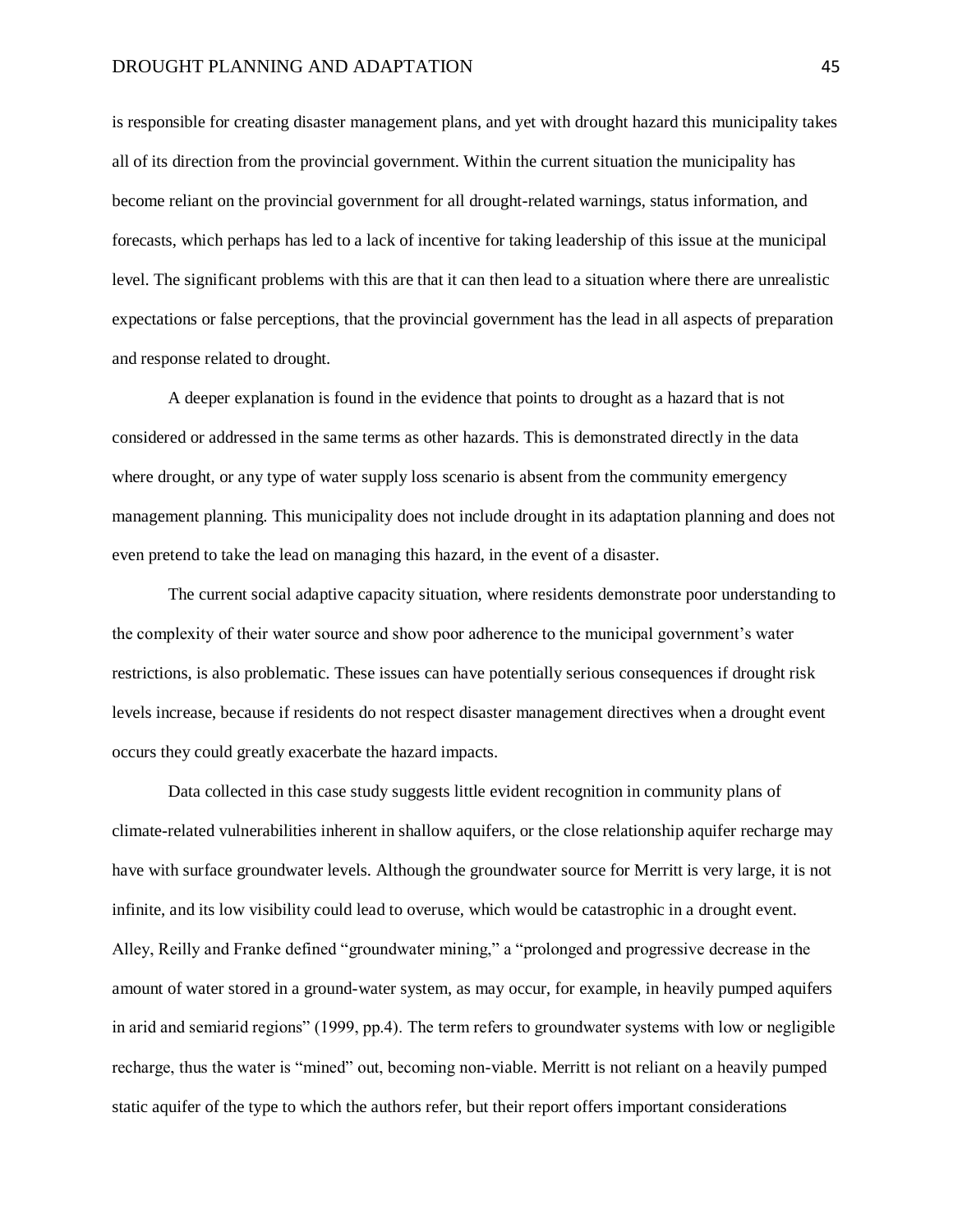#### DROUGHT PLANNING AND ADAPTATION 46

nonetheless. Merritt lies within a semiarid region that has seen progressive, sustained declines in available potable water levels over successive decades (Allen, et al., 2014). Though these declines have not yet threatened water supplies entirely, the city should consider measures in the present to evade a future situation wherein its ground water is in effect "mined out."

This situation also demonstrates a disconnect between the desired community that the engaged residents envision for the future and the reality of contemporary practices by many residents. A significant local education campaign regarding the local ground water system and drought hazard might be a necessary precursor to any adaptation initiatives, such as enforcing water metering, to create a political climate that is amenable. This could also serve to improve social adaptive capacity to drought impacts, which could then have benefits in the context of other hazard management or adaptation initiatives.

## **5.1.3 Dawson Creek**

<span id="page-45-0"></span>Dawson Creek epitomises the drought preparedness and adaptive capacity contradictions in BC and provides a clear example of the disconnect between resource management planning and disaster management planning. The data indicates that at least one municipal government department and some resident groups are aware that drought is a hazard that they face. Despite the robust work being done by the municipality on watershed management, the fact that drought, or any water issues, are completely absent from disaster management plans is an indication that there is no coordination between the departments. One department of the municipal government is highly concerned with drought issues (and is probably a provincial leader on the topic), while another department in the same small government, that is responsible for public safety, shows a complete disregard for the hazard. There have been considerable steps taken to address this hazard, but these can mostly be counted as short term hazard mitigation strategies, while considerations for drought hazard in both emergency plans for the near-term, or action on long-term adaptive strategies have not been considered or postponed. This community knows that drought is a local hazard, and yet chooses to rely on a source that has been reliant in the past, but has the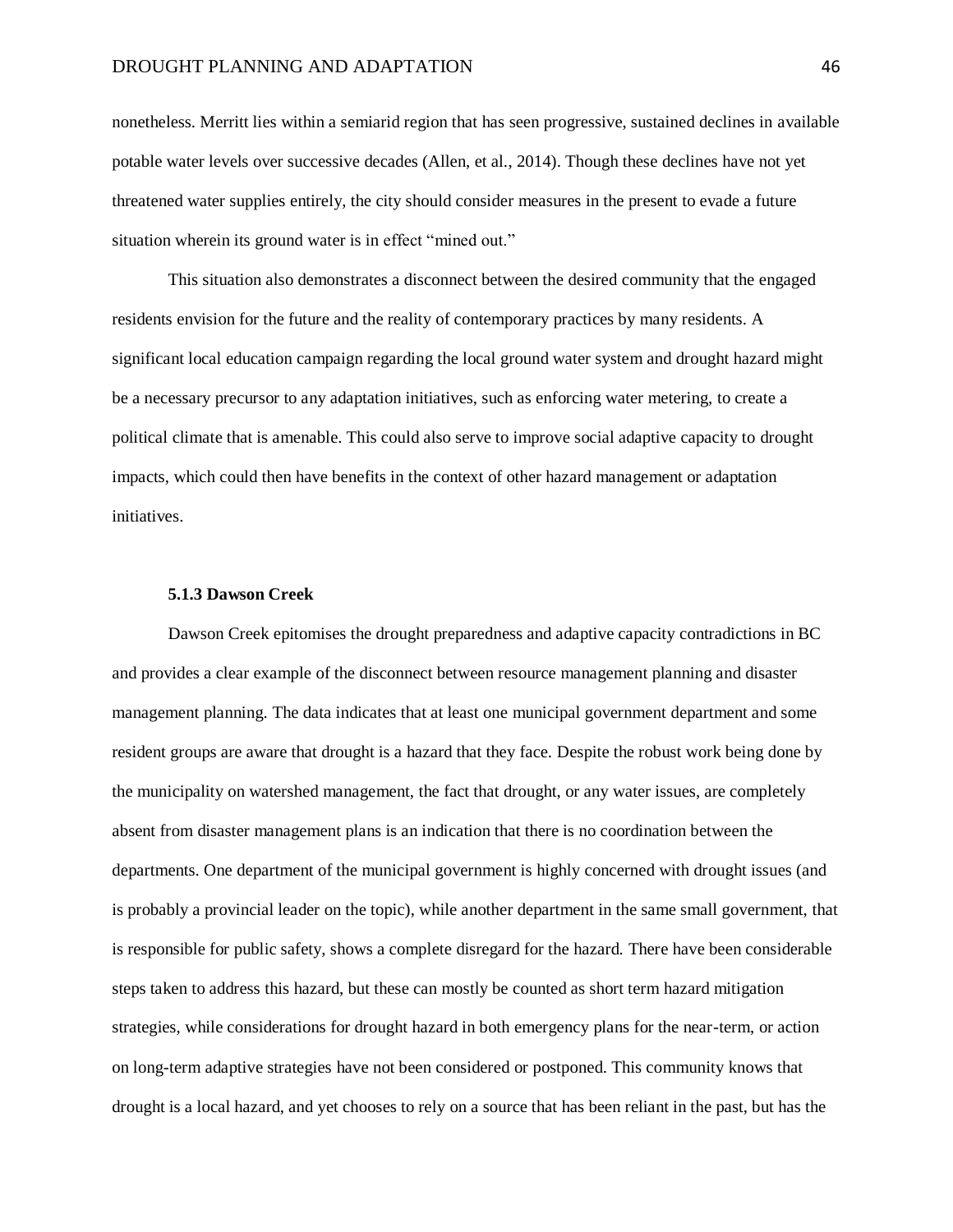possibility to fail in the future, especially if conditions in the climate change towards greater drought likelihood.

This community is aware of drought hazard and has residents who have expressed desire to secure a secondary water source, but cannot find the dollars or political will to do so. The contentment with putting off full-scale infrastructure adaptation for several years or decades is indicative of the inherent problems with a bottom-up approach to disaster management and the constraints to adaptation in small municipalities.

There is evidence of adaptive capacity in the form of a healthy relationship with the private sector who are major water users. This relationship is predominantly a by-product of the need to share water resources with the private sector, whose existence drives the local economy. An explanation for this relationship is that the oil and gas industry is rather young in the region, compared to the forestry sector, and there is not as much social license for oil and gas companies to disregard public concerns about an essential resource that they share.

#### <span id="page-46-0"></span>**5.2 Summary**

In summarising the various definitions of adaptation, Hanna, et al. found that common themes that emerge include "anticipation, identifying vulnerabilities, integrated approaches, strategic thinking, and resiliency are some of the common threads" (2013, p.4). In addition, adaptation can include a wide range of actions and responses including social responses, economic responses and anticipatory infrastructure construction (Hanna, et al., 2013, p.4). Examples of these adaptation responses are found throughout this project and include strong or weak adherence to water restrictions as a social response, water metering plans as an economic response, and drilling or constructing pipelines to access new water sources as anticipatory infrastructure responses.

The capacity for small communities to view adaptation as the ideal strategy for disaster and hazard planning is affected if the municipal government does not perceive this as a priority, or a realistic objective (Measham, et al., 2011). Adaptation planning at the local level is generally handled by separate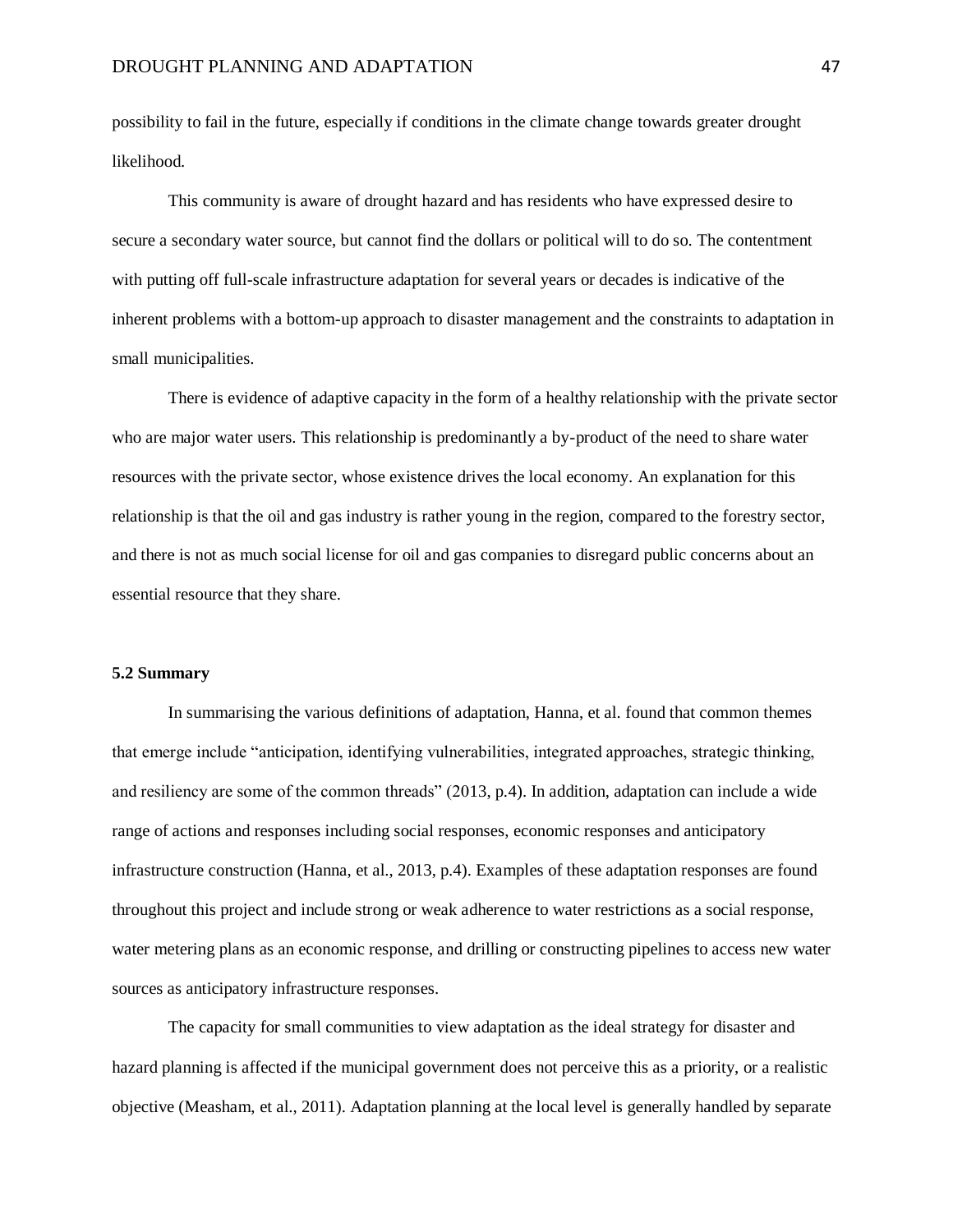departments who are responsible for strategic planning and land use planning and both types of planning are crucial because they both contribute to the creation and implementation of plans that account for successful climate adaptation strategies (Measham, et al., 2011). Without coordination between these departments creating and implementing successful adaptation plans is challenging and often unsuccessful (Measham, et al., 2011). Adding the necessity for sound disaster management planning to the climate hazard context adds a layer of necessary coordination, which is another layer of constraint for adaptation planning that is demonstrated in the case study sites. The data indicates that adaptation strategies have been avoided due to high cost, however building adaptive capacity may not always require the creation of new resources, but rather "the effective repositioning and alignment of existing capabilities and institutional and organizational systems" (Hanna, et al., 2013, p.5). Expanded thinking and greater appreciation for adaptation benefits are required for the necessary will to overcome the standard constraints for creating adaptive capacity and adaptation planning

## **Conclusion**

<span id="page-47-0"></span>Each of the communities in this study have taken some modicum of consideration for the future of their water resources and all have opted for strategies that extend the use of their existing resources for as long as possible. It seems evident that even with recent drought events that have challenged plans and resources, these municipal governments are shy about major adaptation projects that may be costintensive for developing alternative or more secure water sources. This is directly in line with prevailing and flawed thinking in disaster and emergency management, whereby no substantial action is taken to address hazards until after those hazards have been experienced in a true disaster event. Municipalities are content to gamble with known hazards instead of investing in preventative measures, even if those investments are adaptive in nature and will secure the future viability of those communities.

In disaster management academia the concept of *social vulnerability* holds that communities are more vulnerable to hazards if they are marginalized economically, socially or politically (Adager, 2006).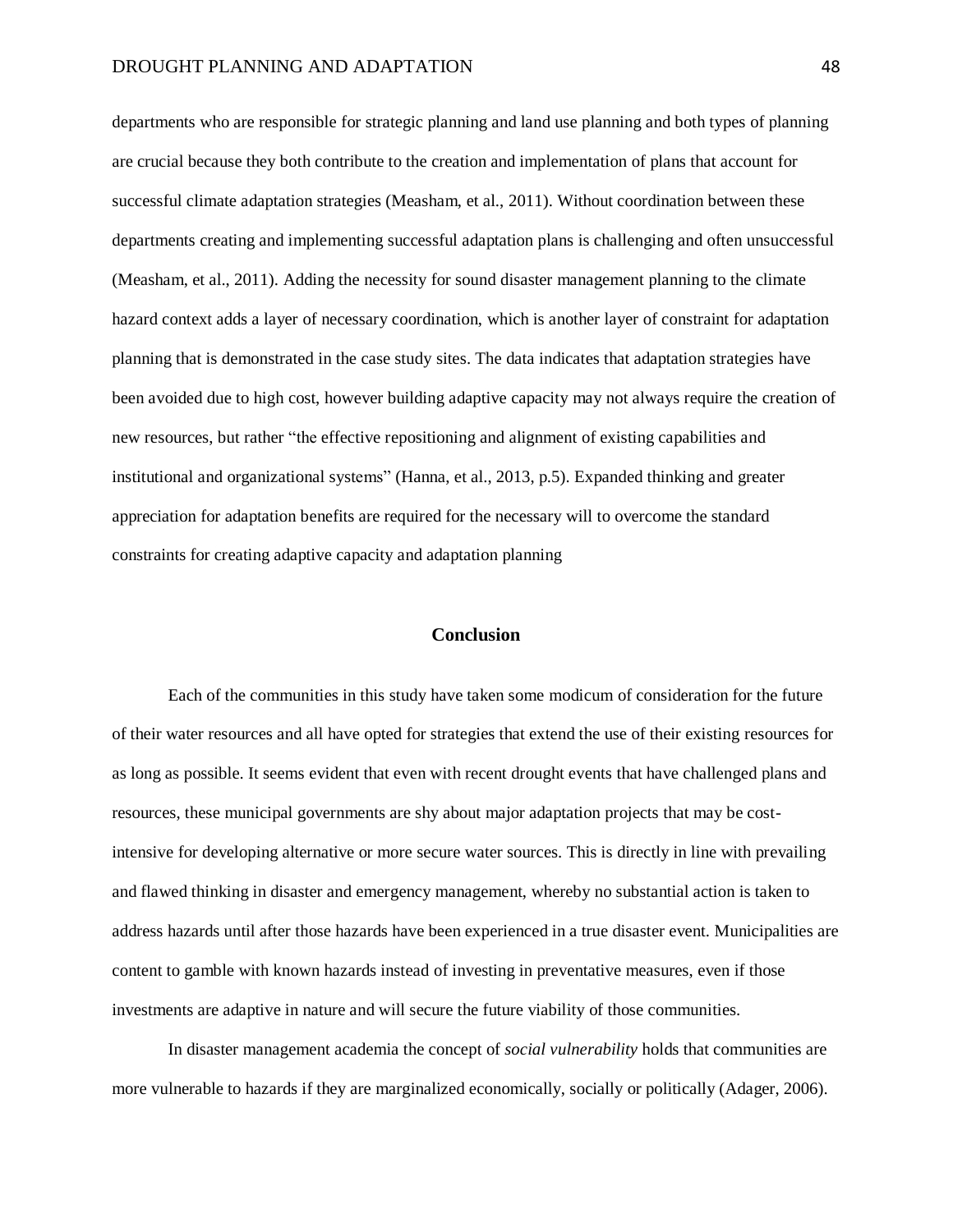Given the concept of social vulnerability to hazards, British Columbia should be one of the most prepared and least vulnerable places on the planet. And yet, even with all the wealth and knowledge that is held here, there is strong evidence of failings in action to address hazards. Part of this must be due to a willful or blind ignorance that matches a common failing throughout the world, where communities do not take hazards seriously until they experience the worst consequences.

Sadly, drought is not a type of hazard that has short term impacts and recovery is often very difficult.. This hazard has demonstrated, on every habited continent, that its affects can be long term and devastating with significant implications for the sustainability and viability of communities. The often slow-onset of drought may beguile communities and higher governments into not taking it seriously. More visible hazards and present dangers may help them to ignore one with graver implications for health and existence on longer temporal scales. Another factor is that thinking and planning does not effectively address the future in decade scales, and there is insufficient proactive disaster planning and investment. This is certainly a factor that is evident in the field of disaster and emergency management. The cyclical, seasonal nature of drought hazard also affects proactive consideration. In places like Tofino, heavy annual winter rains make it 'obvious for any sensible person' to disregard drought as a serious hazard, yet drought conditions occur there most summers with fluctuations in some years already leading to major drought conditions.

Seasonal drought is a hazard that is present and impactful in BC. It is also a hazard that has the potential for increasing in duration and intensity based on the scientific data at hand. The scientific data does not suggest that BC will experience less precipitation on an annual scale; this data does very clearly indicate that the drought seasons could be lengthening and intensifying with even less precipitation occurring in the drought season than current figures indicate.

Dawson Creek has taken significant action to address drought and other threats to their watershed. And yet, they have failed to follow through with a strong desire in the community to secure secondary water sources and have absolutely no consideration for drought in the disaster management context. Likewise, Tofino has preferred to improve the viability of its current water sources through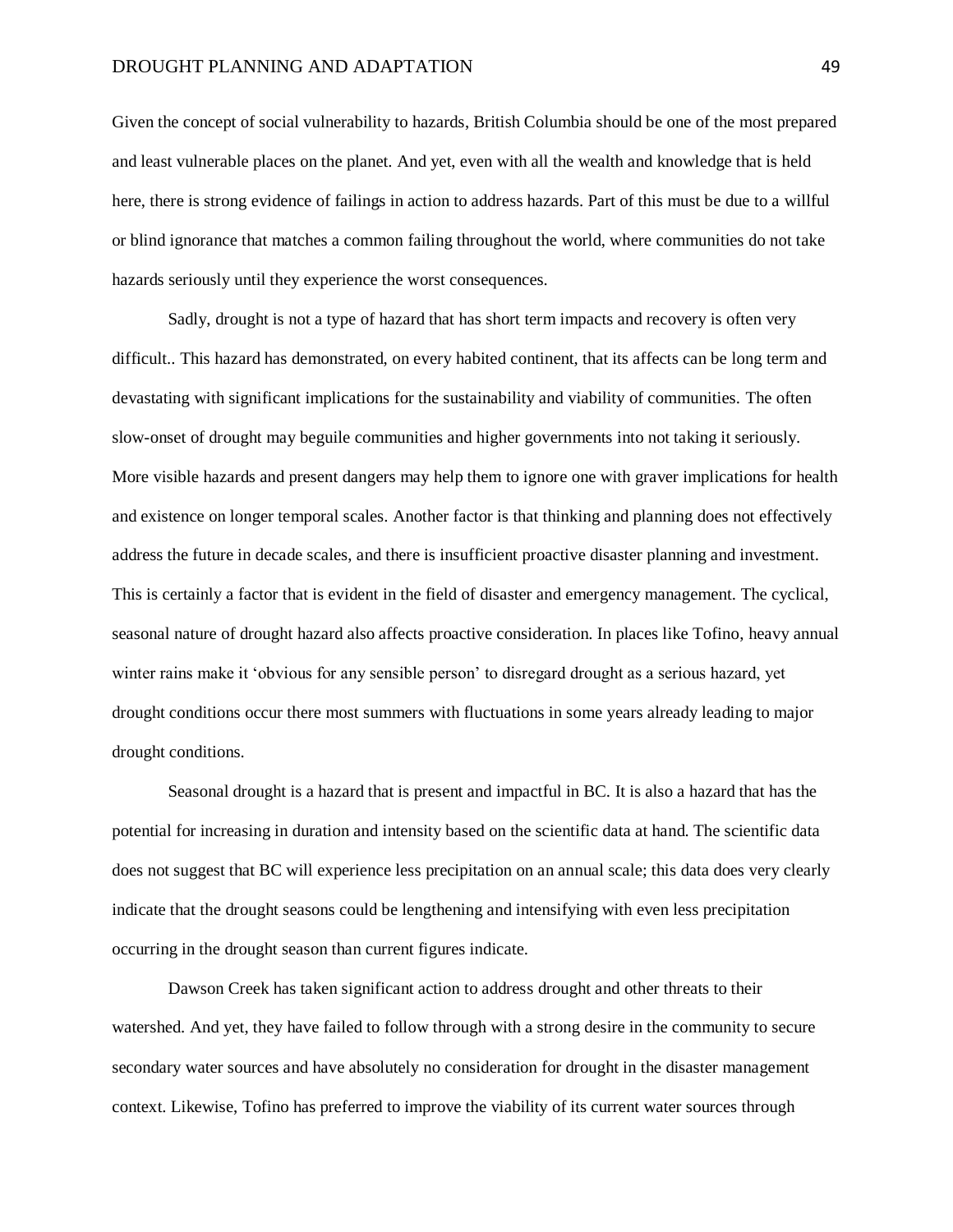#### DROUGHT PLANNING AND ADAPTATION 50

excellent community-based action and conservation, but still fails to consider the hazard on long term scales, with possible growing risk. Merritt feels content relying on its vast groundwater sources despite that fact that the town is located in one of the very driest places in the province, with a reservoir that is slowly depleting and a population that understands or cares very little about water conservation.

Indeed, none of these communities specifically includes drought in emergency management plans. Each relies upon an expectation that the provincial government will provide them with whatever they require in the event of a drought disaster. Have they thought-through what such an event would cost in dollars or quality of life if it were to persist for a significant amount of time? Certainly water can likely be trucked in, communities have done this in the recent past and may be able to do so again in the future. Costs are likely to rise however. Are they prepared to operate under such conditions for many weeks on end? More crucially, are they prepared to face this situation more and more frequently each summer? What if the situation, as appears likely, becomes not only more common but far more widespread? It is easy to say that extensive action to adapt to these possible conditions is too costly, and that actions to address drought will be reassessed in the future as needed, but is this cost effective not only financially but in terms of human lives? Almost all discussions on cost-benefit analysis agree that investing in prevention and adaptation save costs in the long run (Wilhite, 2005).

Drought is a complex and insidious hazard that is difficult to address, and communities have great variation in their knowledge of their hazards and in their will and capital to address them. Complacency due to the slow-onset nature of droughts is a main reason this hazard is not included in current disaster and emergency management plans. Drought is not easily perceived as having the same catastrophic consequences of fast-onset disasters because the impact on human life can occur slowly. And yet access to water is a basic necessity for human life on a daily basis, and evidence from around the world shows the consequences of the impacts of this hazard. These include water and food insecurity that have devastating impacts on quality of life and health of affected populations. Significant drought events can lead to famine, civil war and massive population displacement, resulting in migration, refugee crises' and internally displaced people.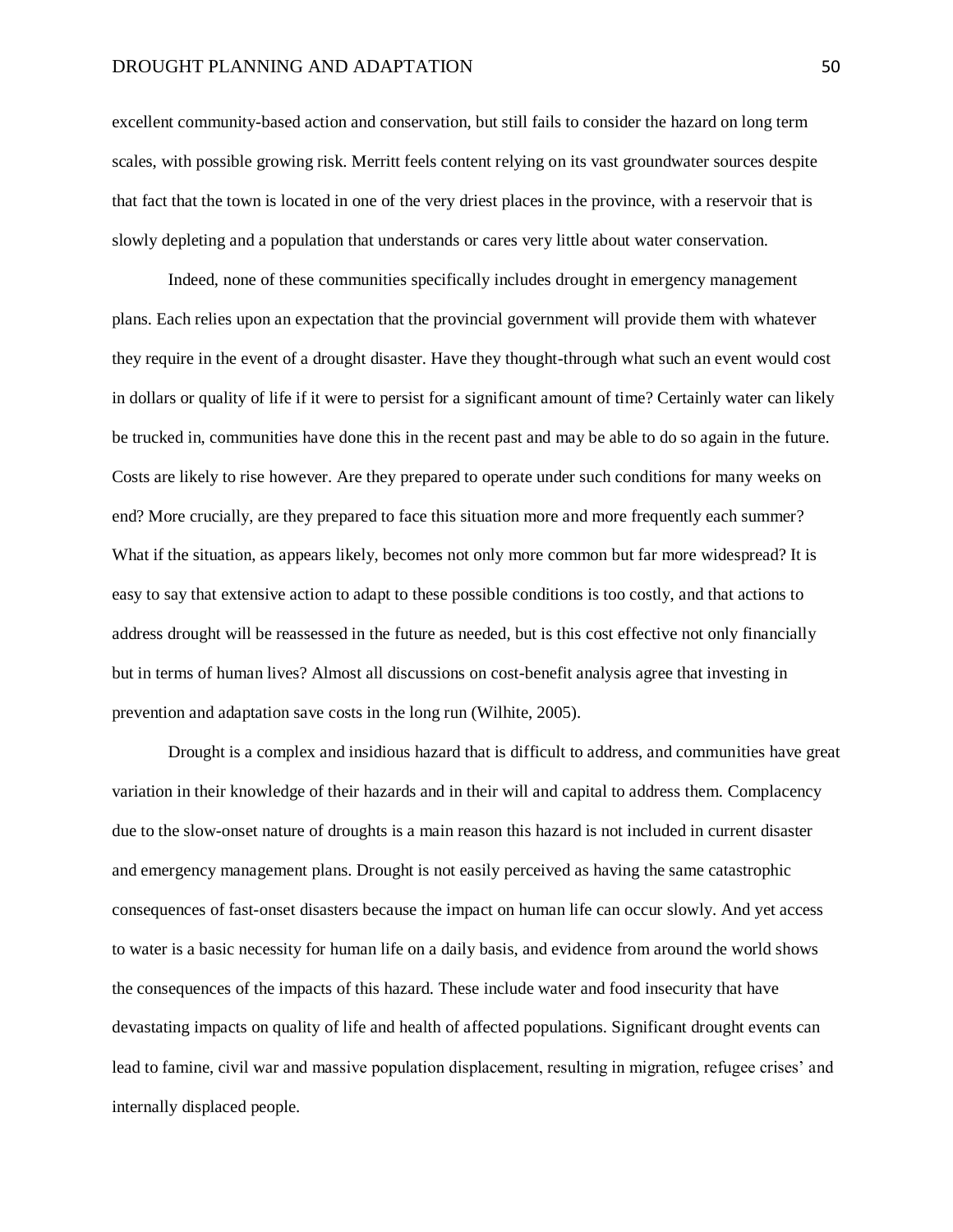Do British Columbians think themselves immune to drought impacts? Evidence from recent drought events suggests that we are not. In fact, we see droughts most summers, and the visual evidence of them is frequently stark in the form of wildfires that grab public attention. Compounding this is evidence of increasing changes to our climate, the full implications not yet fully known. It is possible, if unlikely, that a warmer climate will not lead to worse drought events in BC. But recent experience shows that summers are lengthening, peak stream flows are occurring earlier and glaciers are receding. Our communities seem to be doing a good job of planning for some hazards such as earthquakes, but they do not individually or collectively demonstrate a serious concern for drought hazard, without integrated, comprehensive long-term planning. This is obvious in the lack of inclusion of drought in emergency plans. Beyond reducing consumption when necessary, there is an overtly stated reliance on the provincial government to take care of crisis situations. However, droughts affect regions; can any community rely comfortably on an assumption that a higher order of government will not itself be overwhelmed by drought impacts if multiple communities all reach out for aid at the same time? Most BC communities, meanwhile, express a desire and intent to be sustainable, to secure their long-term viability. To plan for a sustainable water supply cannot be less critical, on timescales well within those discussed in long-term sustainability plans.

Ultimately, limited adaptive action is perhaps derived from the fact that drought threatens the very viability of our communities, and thinking about it is demoralizing. I believe this to be a part of the explanation for the current state of drought planning in this province, partly from the mood encountered in some interviews, where drought is framed as an issue too large and complex for a municipality to address. Like so many issues around climate change, we console ourselves by taking minimal steps so that we feel better about a problem that is in fact so massive it overwhelms our ability to face it or to take serious action as a society. A personal analogy would be like writing a master's thesis – it is so massive and personally meaningful that it is difficult to know where to begin. However, once it is started, manageable answers slowly begin to appear. And so we must begin, take small steps, and continue until we have something – a thesis or a drought strategy – that is robust.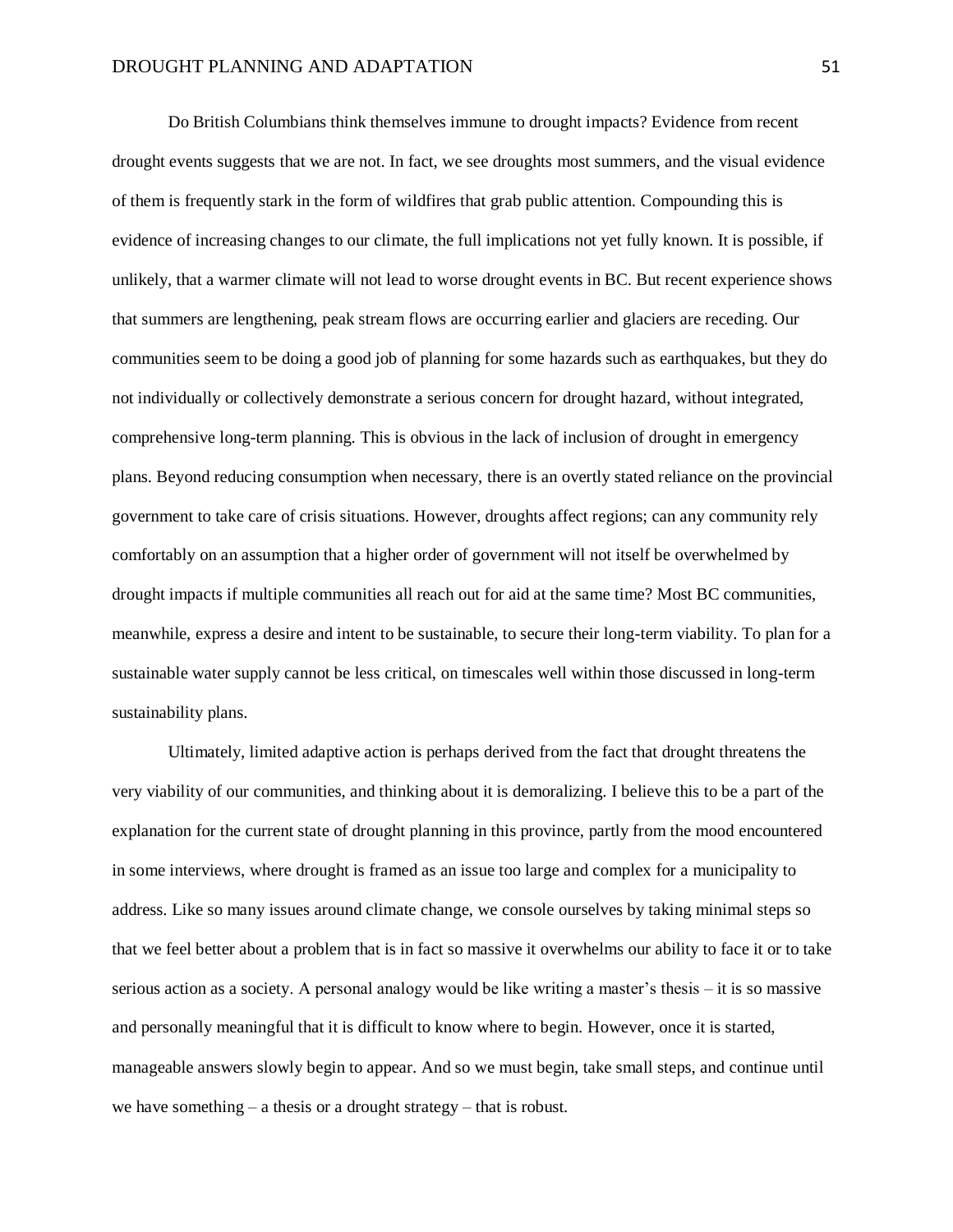## DROUGHT PLANNING AND ADAPTATION 52

Drought is a massive, evolving hazard in my home province that small municipalities are in a difficult position to address. However, despite the challenges and limitations it is their clear responsibility to do so. This requires a process that is best started locally using local knowledge, traditional ecological knowledge, disaster management best practices, and developing science and technology. Once this process has been started we can begin to ensure that BC communities will be happy and healthy ones for many future generations.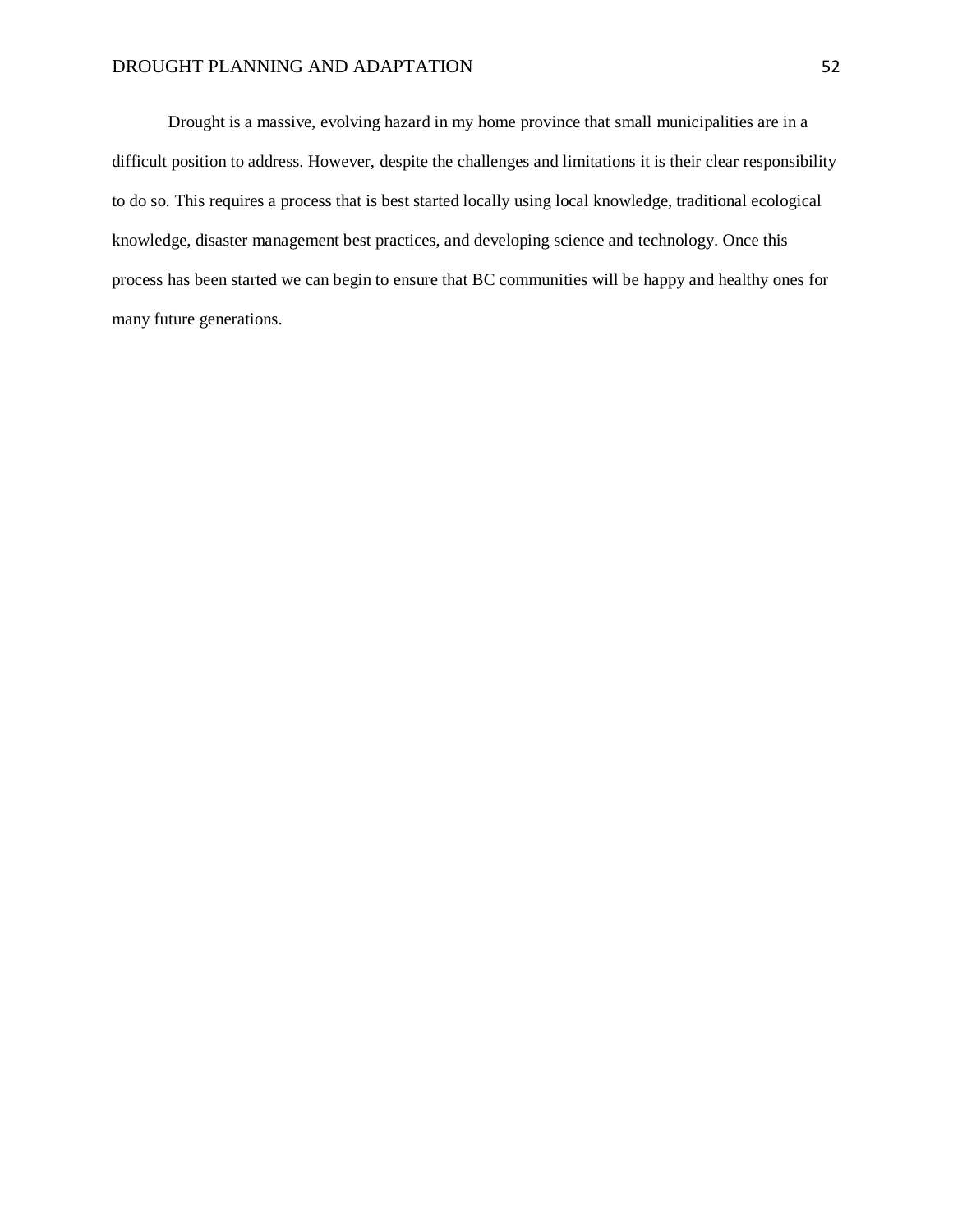## **References**

- <span id="page-52-0"></span>Adger, W. N. (2006). Vulnerability. *Global environmental change*, *16*(3), 268-281. Retrieved from http://dismalmoron.com/wp-content/uploads/2013/09/Vulnerability.pdf
- Allen, D. M., Stahl, K., Whitfield, P. H., & Moore, R. D. (2014). Trends in groundwater levels in British Columbia. *Canadian Water Resources Journal/Revue canadienne des ressources hydriques*, *39*(1), 15-31.
- Alley, W. M., Reilly, T. E., & Franke, O. L. (1999). *Sustainability of ground-water resources* (Vol. 1186). US Department of the Interior, US Geological Survey.
- Bandyopadhyay, J., & Shiva, V. (1986). Drought, Development and Desertification. *Economic and Political Weekly*, 1448-1450. Retrieved from

http://www.jstor.org.ezproxy.royalroads.ca/stable/pdf/4376014.pdf?acceptTC=true

- Blaikie, P., Cannon, T. D. I., & Wisner, B. (1994). Disaster Pressure and Release Model. *At Risk: Natural Hazards, People's Vulnerability, and Disasters*, 21-45.
- Bonsal, B. R., Wheaton, E. E., Chipanshi, A. C., Lin, C., Sauchyn, D. J., & Wen, L. (2011). Drought Research in Canada: A Review. *Atmosphere-Ocean*, *49*(4), 303–319. http://doi.org/10.1080/07055900.2011.555103
- Bowen, G. A. (2009). Document analysis as a qualitative research method. *Qualitative research journal*, *9*(2), 27-40.
- Burch, S. (2010). Transforming barriers into enablers of action on climate change: insights from three municipal case studies in British Columbia, Canada. *Global Environmental Change*, *20*(2), 287-297.
- Cameron, V. (February 17, 2016). Telephone interview.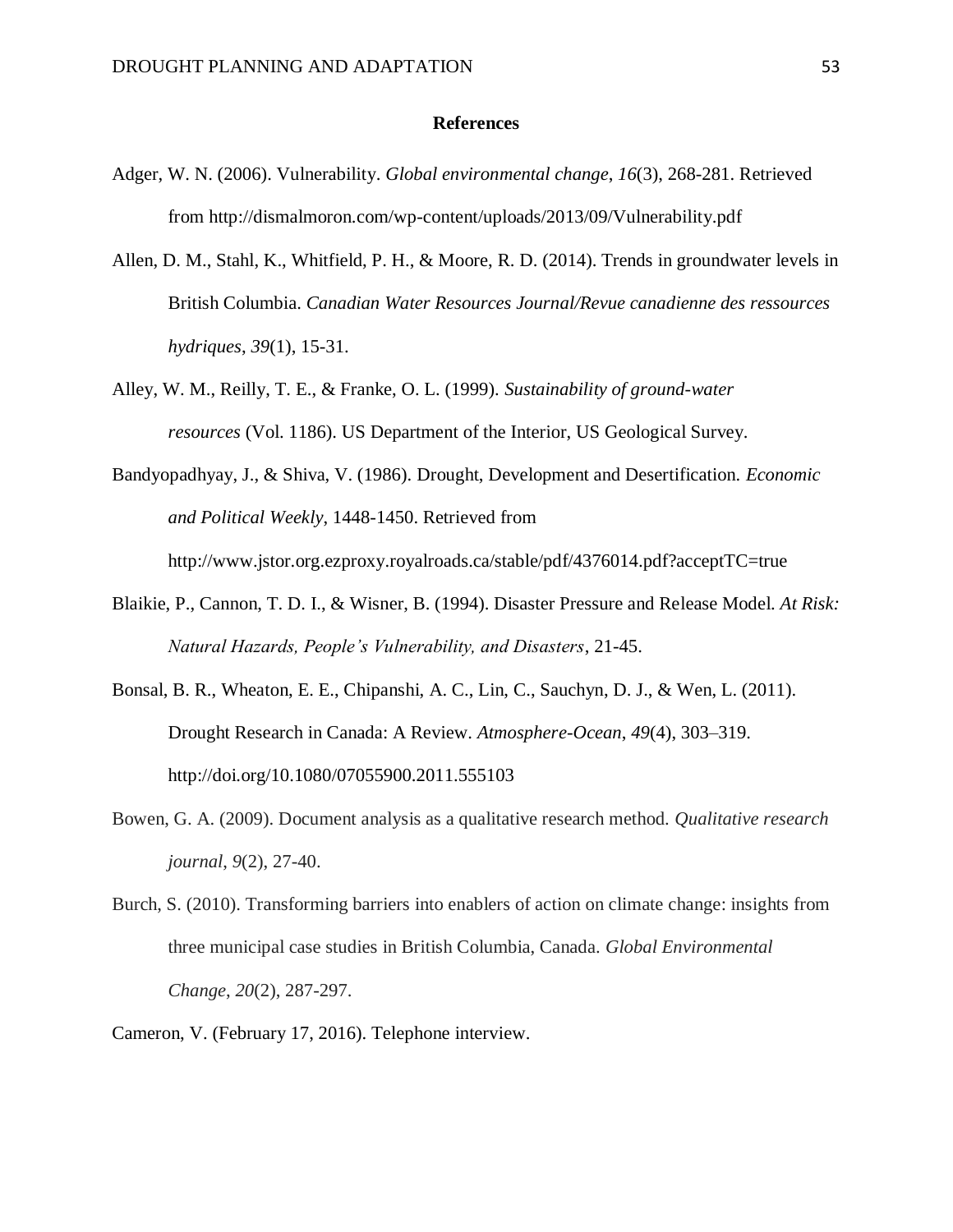Cohen, S., Koshida, G., & Mortsch, L. (2015). Climate and water availability indicators in Canada: Challenges and a way forward. Part III–Future scenarios. *Canadian Water Resources Journal/Revue canadienne des ressources hydriques*, *40*(2), 160-172.

Cohen, L. and Manion, L. (1994) Research Methods in Education (London: Routledge).

- Cook, E. R., Seager, R., Cane, M. A., & Stahle, D. W. (2007). North American drought: reconstructions, causes, and consequences. *Earth-Science Reviews*, *81*(1), 93-134.
- Coppola, D.P. (2011). *Introduction to International Disaster Management* (2nd ed). Amsterdam: Butterworth Heinemann
- Coulthard, B., Smith, D. J., & Meko, D. M. (2016). Is worst-case scenario streamflow drought underestimated in British Columbia? A multi-century perspective for the south coast, derived from tree-rings. *Journal of Hydrology*, *534*, 205-218.
- Couttenier, M., & Soubeyran, R. (2014). Drought and civil war in sub‐saharan africa. *The Economic Journal*, *124*(575), 201-244.
- Coyne, I. T. (1997). Sampling in qualitative research. Purposeful and theoretical sampling; merging or clear boundaries?. *Journal of advanced nursing*, *26*(3), 623-630.
- Creswell, J. W. (2014). *Research design: Qualitative, quantitative, and mixed methods approaches*. 4<sup>th</sup> Ed. Sage publications.

Denzin, N. K., & Lincoln, Y. S. (2011). *The Sage handbook of qualitative research*. Sage.

- Dodds, R. (2012). Sustainable tourism: A hope or a necessity? The case of Tofino, British Columbia, Canada. *Journal of Sustainable Development*, *5*(5), 54.
- Emergency Management British Columbia. (1996). *Emergency Program Act*. Retrieved from http://www.bclaws.ca/Recon/document/ID/freeside/00\_96111\_01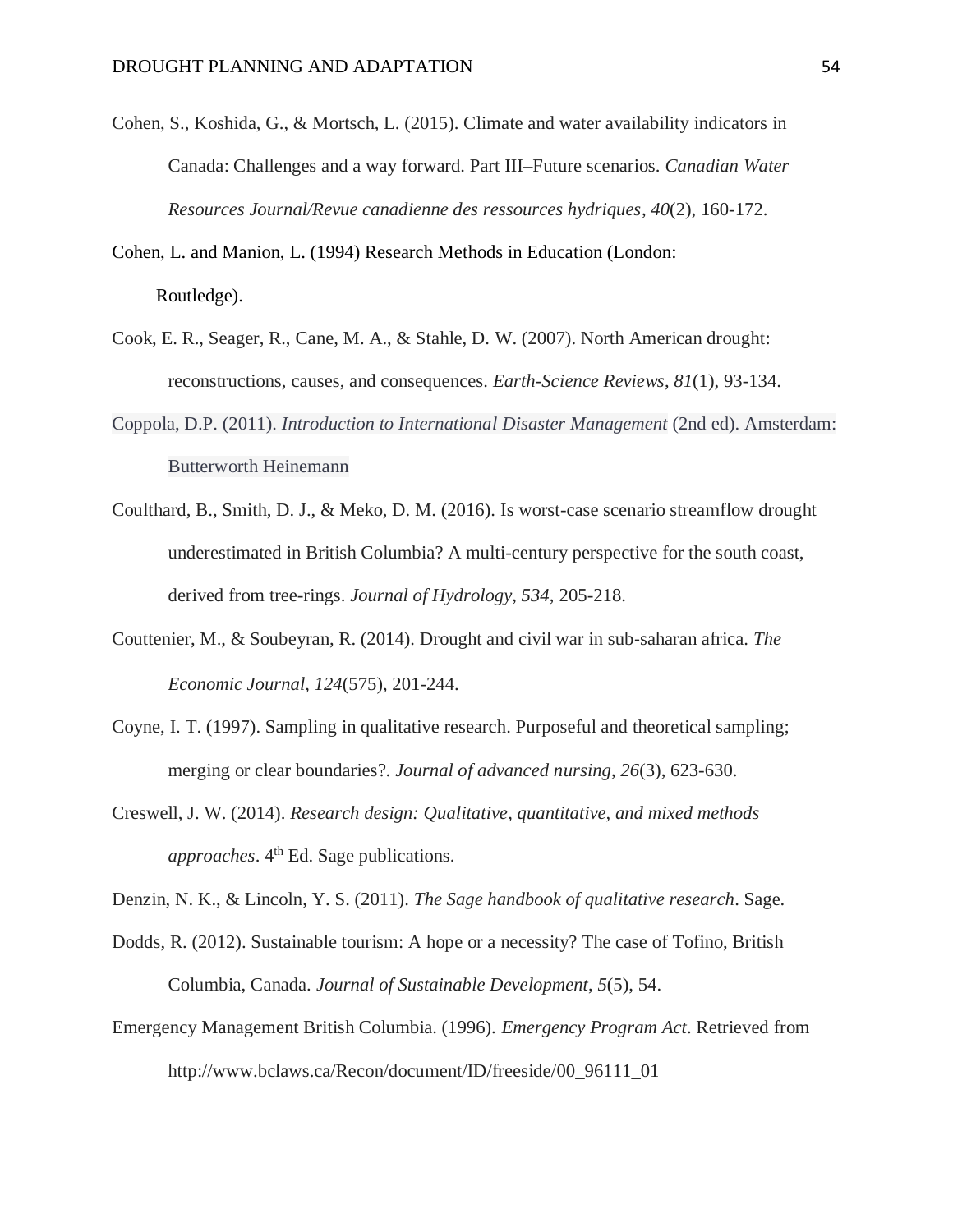- Engle, N. L. (2013). The role of drought preparedness in building and mobilizing adaptive capacity in states and their community water systems. *Climatic change*, *118*(2), 291-306.
- Etkin, D. (Ed.). (2010). *Canadians at risk: Our exposure to natural hazards*. Institute for Catastrophic Loss Reduction.
- Femia, F., & Werrell, C. (2012). Syria: Climate change, drought, and social unrest. *Center for Climate and Security, February*, *29*. (2012) Retrieved from http://climateandsecurity.org/2012/02/29/syria-climate-change-drought-and-social-unrest/
- Fernandes, R., Korolevych, V., & Wang, S. (2007). Trends in land evapotranspiration over Canada for the period 1960-2000 based on in situ climate observations and a land surface model. *Journal of Hydrometeorology*, *8*(5), 1016-1030.
- Gleick, P. H. (2014). Water, drought, climate change, and conflict in Syria. *Weather, Climate, and Society*, *6*(3), 331-340.
- Guha-Sapir, D., Hoyois, P., & Below, R. (2014). Annual Disaster Statistical Review 2011: the numbers and trends. 2012. *Centre for REsearch on the Epidemiology of Disasters (CRED), Institute of Health and Society (1RSS) and Université catholoque de Louvain: Louvain-la-neuve, Belgium*.
- Gutiérrez, A., Engle, N., De Nys, E., Molejón, C., & Martins, E. S. (2014). Drought preparedness in Brazil. *Weather and Climate Extremes*, *3*, 95-106.
- Hanna, K., Dale A., Filion P., Khan Z., Ling C., Rahaman K., & Seasons M. (2013). Planning for adaptation in an uncertainty setting: Local government action in Canada. *AESOP-ACSP Joint Congress, Dublin*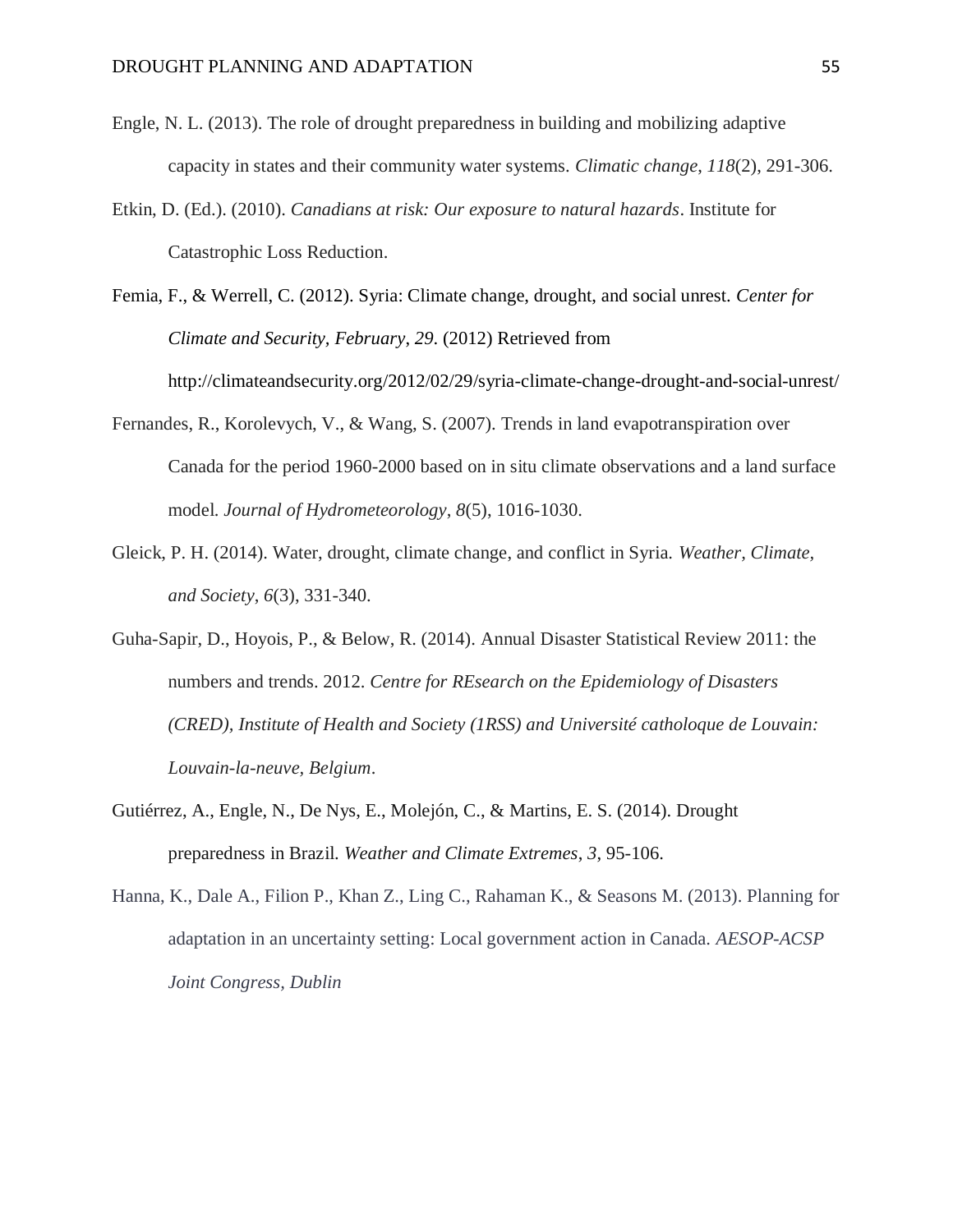- Hunter, B., Gray, M., & Edwards, B. (2013; 2012). The use of social surveys to measure drought and the impact of drought. Social Indicators Research, 113(1), 419-432. doi:10.1007/s11205-012-0102-0
- IPCC. (2014). Climate Change 2014 Synthesis Report Summary Chapter for Policymakers. IPCC 31.http://doi.org/10.1017/CBO9781107415324
- Keshavarz, M., Karami, E., & Vanclay, F. (2013). The social experience of drought in rural Iran. *Land Use Policy*, *30*(1), 120-129.
- Koshida, G., Cohen, S., & Mortsch, L. (2015). Climate and water availability indicators in Canada: Challenges and a way forward. Part I–Indicators. *Canadian Water Resources Journal/Revue canadienne des ressources hydriques*, *40*(2), 133-145.
- Kvale, S. (1996). An introduction to qualitative research interview. Lerner, J, Editor. 2011. Climate Change Adaptation in Clayoquot Sound: Ahousaht, Hesquiaht, and Tla-o-qui-aht Community-based Climate Change Adaptation Plan, Phase II Report. Prepared by Equilibrio and Ecotrust Canada for the Hesquiaht First Nation, Tofino, BC, 226 pages
- Maurer, N. (2010). *Modelling urban development trends and outdoor residential water demand in the Okanagan Basin, British Columbia* (Doctoral dissertation, University of British Columbia).
- McDougall, G. (2016). *Consideration of Climate Change Risks for Ecotourism Operators in Business Planning in Tofino, British Columbia* (Doctoral dissertation, Royal Roads University).
- McNeeley, S. M. (2014). A "toad's eye" view of drought: regional socio-natural vulnerability and responses in 2002 in Northwest Colorado. *Regional environmental change*, *14*(4), 1451-1461.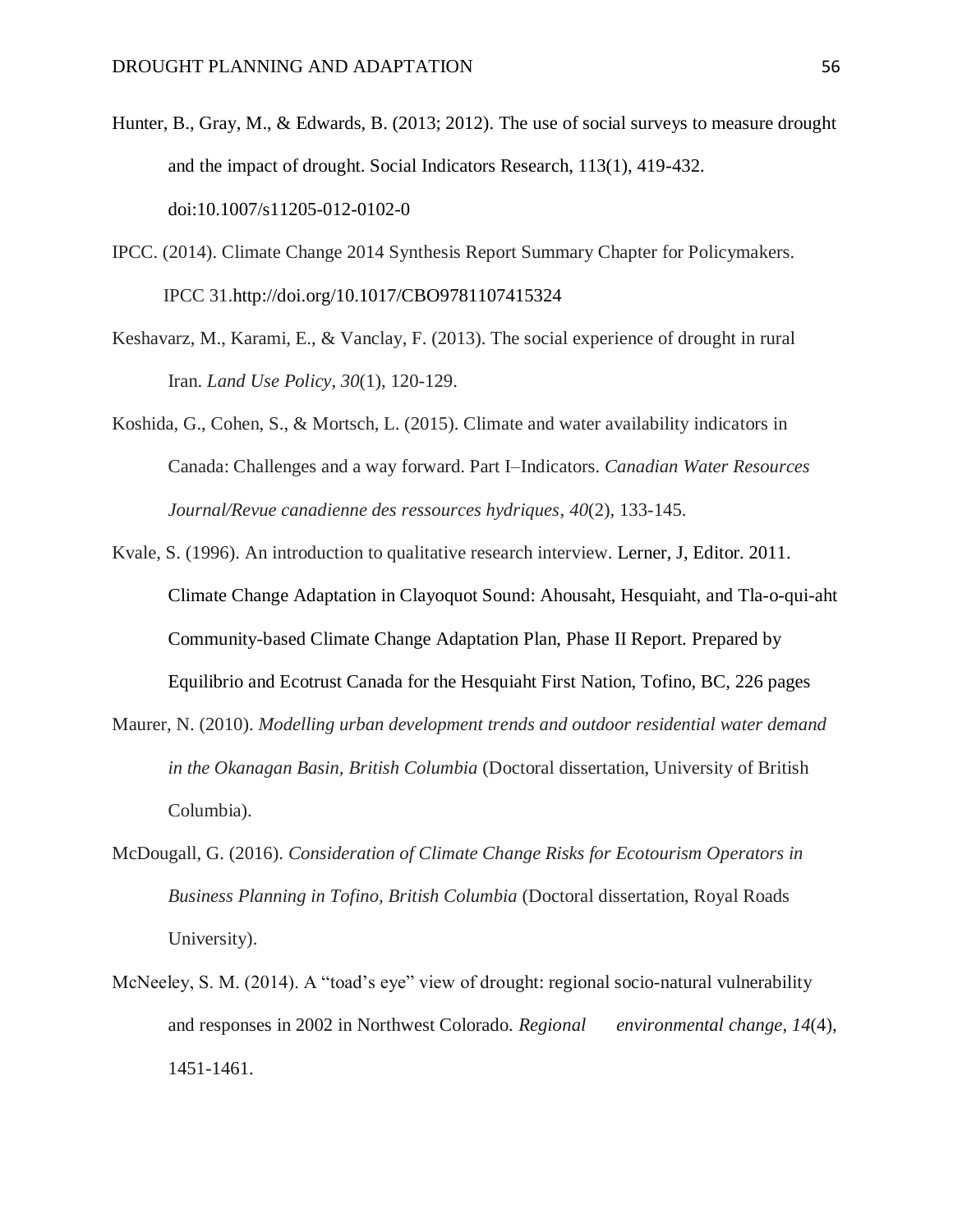- Measham, T. G., Preston, B. L., Smith, T. F., Brooke, C., Gorddard, R., Withycombe, G., & Morrison, C. (2011). Adapting to climate change through local municipal planning: barriers and challenges. *Mitigation and Adaptation Strategies for Global Change*, *16*(8), 889-909.
- Mekonnen, M. M., & Hoekstra, A. Y. (2016). Four billion people facing severe water scarcity. *Science advances*, *2*(2), e1500323.
- Merriam, S. (1998) Case Study Research in Education: A Qualitative Approach (London: Jossey-Bass Publishers).
- Miller, E., & Buys, L. (2008). The impact of social capital on residential water-affecting behaviors in a drought-prone Australian community. *Society and Natural Resources*, *21*(3), 244-257. Retrieved from

http://www.tandfonline.com.ezproxy.royalroads.ca/doi/pdf/10.1080/08941920701818258

- Mortsch, L., Cohen, S., & Koshida, G. (2015). Climate and water availability indicators in Canada: Challenges and a way forward. Part II–Historic trends. *Canadian Water Resources Journal/Revue canadienne des ressources hydriques*, *40*(2), 146-159.
- Papadaskalopoulou, C., Katsou, E., Valta, K., Moustakas, K., Malamis, D., & Dodou, M. (2015). Review and assessment of the adaptive capacity of the water sector in Cyprus against climate change impacts on water availability. *Resources, Conservation and Recycling*, *105*, 95-112.
- Peters, E., Van Lanen, H. A. J., Torfs, P. J. J. F., & Bier, G. (2005). Drought in groundwater drought distribution and performance indicators. *Journal of Hydrology*, *306*(1), 302-317.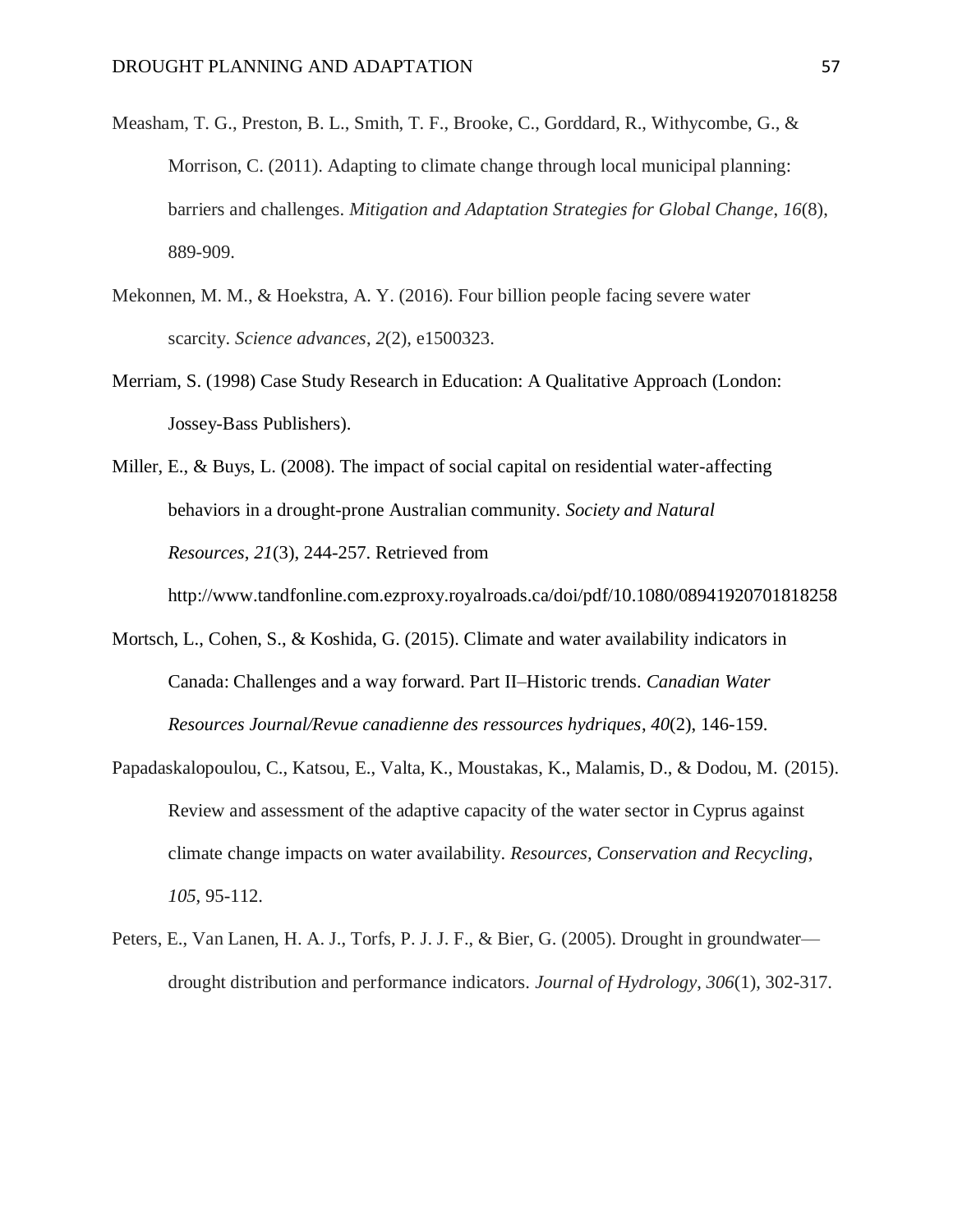- Picketts, I. M., Werner, A. T., Murdock, T. Q., Curry, J., Déry, S. J., & Dyer, D. (2012). Planning for climate change adaptation: lessons learned from a community-based workshop. *Environmental Science & Policy*, *17*, 82-93.
- Saha, G. C. (2015). Climate Change Induced Precipitation Effects on Water Resources in the Peace Region of British Columbia, Canada. *Climate*, *3*(2), 264-282.

Schnorbus, M. (February 4, 2016). Telephone interview.

- Schnorbus, M. Werner and K. Bennett (2012). Impacts of climate change in three hydrologic regimes in British Columbia, Canada. Hydrological Processes, doi: 10.1002/hyp.9661.
- Shanley, C. S., Pyare, S., Goldstein, M. I., Alaback, P. B., Albert, D. M., Beier, C. M., ... & McPhee, M. V. (2015). Climate change implications in the northern coastal temperate rainforest of North America. *Climatic Change*, *130*(2), 155-170.
- Sherman, R. R., & Webb, R. B. (1988). Qualitative research in education: A focus. *Qualitative research in education: Focus and methods*, 2-21.
- Stahl, K., Moore, R. D., Shea, J. M., Hutchinson, D., & Cannon, A. J. (2008). Coupled modelling of glacier and streamflow response to future climate scenarios. *Water Resources Research*, *44*(2).
- Stahl, K., & Moore, R. D. (2006). Influence of watershed glacier coverage on summer streamflow in British Columbia, Canada. *Water Resources Research*, *42*(6).
- Statistics Canada. (2017). 2016 Census of Population Program. Retrieved from http://www12.statcan.gc.ca/census-recensement/2011/index-eng.cfm
- Stewart, I. T., Cayan, D. R., & Dettinger, M. D. (2004). Changes in snowmelt runoff timing in western North America under a business as usual' climate change scenario. *Climatic Change*, *62*(1-3), 217-232.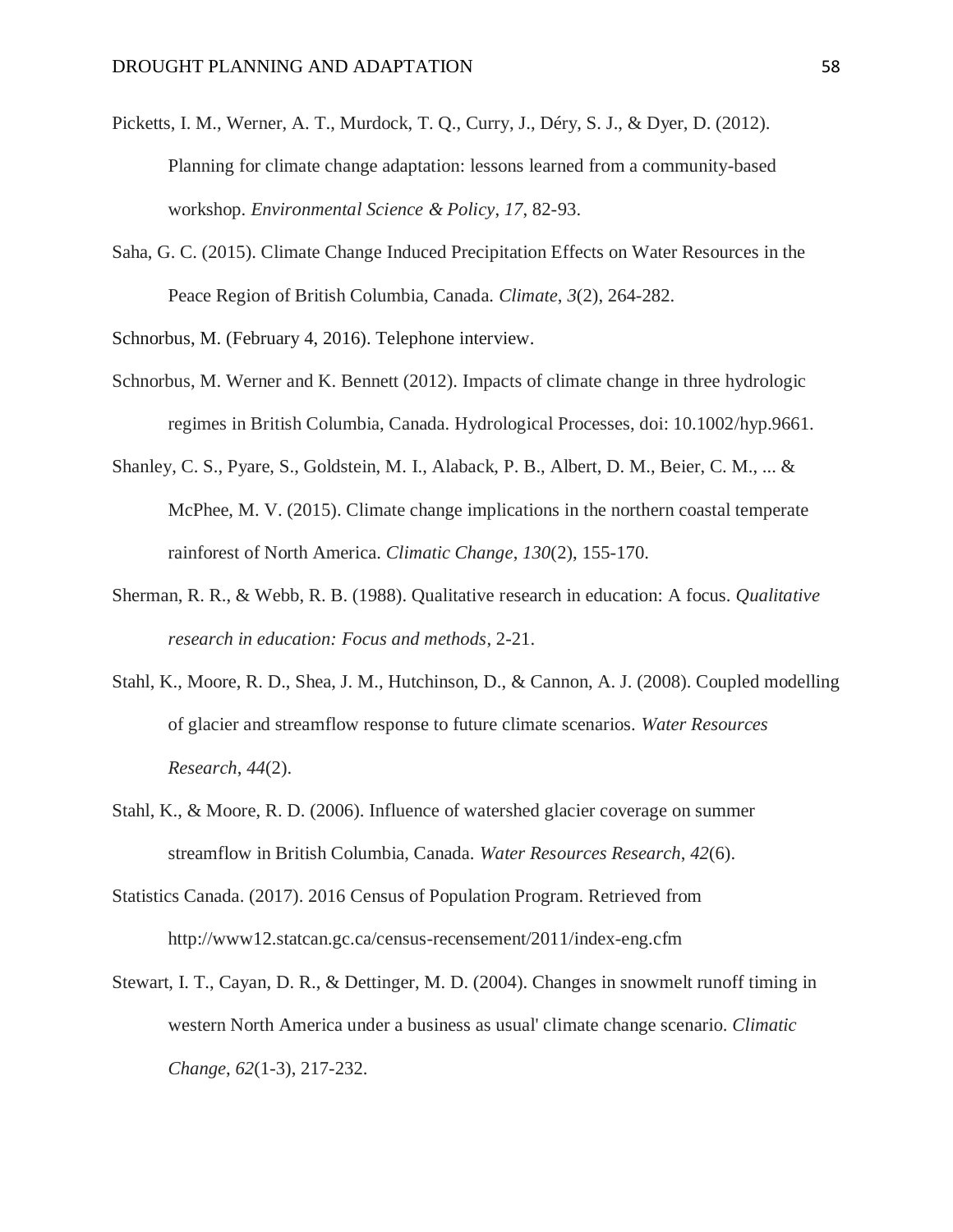- Stewart, R., Pomeroy, J., & Lawford, R. (2011). The Drought Research Initiative: A Comprehensive Examination of Drought over the Canadian Prairies. *Atmosphere-Ocean*, *49*(4), 298–302. http://doi.org/10.1080/07055900.2011.622574
- UNISDR. (2009). Terminology on Disaster Risk Reduction. Retrieved from https://www.unisdr.org/we/inform/terminology
- Van Aalst, M. K., Cannon, T., & Burton, I. (2008). Community level adaptation to climate change: the potential role of participatory community risk assessment. *Global environmental change*, *18*(1), 165-179.
- Wheaton, E., Kulshreshtha, S., Wittrock, V., & Koshida, G. (2008). Dry times: hard lessons from the Canadian drought of 2001 and 2002. *The Canadian Geographer/Le Géographe canadien*, *52*(2), 241-262. Retrieved from

- Wilhite, D. A. (Ed.). (2005). *Drought and water crises: science, technology, and management issues*. CRC Press.
- Wilhite, D. A., Svoboda, M. D., & Hayes, M. J. (2007). Understanding the complex impacts of drought: a key to enhancing drought mitigation and preparedness. *Water resources management*, *21*(5), 763-774.
- World Economic Forum. (2015). *Global Risks* 10<sup>th</sup> Edition. Retrieved from www.weforum.org/risks
- Yin, R. (1994) 'Case Study Research: Design and Methods', Applied Social Research Methods Series, 5. (London: Sage).

http://www.researchgate.net/profile/Grace\_Koshida/publication/227624530\_Dry\_times\_h ard\_lessons\_from\_the\_Canadian\_drought\_of\_2001\_and\_2002/links/02e7e52f1611ef0fcf 000000.pdf